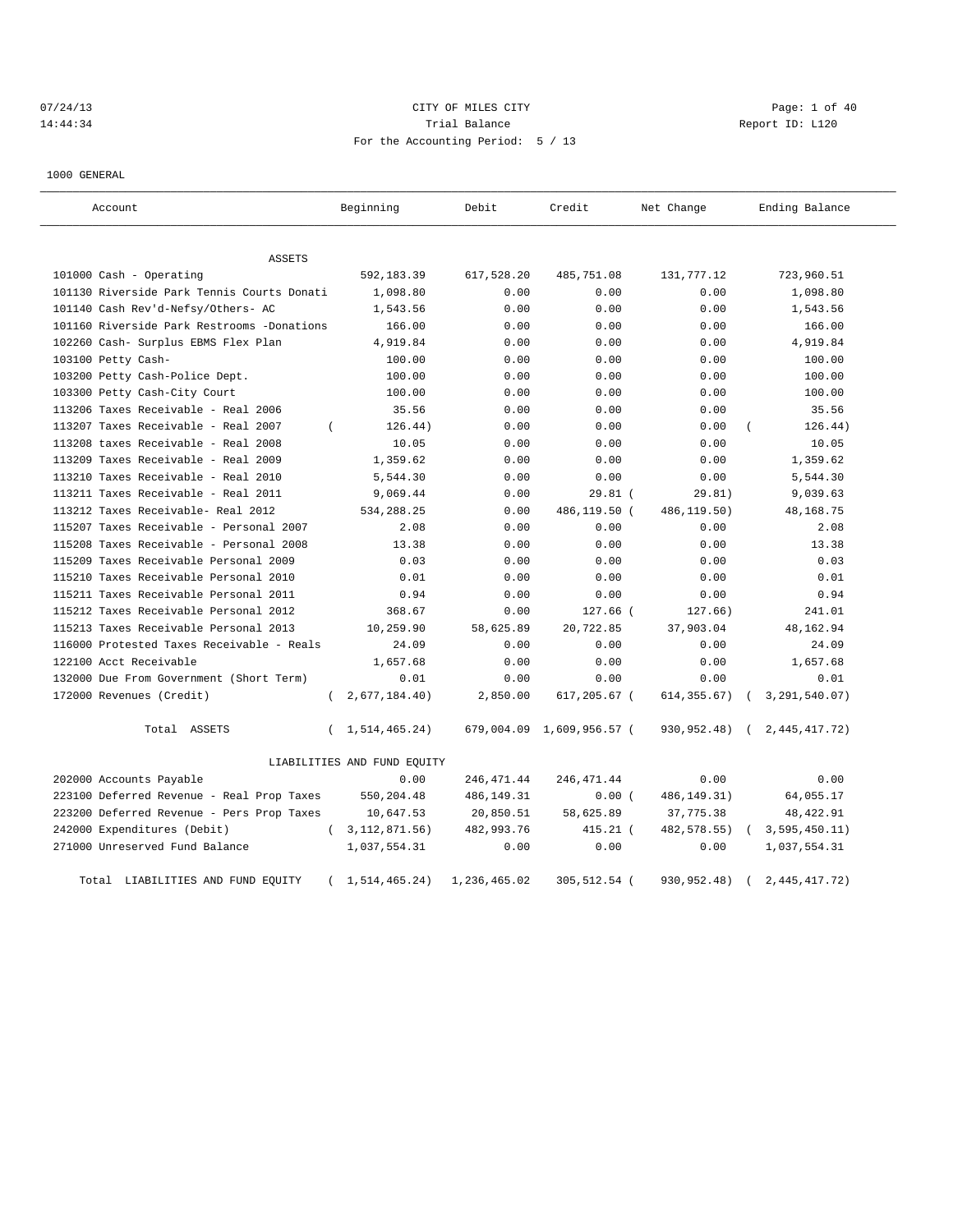# 07/24/13 Page: 2 of 40 14:44:34 Trial Balance Report ID: L120 For the Accounting Period: 5 / 13

# 2220 LIBRARY

| Account                                    | Beginning                   | Debit      | Credit      | Net Change      | Ending Balance |
|--------------------------------------------|-----------------------------|------------|-------------|-----------------|----------------|
|                                            |                             |            |             |                 |                |
| ASSETS                                     |                             |            |             |                 |                |
| 101000 Cash - Operating                    | 9,502.97                    | 23,573.40  | 29,531.46 ( | 5,958.06        | 3,544.91       |
| 101032 Cash- Library Board of Trustees Mul | 7,382.73                    | 1,540.00   | 0.00        | 1,540.00        | 8,922.73       |
| 103000 Petty Cash                          | 75.00                       | 0.00       | 0.00        | 0.00            | 75.00          |
| 172000 Revenues (Credit)                   | 286,770.70)                 | 0.00       | 25,113.40 ( | $25, 113, 40$ ( | 311,884.10)    |
| Total ASSETS                               | 269,810.00)                 | 25, 113.40 | 54,644.86 ( | 29,531.46) (    | 299, 341.46)   |
|                                            | LIABILITIES AND FUND EQUITY |            |             |                 |                |
| 202000 Accounts Payable                    | 0.00                        | 7,170.90   | 7,170.90    | 0.00            | 0.00           |
| 242000 Expenditures (Debit)                | 318, 353. 42)               | 29,531.46  | 0.00(       | 29,531.46) (    | 347,884.88)    |
| 271000 Unreserved Fund Balance             | 48,543.42                   | 0.00       | 0.00        | 0.00            | 48,543.42      |
| Total LIABILITIES AND FUND EQUITY          | 269,810.00)                 | 36,702.36  | 7,170.90 (  | 29,531.46) (    | 299, 341.46)   |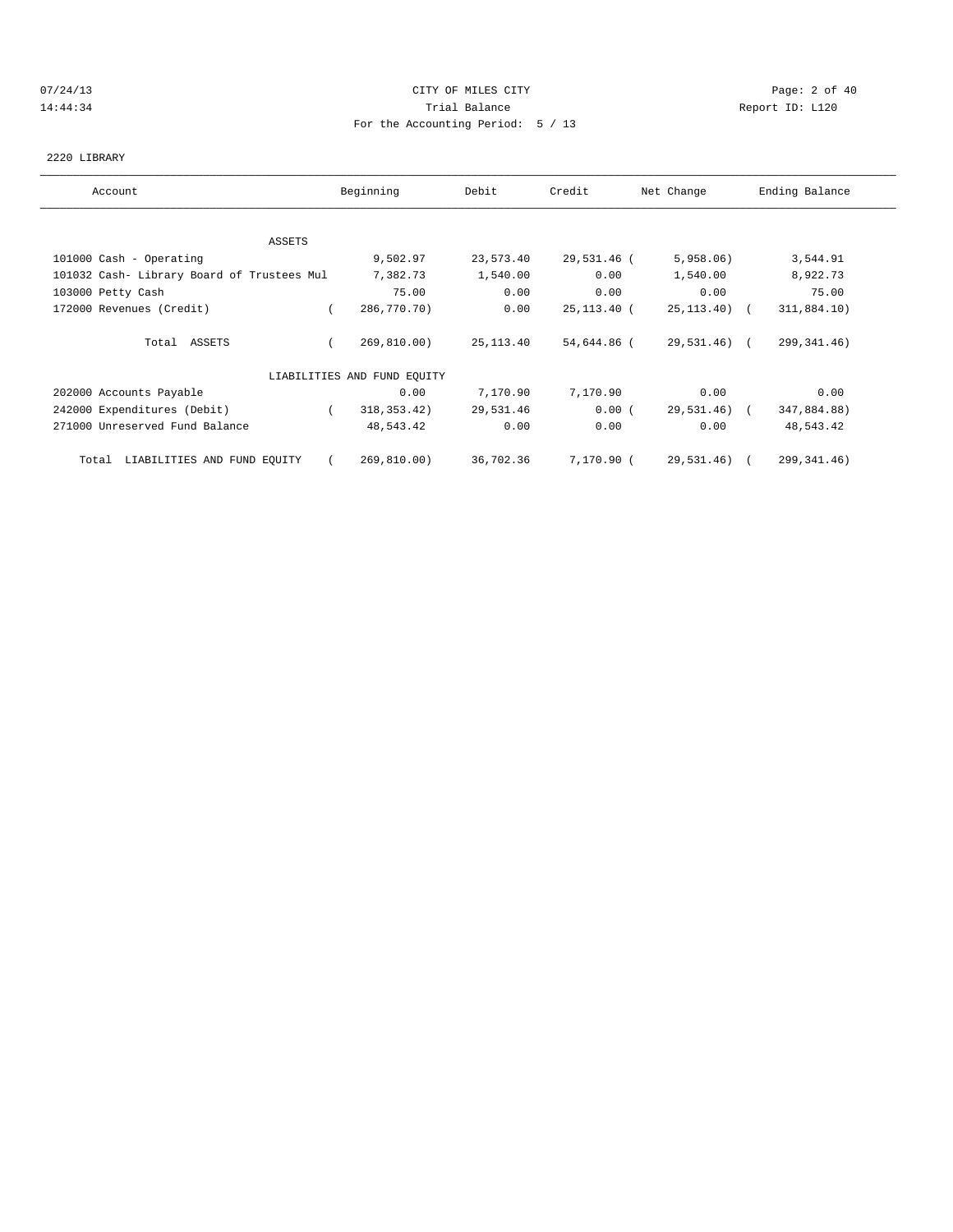# 07/24/13 Page: 3 of 40 14:44:34 Trial Balance Report ID: L120 For the Accounting Period: 5 / 13

#### 2260 EMERGENCY DISASTER

| Account                                   |          | Beginning                   | Debit | Credit   | Net Change | Ending Balance |
|-------------------------------------------|----------|-----------------------------|-------|----------|------------|----------------|
|                                           |          |                             |       |          |            |                |
| <b>ASSETS</b>                             |          |                             |       |          |            |                |
| 101000 Cash - Operating                   |          | 83,549.62)                  | 3.99  | 0.00     | $3.99$ (   | 83, 545. 63)   |
| 113211 Taxes Receivable - Real 2011       |          | 86.44                       | 0.00  | $0.28$ ( | 0.28)      | 86.16          |
| 115212 Taxes Receivable Personal 2012     |          | 3.48                        | 0.00  | $1.22$ ( | 1.22)      | 2.26           |
| 132000 Due From Government (Short Term)   |          | 71,634.00                   | 0.00  | 0.00     | 0.00       | 71,634.00      |
| 172000 Revenues (Credit)                  |          | 257.99)                     | 0.00  | $3.99$ ( | $3.99$ $($ | 261.98)        |
| Total ASSETS                              | $\left($ | 12,083.69)                  | 3.99  | $5.49$ ( | $1.50$ ) ( | $12,085.19$ )  |
|                                           |          | LIABILITIES AND FUND EQUITY |       |          |            |                |
| 202000 Accounts Payable                   |          | 11,250.00                   | 0.00  | 0.00     | 0.00       | 11,250.00      |
| 223100 Deferred Revenue - Real Prop Taxes |          | 86.44                       | 0.28  | 0.00(    | 0.28       | 86.16          |
| 223200 Deferred Revenue - Pers Prop Taxes |          | 3.48                        | 1.22  | 0.00(    | 1.22)      | 2.26           |
| 223800 Deferred Revenue-Other             |          | 49, 272. 25                 | 0.00  | 0.00     | 0.00       | 49, 272. 25    |
| 242000 Expenditures (Debit)               |          | 69, 145.48)                 | 0.00  | 0.00     | 0.00       | 69, 145.48)    |
| 271000 Unreserved Fund Balance            |          | 3,550.38)                   | 0.00  | 0.00     | 0.00       | 3,550.38)      |
| LIABILITIES AND FUND EQUITY<br>Total      |          | 12,083.69)                  | 1.50  | 0.00(    | $1.50$ ) ( | $12,085.19$ )  |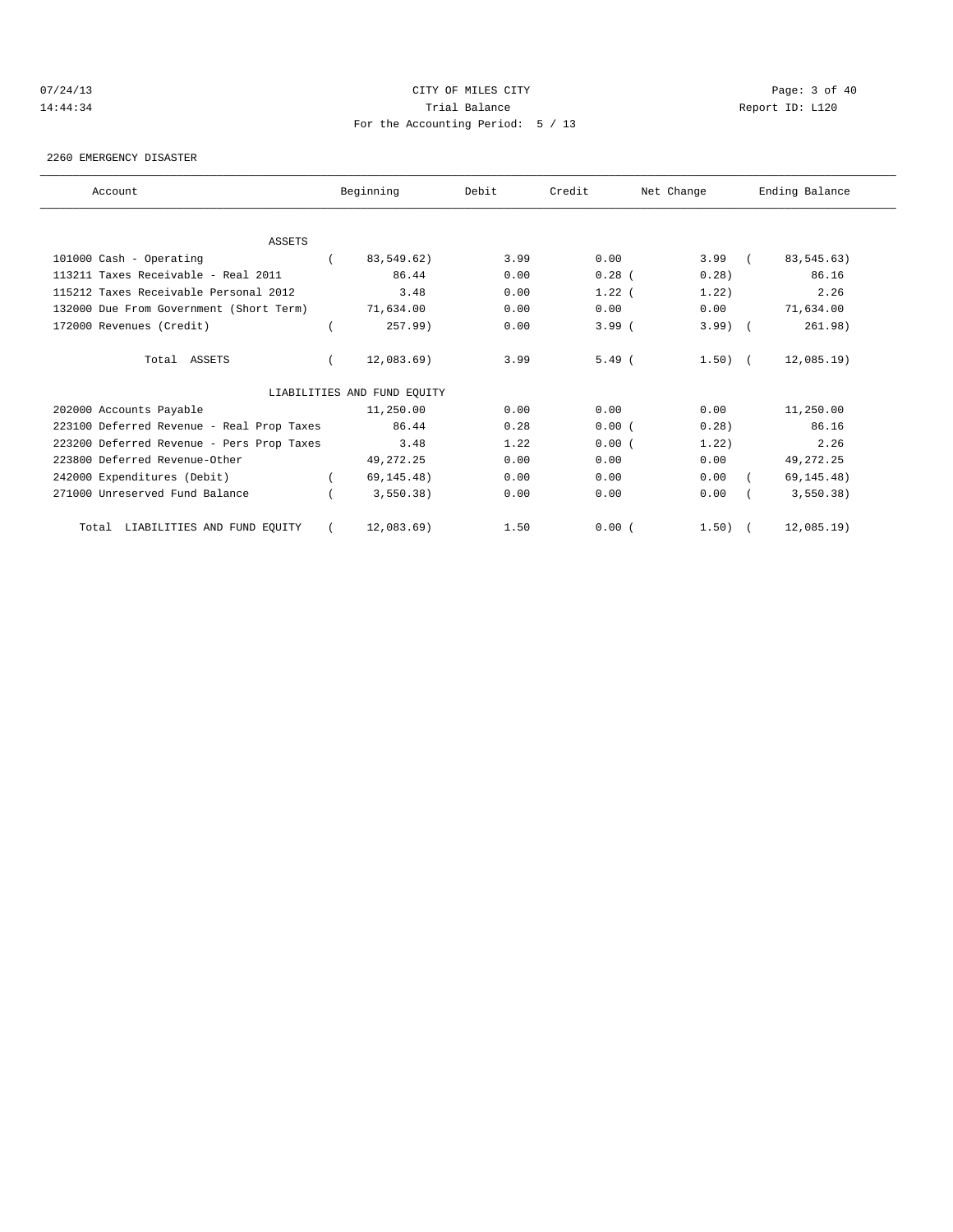# 07/24/13 Page: 4 of 40 14:44:34 Trial Balance Report ID: L120 For the Accounting Period: 5 / 13

### 2270 Health

| Account                              | Beginning                   | Debit    | Credit       | Net Change   | Ending Balance |
|--------------------------------------|-----------------------------|----------|--------------|--------------|----------------|
|                                      |                             |          |              |              |                |
| ASSETS                               |                             |          |              |              |                |
| 101000 Cash - Operating              | 19,372.30                   | 0.00     | $2,750.00$ ( | 2,750.00     | 16,622.30      |
| 172000 Revenues (Credit)             | 42,611.55)                  | 0.00     | 0.00         | 0.00         | 42, 611.55)    |
| ASSETS<br>Total                      | 23, 239.25)                 | 0.00     | $2,750.00$ ( | $2,750.00$ ( | 25,989.25      |
|                                      | LIABILITIES AND FUND EQUITY |          |              |              |                |
| 202000 Accounts Payable              | 0.00                        | 2,750.00 | 2,750.00     | 0.00         | 0.00           |
| 242000 Expenditures (Debit)          | 27,099.30)                  | 2,750.00 | 0.00(        | 2,750.00     | 29,849.30)     |
| 271000 Unreserved Fund Balance       | 3,860.05                    | 0.00     | 0.00         | 0.00         | 3,860.05       |
| LIABILITIES AND FUND EQUITY<br>Total | 23, 239. 25)                | 5,500.00 | $2,750.00$ ( | 2,750.00     | 25,989.25)     |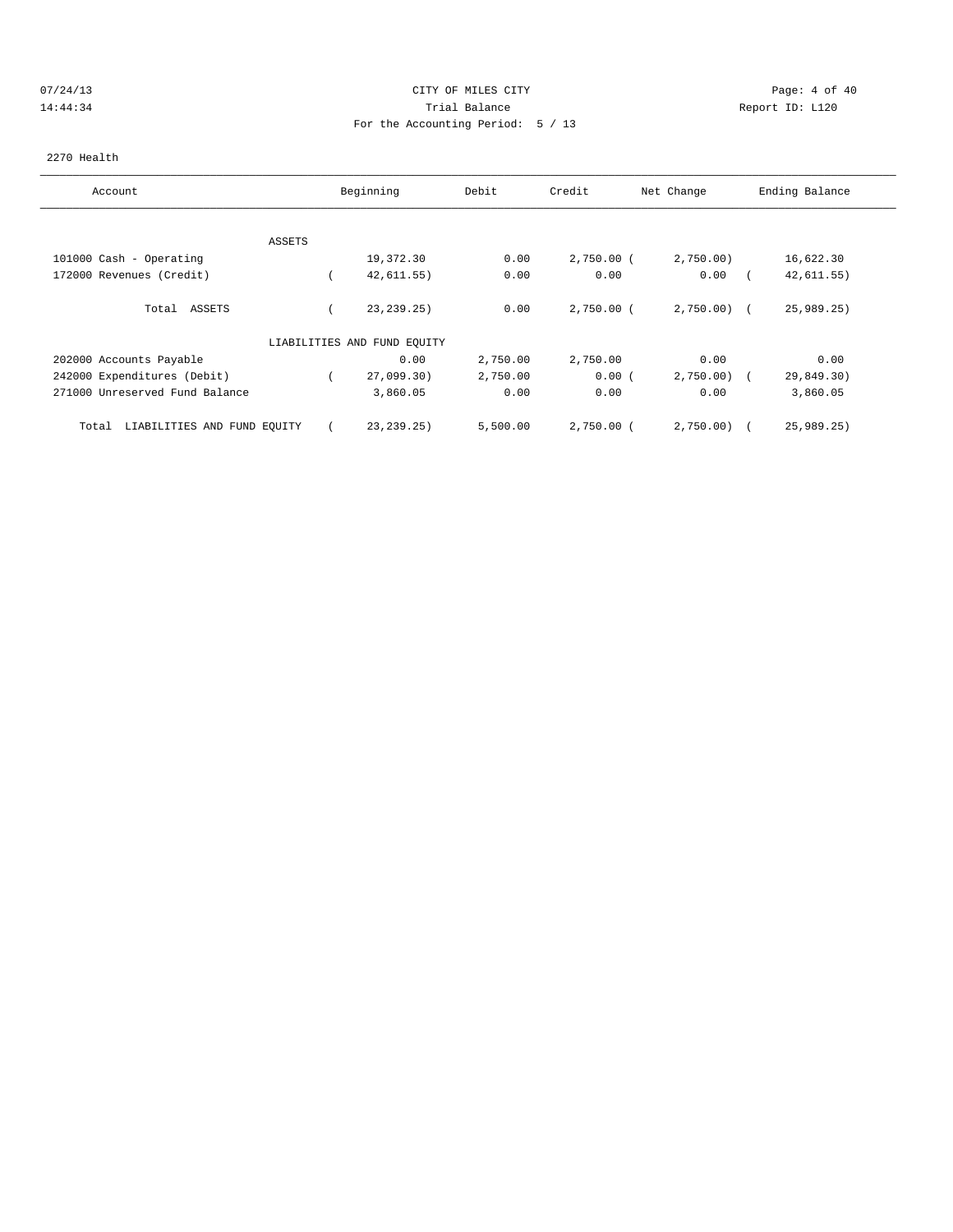# 07/24/13 Page: 5 of 40 14:44:34 Trial Balance Report ID: L120 For the Accounting Period: 5 / 13

2372 Permissive Medical Levy

| Account                                   |          | Beginning                   | Debit     | Credit        | Net Change    | Ending Balance |  |
|-------------------------------------------|----------|-----------------------------|-----------|---------------|---------------|----------------|--|
|                                           |          |                             |           |               |               |                |  |
| <b>ASSETS</b>                             |          |                             |           |               |               |                |  |
| 101000 Cash - Operating                   |          | 12,426.94                   | 50,434.89 | 0.00          | 50,434.89     | 62,861.83      |  |
| 113209 Taxes Receivable - Real 2009       |          | 49.83                       | 0.00      | 0.00          | 0.00          | 49.83          |  |
| 113210 Taxes Receivable - Real 2010       |          | 135.70                      | 0.00      | 0.00          | 0.00          | 135.70         |  |
| 113211 Taxes Receivable - Real 2011       |          | 302.51                      | 0.00      | 0.99(         | 0.99)         | 301.52         |  |
| 113212 Taxes Receivable- Real 2012        |          | 53, 151.26                  | 0.00      | 48,359.40 (   | 48,359.40)    | 4,791.86       |  |
| 115211 Taxes Receivable Personal 2011     |          | 0.77)                       | 0.00      | 0.00          | 0.00          | 0.77)          |  |
| 115212 Taxes Receivable Personal 2012     |          | 12.31                       | 0.00      | $4.26$ (      | 4.26          | 8.05           |  |
| 115213 Taxes Receivable Personal 2013     |          | 1,020.66                    | 5,832.13  | 2,061.52      | 3,770.61      | 4,791.27       |  |
| 172000 Revenues (Credit)                  | $\left($ | 83,160.94)                  | 0.00      | $50,434.89$ ( | $50,434.89$ ( | 133,595.83)    |  |
| Total ASSETS                              | $\left($ | 16,062.50)                  | 56,267.02 | 100,861.06 (  | 44,594.04) (  | 60,656.54)     |  |
|                                           |          | LIABILITIES AND FUND EOUITY |           |               |               |                |  |
| 223100 Deferred Revenue - Real Prop Taxes |          | 53,639.27                   | 48,360.39 | 0.00(         | 48,360.39)    | 5,278.88       |  |
| 223200 Deferred Revenue - Pers Prop Taxes |          | 1,029.60                    | 2,065.78  | 5,832.13      | 3,766.35      | 4,795.95       |  |
| 242000 Expenditures (Debit)               |          | 70,734.00)                  | 0.00      | 0.00          | 0.00          | 70, 734.00)    |  |
| 271000 Unreserved Fund Balance            |          | 2.63                        | 0.00      | 0.00          | 0.00          | 2.63           |  |
| Total LIABILITIES AND FUND EQUITY         |          | 16,062.50)                  | 50,426.17 | $5,832.13$ (  | 44,594.04)    | 60, 656.54)    |  |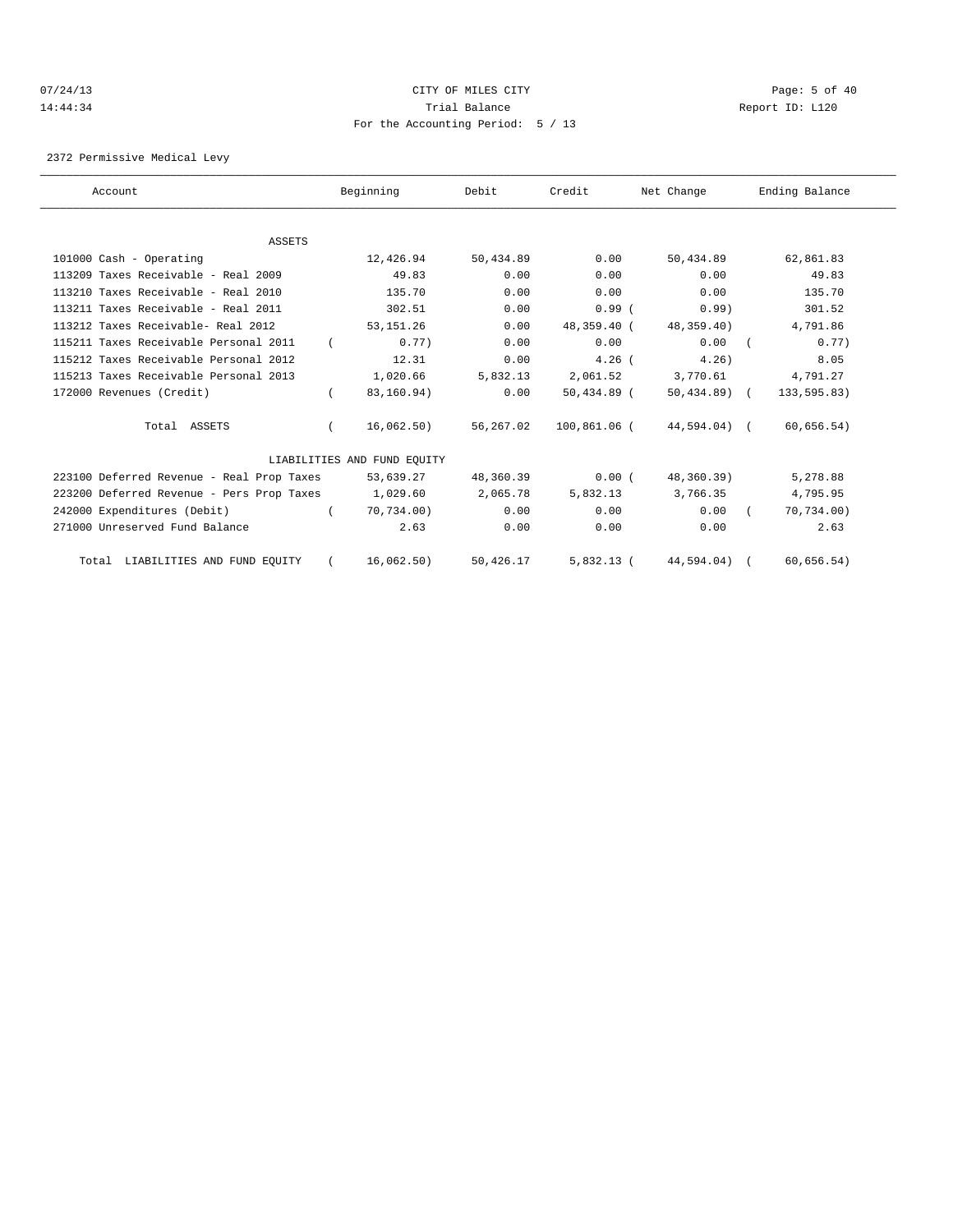# 07/24/13 Page: 6 of 40 14:44:34 Trial Balance Report ID: L120 For the Accounting Period: 5 / 13

2394 BUILDING CODE ENFORCEMENT

| Account                              |        | Beginning                   | Debit     | Credit      | Net Change     | Ending Balance |
|--------------------------------------|--------|-----------------------------|-----------|-------------|----------------|----------------|
|                                      |        |                             |           |             |                |                |
|                                      | ASSETS |                             |           |             |                |                |
| 101000 Cash - Operating              |        | 91,108.31                   | 15,790.42 | 11,492.51   | 4,297.91       | 95,406.22      |
| 172000 Revenues (Credit)             |        | 83, 207. 92)                | 0.00      | 15,790.42 ( | 15,790.42) (   | 98,998.34)     |
| Total ASSETS                         |        | 7,900.39                    | 15,790.42 | 27,282.93 ( | $11,492.51)$ ( | 3,592.12)      |
|                                      |        | LIABILITIES AND FUND EOUITY |           |             |                |                |
| 202000 Accounts Payable              |        | 0.00                        | 10,396.68 | 10,396.68   | 0.00           | 0.00           |
| 242000 Expenditures (Debit)          |        | 73,037.29)                  | 11,492.51 | 0.00(       | $11,492.51$ (  | 84,529.80)     |
| 271000 Unreserved Fund Balance       |        | 80,937.68                   | 0.00      | 0.00        | 0.00           | 80,937.68      |
| LIABILITIES AND FUND EQUITY<br>Total |        | 7,900.39                    | 21,889.19 | 10,396.68 ( | 11,492.51)     | 3,592.12)      |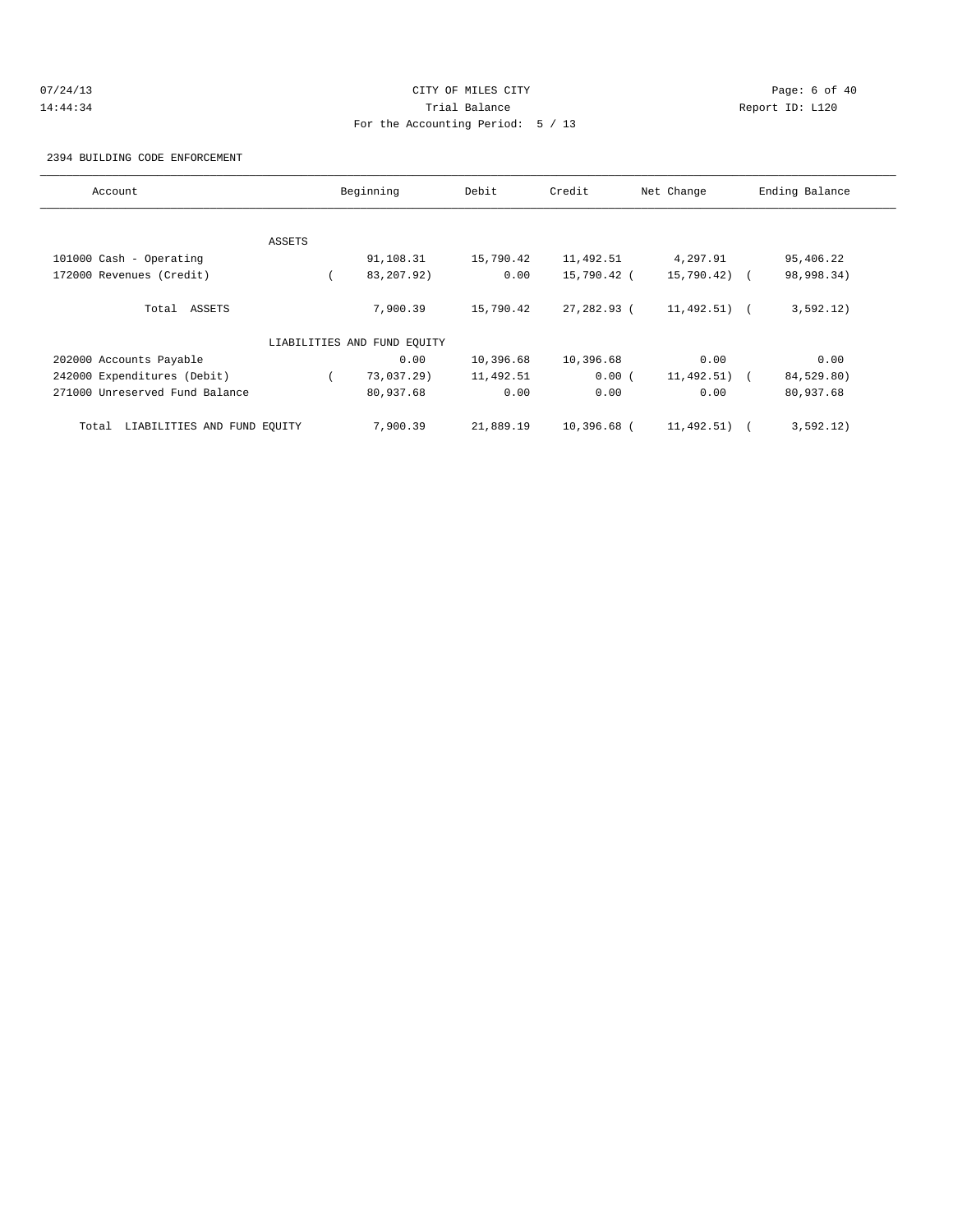# 07/24/13 Page: 7 of 40 14:44:34 Trial Balance Report ID: L120 For the Accounting Period: 5 / 13

2400 LTG M D#165-(Gen City)

| Account                                    | Beginning                   | Debit     | Credit       | Net Change     | Ending Balance |  |
|--------------------------------------------|-----------------------------|-----------|--------------|----------------|----------------|--|
|                                            |                             |           |              |                |                |  |
| <b>ASSETS</b>                              |                             |           |              |                |                |  |
| 101000 Cash - Operating                    | 33,932.40                   | 49,495.77 | 13,629.93    | 35,865.84      | 69,798.24      |  |
| 116000 Protested Taxes Receivable - Reals  | 121.36                      | 0.00      | 0.00         | 0.00           | 121.36         |  |
| 118080 Special Assessments Receivable 2008 | 45.01                       | 0.00      | 0.00         | 0.00           | 45.01          |  |
| 118090 Special Assessment Receivable 2009  | 279.41                      | 0.00      | 0.00         | 0.00           | 279.41         |  |
| 118100 Special Assessments Receivable 2010 | 950.55                      | 0.00      | 0.00         | 0.00           | 950.55         |  |
| 118110 Special Assessments Receivable 2011 | 2,103.96                    | 0.00      | $60.48$ (    | 60.48)         | 2,043.48       |  |
| 118120 Special Assessments Receivable 2012 | 60,331.74                   | 0.00      | 49,357.81 (  | 49,357.81)     | 10,973.93      |  |
| 172000 Revenues (Credit)                   | 119,767.61)                 | 0.00      | 49,495.77 (  | 49,495.77) (   | 169, 263.38)   |  |
| Total ASSETS                               | 22,003.18)                  | 49,495.77 | 112,543.99 ( | $63,048,22)$ ( | 85,051.40)     |  |
|                                            | LIABILITIES AND FUND EOUITY |           |              |                |                |  |
| 202000 Accounts Payable                    | 0.00                        | 13,629.93 | 13,629.93    | 0.00           | 0.00           |  |
| 223000 Deferred Revenue/Uncollected Taxes  | 63,710.67                   | 49,418.29 | 0.00(        | 49,418.29)     | 14,292.38      |  |
| 242000 Expenditures (Debit)                | 136, 219.03)<br>$\left($    | 13,629.93 | 0.00(        | $13,629.93)$ ( | 149,848.96)    |  |
| 271000 Unreserved Fund Balance             | 50,505.18                   | 0.00      | 0.00         | 0.00           | 50,505.18      |  |
| Total LIABILITIES AND FUND EQUITY          | 22,003.18)                  | 76,678.15 | 13,629.93 (  | 63,048.22)     | 85,051.40)     |  |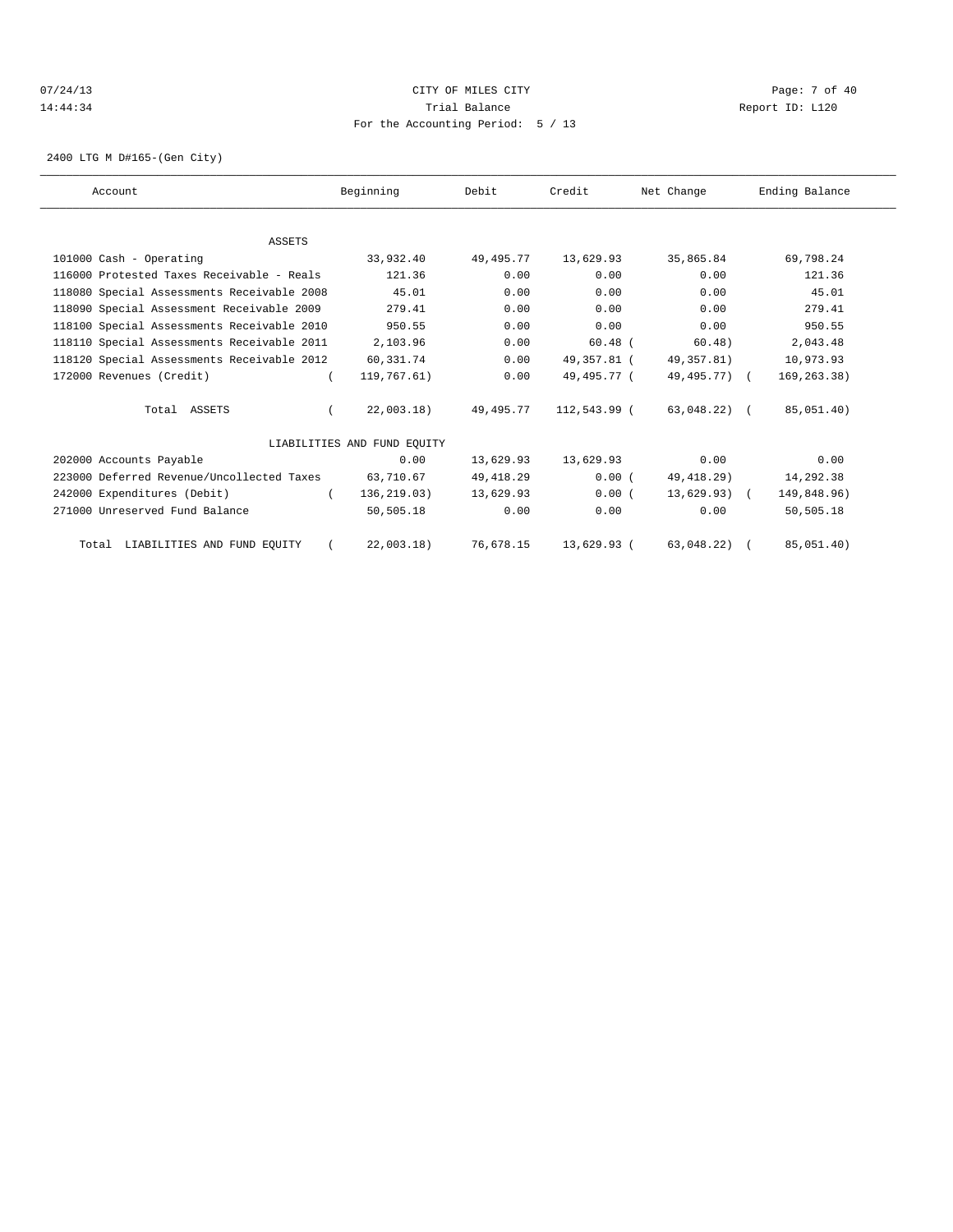# 07/24/13 Page: 8 of 40 14:44:34 Trial Balance Report ID: L120 For the Accounting Period: 5 / 13

2420 LTG M D#167-(MilesAddn Etc)

| Account                                    | Beginning                   | Debit     | Credit       | Net Change    | Ending Balance |
|--------------------------------------------|-----------------------------|-----------|--------------|---------------|----------------|
|                                            |                             |           |              |               |                |
| <b>ASSETS</b>                              |                             |           |              |               |                |
| 101000 Cash - Operating                    | 6,599.84                    | 9,752.37  | 2,401.01     | 7,351.36      | 13,951.20      |
| 118090 Special Assessment Receivable 2009  | 221.38                      | 0.00      | 0.00         | 0.00          | 221.38         |
| 118100 Special Assessments Receivable 2010 | 122.85                      | 0.00      | 0.00         | 0.00          | 122.85         |
| 118110 Special Assessments Receivable 2011 | 673.71                      | 0.00      | 0.00         | 0.00          | 673.71         |
| 118120 Special Assessments Receivable 2012 | 11,375.26                   | 0.00      | 9,738.68 (   | 9,738.68)     | 1,636.58       |
| 172000 Revenues (Credit)                   | 16,932.79)                  | 0.00      | $9.752.37$ ( | $9,752.37$ (  | 26,685.16)     |
| Total ASSETS                               | 2,060.25                    | 9,752.37  | 21,892.06 (  | 12,139.69) (  | 10,079.44)     |
|                                            | LIABILITIES AND FUND EQUITY |           |              |               |                |
| 202000 Accounts Payable                    | 0.00                        | 2,401.01  | 2,401.01     | 0.00          | 0.00           |
| 223000 Deferred Revenue/Uncollected Taxes  | 12,393.20                   | 9,738.68  | 0.00(        | 9,738.68)     | 2,654.52       |
| 242000 Expenditures (Debit)                | $22,694.69$ )               | 2,401.01  | 0.00(        | $2,401.01)$ ( | 25,095.70)     |
| 271000 Unreserved Fund Balance             | 12,361.74                   | 0.00      | 0.00         | 0.00          | 12,361.74      |
| Total LIABILITIES AND FUND EQUITY          | 2,060.25                    | 14,540.70 | 2,401.01 (   | 12,139.69) (  | 10,079.44)     |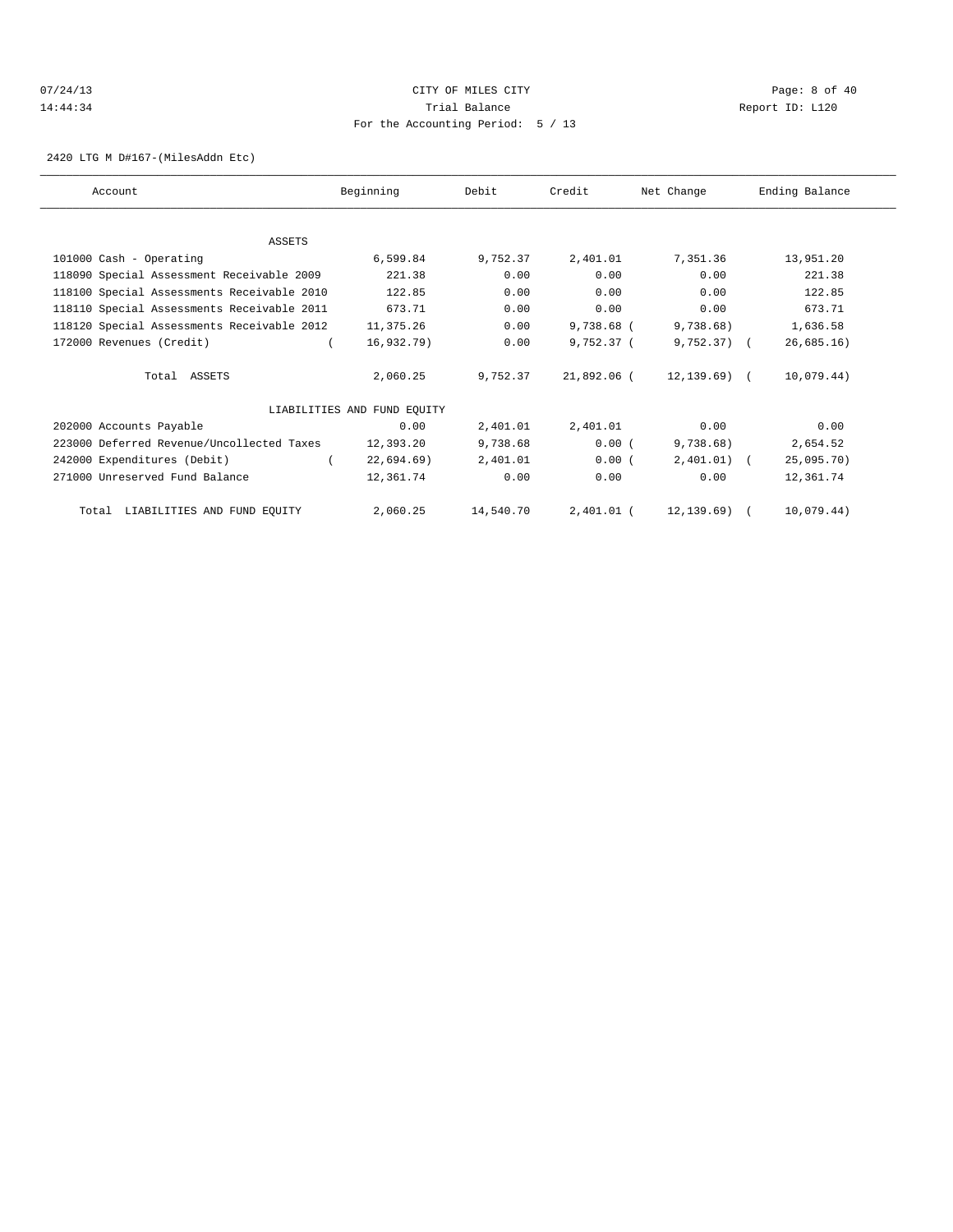# 07/24/13 Page: 9 of 40 14:44:34 Trial Balance Report ID: L120 For the Accounting Period: 5 / 13

# 2430 LTG M D#171-(Balsam Est)

| Account                                    | Beginning                   | Debit    | Credit     | Net Change   | Ending Balance |
|--------------------------------------------|-----------------------------|----------|------------|--------------|----------------|
| ASSETS                                     |                             |          |            |              |                |
| 101000 Cash - Operating                    | 896.74                      | 922.94   | 122.68     | 800.26       | 1,697.00       |
| 118120 Special Assessments Receivable 2012 | 1,035.40                    | 0.00     | 921.60 (   | 921.60)      | 113.80         |
| 172000 Revenues (Credit)                   | 1,517.84)                   | 0.00     | 922.94 (   | 922.94) (    | 2,440.78)      |
| Total ASSETS                               | 414.30                      | 922.94   | 1,967.22 ( | $1,044.28$ ( | 629.98)        |
|                                            | LIABILITIES AND FUND EQUITY |          |            |              |                |
| 202000 Accounts Payable                    | 0.00                        | 122.68   | 122.68     | 0.00         | 0.00           |
| 223000 Deferred Revenue/Uncollected Taxes  | 1,035.40                    | 921.60   | 0.00(      | 921.60)      | 113.80         |
| 242000 Expenditures (Debit)                | 2,325.86)                   | 122.68   | 0.00(      | $122.68$ ) ( | 2,448.54)      |
| 271000 Unreserved Fund Balance             | 1,704.76                    | 0.00     | 0.00       | 0.00         | 1,704.76       |
| LIABILITIES AND FUND EQUITY<br>Total       | 414.30                      | 1,166.96 | 122.68 (   | $1,044.28$ ( | 629.98)        |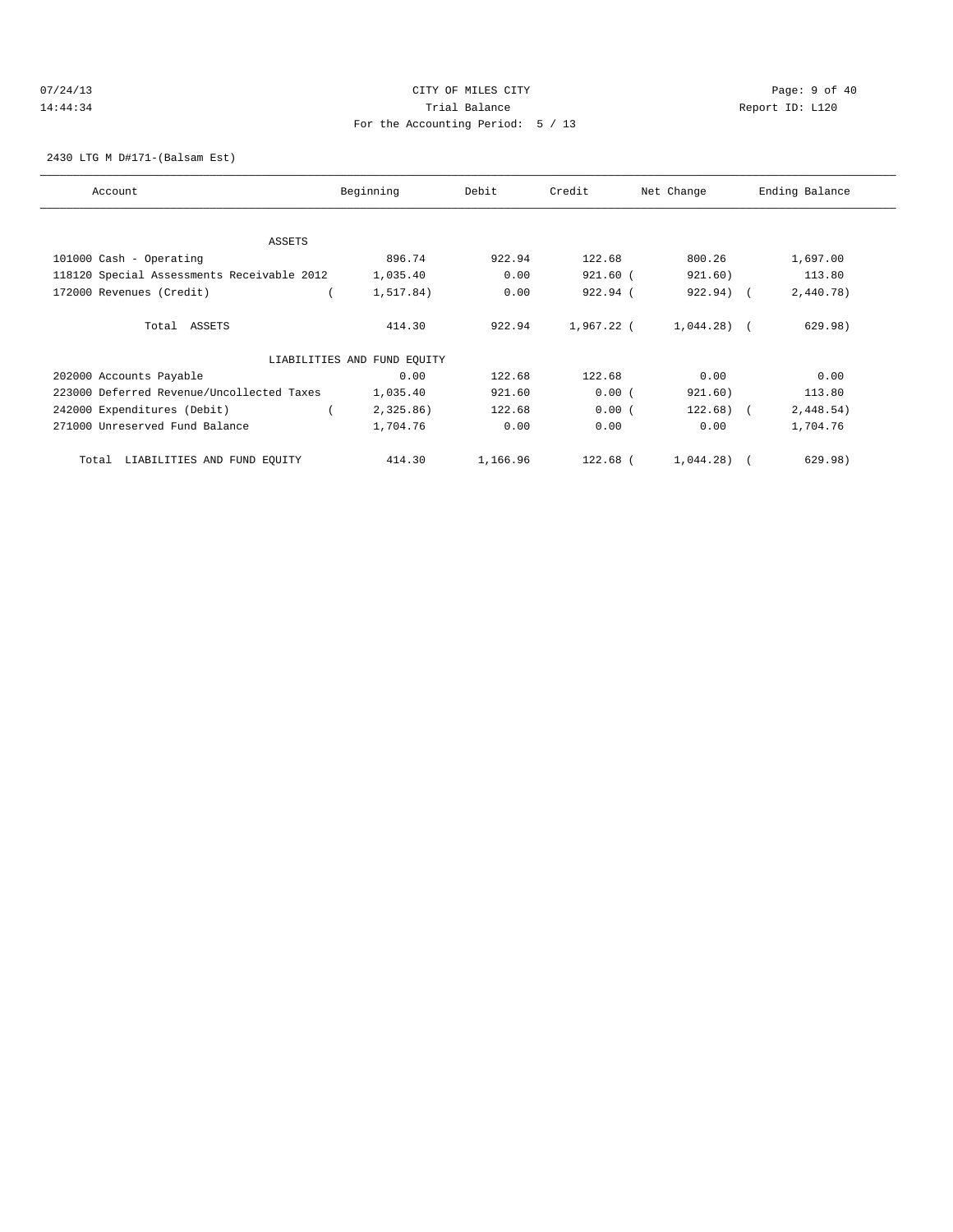# 07/24/13 Page: 10 of 40 14:44:34 Trial Balance Report ID: L120 For the Accounting Period: 5 / 13

2440 LTG M D#172-(Main Str)

| Account                                    | Beginning                   | Debit    | Credit       | Net Change     | Ending Balance |
|--------------------------------------------|-----------------------------|----------|--------------|----------------|----------------|
|                                            |                             |          |              |                |                |
| ASSETS                                     |                             |          |              |                |                |
| 101000 Cash - Operating                    | 14,046.59                   | 3,066.57 | 1,089.34     | 1,977.23       | 16,023.82      |
| 118090 Special Assessment Receivable 2009  | 0.01                        | 0.00     | 0.00         | 0.00           | 0.01           |
| 118100 Special Assessments Receivable 2010 | 255.20                      | 0.00     | 0.00         | 0.00           | 255.20         |
| 118110 Special Assessments Receivable 2011 | 409.04                      | 0.00     | 0.00         | 0.00           | 409.04         |
| 118120 Special Assessments Receivable 2012 | 3,439.16                    | 0.00     | $3,060.11$ ( | 3,060.11)      | 379.05         |
| 172000 Revenues (Credit)                   | 6, 105.61)                  | 0.00     | 3,066.57 (   | $3,066.57$ ) ( | 9, 172.18)     |
| Total ASSETS                               | 12,044.39                   | 3,066.57 | 7,216.02 (   | 4, 149.45)     | 7,894.94       |
|                                            | LIABILITIES AND FUND EQUITY |          |              |                |                |
| 202000 Accounts Payable                    | 0.00                        | 1,089.34 | 1,089.34     | 0.00           | 0.00           |
| 223000 Deferred Revenue/Uncollected Taxes  | 4,103.41                    | 3,060.11 | 0.00(        | 3,060.11)      | 1,043.30       |
| 242000 Expenditures (Debit)                | 12,027.20)                  | 1,089.34 | 0.00(        | $1,089.34$ (   | 13, 116.54)    |
| 271000 Unreserved Fund Balance             | 19,968.18                   | 0.00     | 0.00         | 0.00           | 19,968.18      |
| LIABILITIES AND FUND EQUITY<br>Total       | 12,044.39                   | 5,238.79 | 1,089.34 (   | 4, 149.45)     | 7,894.94       |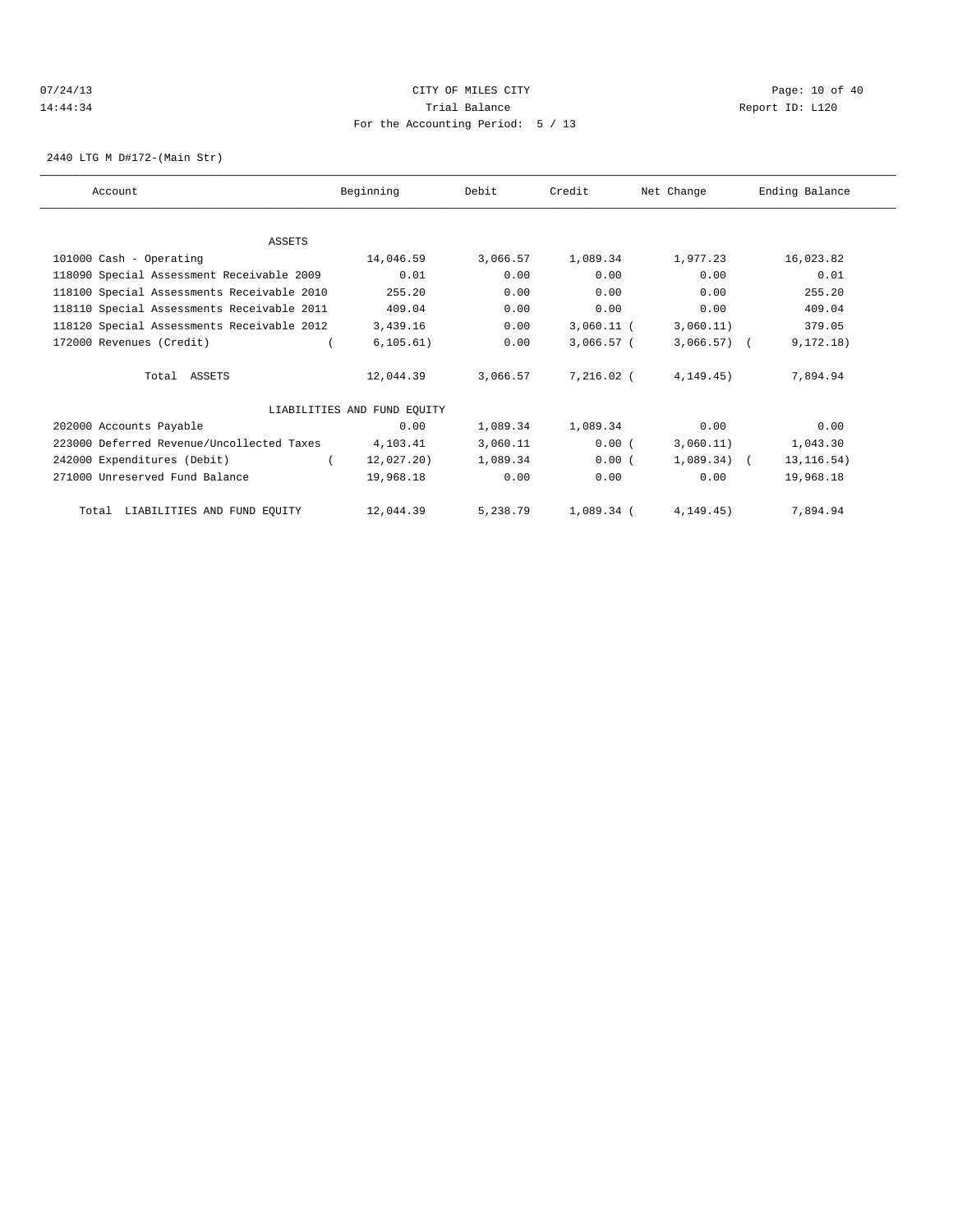# 07/24/13 Page: 11 of 40 14:44:34 Trial Balance Report ID: L120 For the Accounting Period: 5 / 13

2450 LTG M D#195-(SG-Trico)

| Account                                     | Beginning                   | Debit    | Credit     | Net Change     | Ending Balance |
|---------------------------------------------|-----------------------------|----------|------------|----------------|----------------|
|                                             |                             |          |            |                |                |
| ASSETS                                      |                             |          |            |                |                |
| 101000 Cash - Operating                     | 854.15                      | 1,711.07 | 401.84     | 1,309.23       | 2,163.38       |
| 118090 Special Assessment Receivable 2009 ( | 0.02)                       | 0.00     | 0.00       | 0.00           | 0.02)          |
| 118110 Special Assessments Receivable 2011  | 96.24                       | 0.00     | 0.00       | 0.00           | 96.24          |
| 118120 Special Assessments Receivable 2012  | 2,128.62                    | 0.00     | 1,708.73 ( | 1,708.73)      | 419.89         |
| 172000 Revenues (Credit)                    | 2,650.45)                   | 0.00     | 1,711.07 ( | 1,711.07) (    | 4,361.52)      |
| Total ASSETS                                | 428.54                      | 1,711.07 | 3,821.64 ( | $2,110.57$ ) ( | 1,682.03)      |
|                                             | LIABILITIES AND FUND EQUITY |          |            |                |                |
| 202000 Accounts Payable                     | 0.00                        | 401.84   | 401.84     | 0.00           | 0.00           |
| 223000 Deferred Revenue/Uncollected Taxes   | 2,224.84                    | 1,708.73 | 0.00(      | 1,708.73)      | 516.11         |
| 242000 Expenditures (Debit)                 | 5,018.40)                   | 401.84   | 0.00(      | 401.84) (      | 5,420.24)      |
| 271000 Unreserved Fund Balance              | 3,222.10                    | 0.00     | 0.00       | 0.00           | 3,222.10       |
| Total LIABILITIES AND FUND EQUITY           | 428.54                      | 2,512.41 | 401.84 (   | $2,110.57$ (   | 1,682.03)      |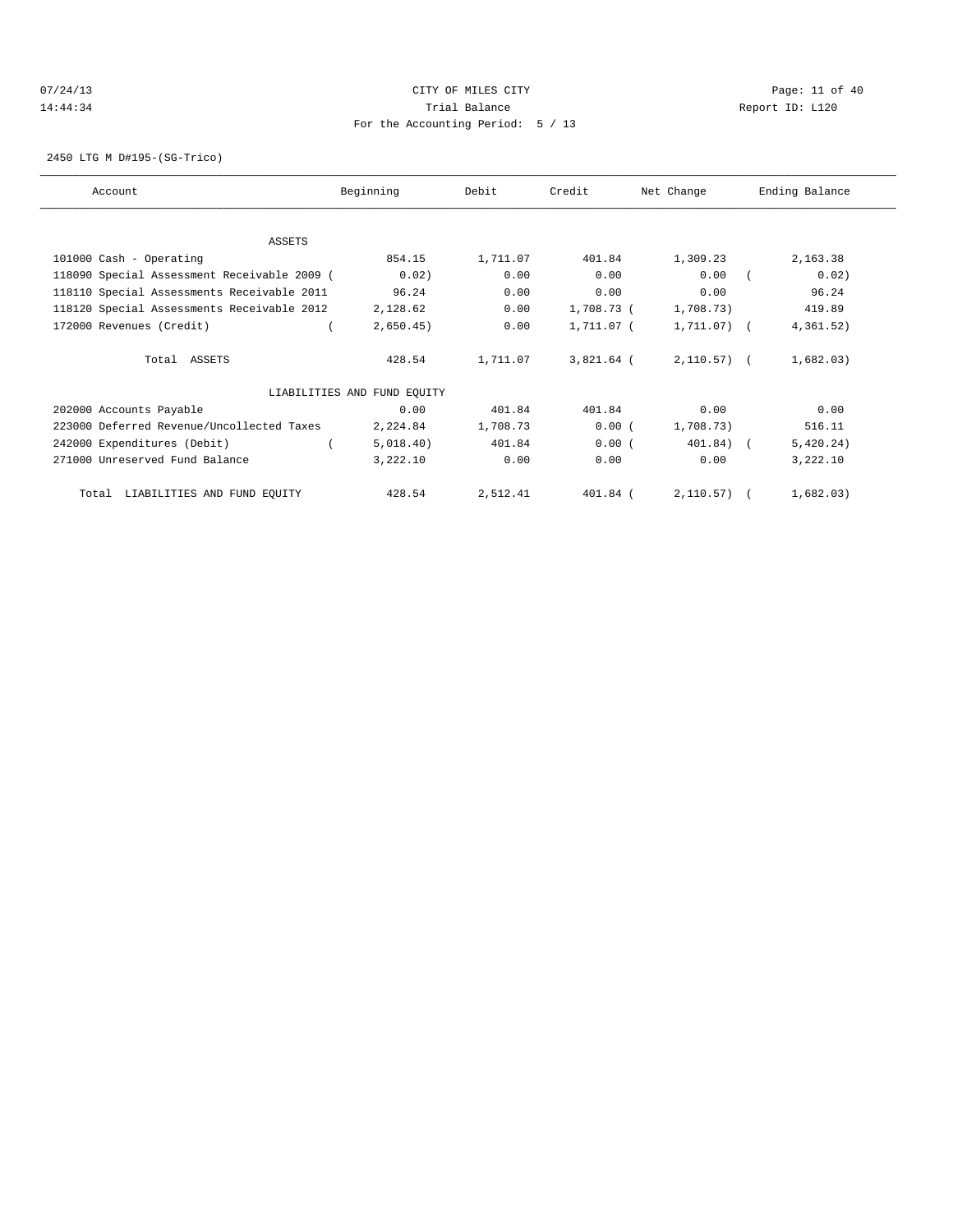# 07/24/13 Page: 12 of 40 14:44:34 Trial Balance Report ID: L120 For the Accounting Period: 5 / 13

2470 LTG M D#202-(SG-MDU&NV)

| Account                                    | Beginning                   | Debit    | Credit       | Net Change     | Ending Balance |
|--------------------------------------------|-----------------------------|----------|--------------|----------------|----------------|
|                                            |                             |          |              |                |                |
| ASSETS                                     |                             |          |              |                |                |
| 101000 Cash - Operating                    | 1,555.13                    | 2,274.34 | 566.59       | 1,707.75       | 3,262.88       |
| 118110 Special Assessments Receivable 2011 | 88.89                       | 0.00     | 0.00         | 0.00           | 88.89          |
| 118120 Special Assessments Receivable 2012 | 2,582.99                    | 0.00     | $2,271.15$ ( | 2, 271.15)     | 311.84         |
| 172000 Revenues (Credit)                   | 5, 211.58)                  | 0.00     | 2,274.34 (   | $2, 274.34)$ ( | 7,485.92)      |
| Total ASSETS                               | 984.57)                     | 2,274.34 | $5,112.08$ ( | $2,837.74$ (   | 3,822.31)      |
|                                            | LIABILITIES AND FUND EQUITY |          |              |                |                |
| 202000 Accounts Payable                    | 0.00                        | 566.59   | 566.59       | 0.00           | 0.00           |
| 223000 Deferred Revenue/Uncollected Taxes  | 2,671.88                    | 2,271.15 | 0.00(        | 2, 271.15)     | 400.73         |
| 242000 Expenditures (Debit)                | 6, 566.53)                  | 566.59   | 0.00(        | 566.59)        | 7, 133, 12)    |
| 271000 Unreserved Fund Balance             | 2,910.08                    | 0.00     | 0.00         | 0.00           | 2,910.08       |
| LIABILITIES AND FUND EQUITY<br>Total       | 984.57)                     | 3,404.33 | 566.59 (     | 2,837.74)      | 3,822.31)      |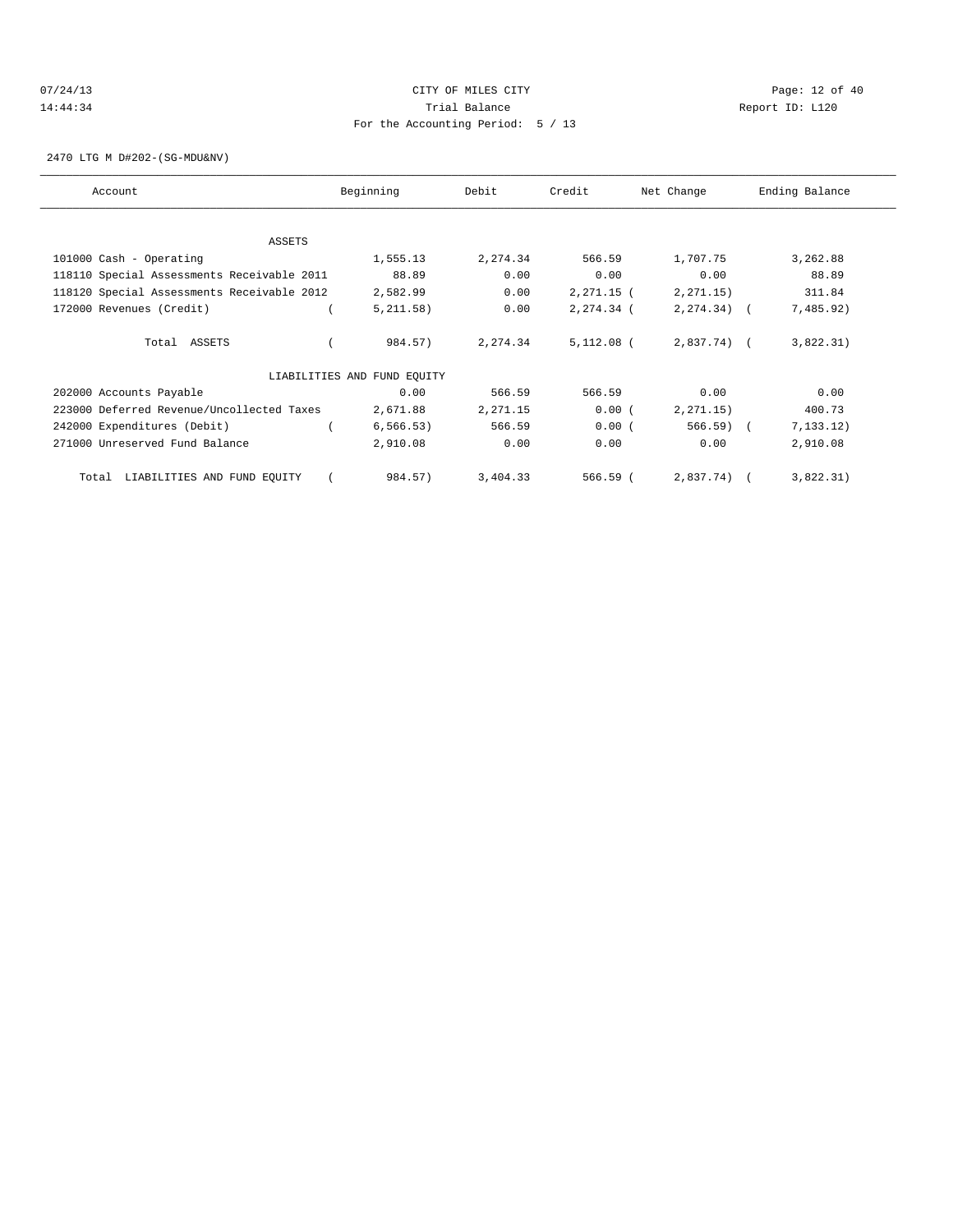# 2480 LTG M M#173-(Milestown Estates)

| Account                                    | Beginning                   | Debit  | Credit     | Net Change  | Ending Balance |
|--------------------------------------------|-----------------------------|--------|------------|-------------|----------------|
|                                            |                             |        |            |             |                |
| ASSETS                                     |                             |        |            |             |                |
| 101000 Cash - Operating                    | 1,071.25                    | 125.20 | 61.28      | 63.92       | 1,135.17       |
| 118120 Special Assessments Receivable 2012 | 269.71                      | 0.00   | $124.85$ ( | 124.85)     | 144.86         |
| 172000 Revenues (Credit)                   | 1,312.01)                   | 0.00   | $125.20$ ( | $125.20$ (  | 1,437.21)      |
| Total ASSETS                               | 28.95                       | 125.20 | $311.33$ ( | $186.13)$ ( | 157.18)        |
|                                            | LIABILITIES AND FUND EQUITY |        |            |             |                |
| 202000 Accounts Payable                    | 0.00                        | 61.28  | 61.28      | 0.00        | 0.00           |
| 223000 Deferred Revenue/Uncollected Taxes  | 269.71                      | 124.85 | 0.00(      | 124.85)     | 144.86         |
| 242000 Expenditures (Debit)                | 810.34)                     | 61.28  | 0.00(      | $61.28$ (   | 871.62)        |
| 271000 Unreserved Fund Balance             | 569.58                      | 0.00   | 0.00       | 0.00        | 569.58         |
| LIABILITIES AND FUND EQUITY<br>Total       | 28.95                       | 247.41 | $61.28$ (  | 186.13)     | 157.18)        |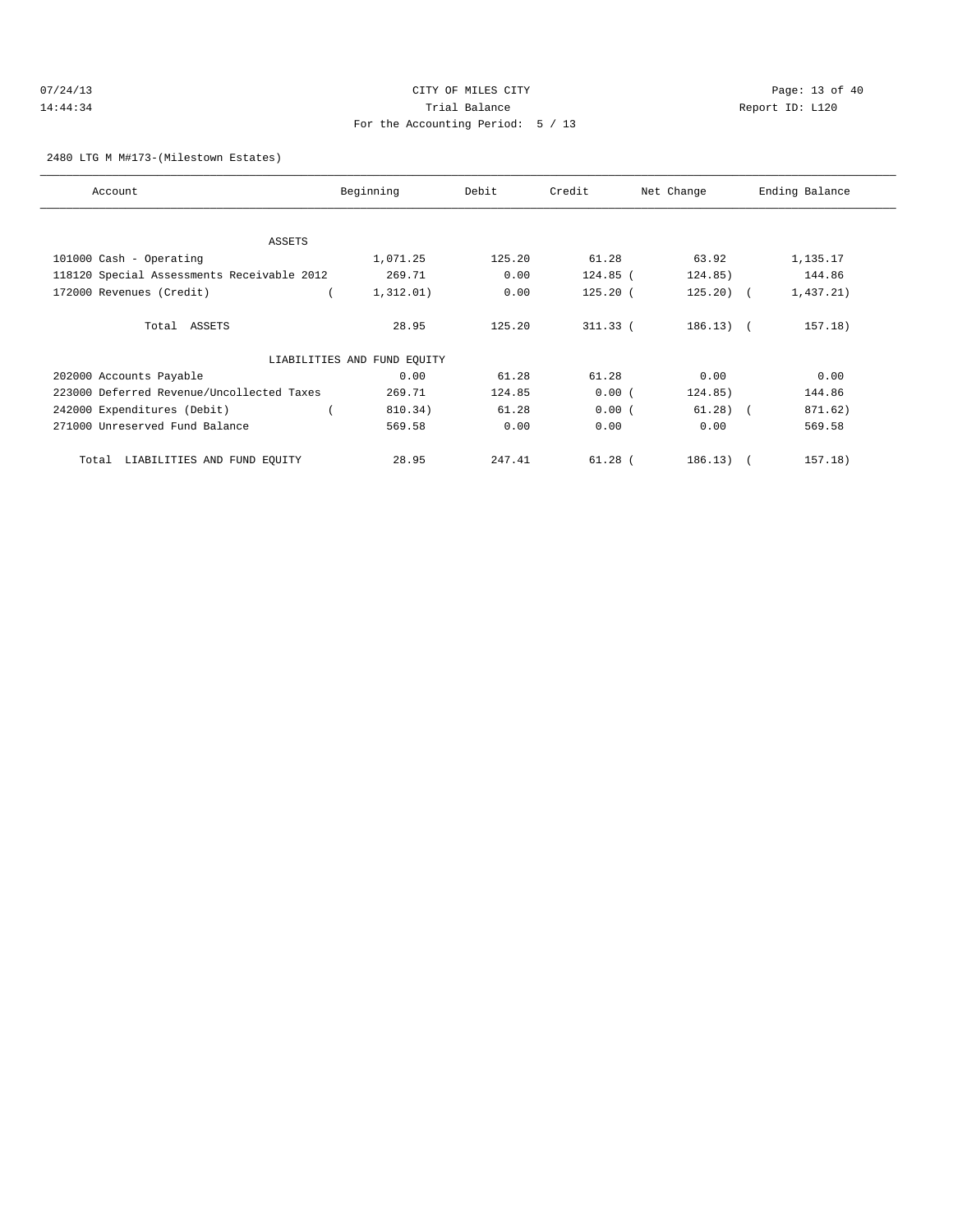# $07/24/13$  Page: 14 of 40 14:44:34 Trial Balance Report ID: L120 For the Accounting Period: 5 / 13

2510 STR MAINT DIST #204

| Account                                    | Beginning                   | Debit       | Credit       | Net Change       | Ending Balance |
|--------------------------------------------|-----------------------------|-------------|--------------|------------------|----------------|
|                                            |                             |             |              |                  |                |
| <b>ASSETS</b>                              |                             |             |              |                  |                |
| 101000 Cash - Operating                    | 820,556.74                  | 297,698.14  | 251,595.49   | 46,102.65        | 866,659.39     |
| 118080 Special Assessments Receivable 2008 | 17.02                       | 0.00        | 0.00         | 0.00             | 17.02          |
| 118090 Special Assessment Receivable 2009  | 641.22                      | 0.00        | 0.00         | 0.00             | 641.22         |
| 118100 Special Assessments Receivable 2010 | 2,736.97                    | 0.00        | 0.00         | 0.00             | 2,736.97       |
| 118110 Special Assessments Receivable 2011 | 9,531.08                    | 0.00        | $310.16$ (   | 310.16)          | 9,220.92       |
| 118120 Special Assessments Receivable 2012 | 341,667.11                  | 0.00        | 294,133.41 ( | 294, 133. 41)    | 47,533.70      |
| 172000 Revenues (Credit)                   | 631,029.60)                 | 0.00        | 297,666.02 ( | 297,666.02) (    | 928,695.62)    |
| Total ASSETS                               | 544,120.54                  | 297,698.14  | 843,705.08 ( | 546,006.94) (    | 1,886.40)      |
|                                            | LIABILITIES AND FUND EOUITY |             |              |                  |                |
| 202000 Accounts Payable                    | 0.00                        | 233, 169.64 | 233,169.64   | 0.00             | 0.00           |
| 223000 Deferred Revenue/Uncollected Taxes  | 354,593.41                  | 294,443.57  | 0.00(        | 294,443.57)      | 60,149.84      |
| 242000 Expenditures (Debit)                | 594,682.16)                 | 251,595.50  | 32.13(       | $251, 563, 37$ ( | 846, 245. 53)  |
| 271000 Unreserved Fund Balance             | 784,209.29                  | 0.00        | 0.00         | 0.00             | 784,209.29     |
| Total LIABILITIES AND FUND EQUITY          | 544,120.54                  | 779,208.71  | 233,201.77 ( | 546,006.94) (    | 1,886.40)      |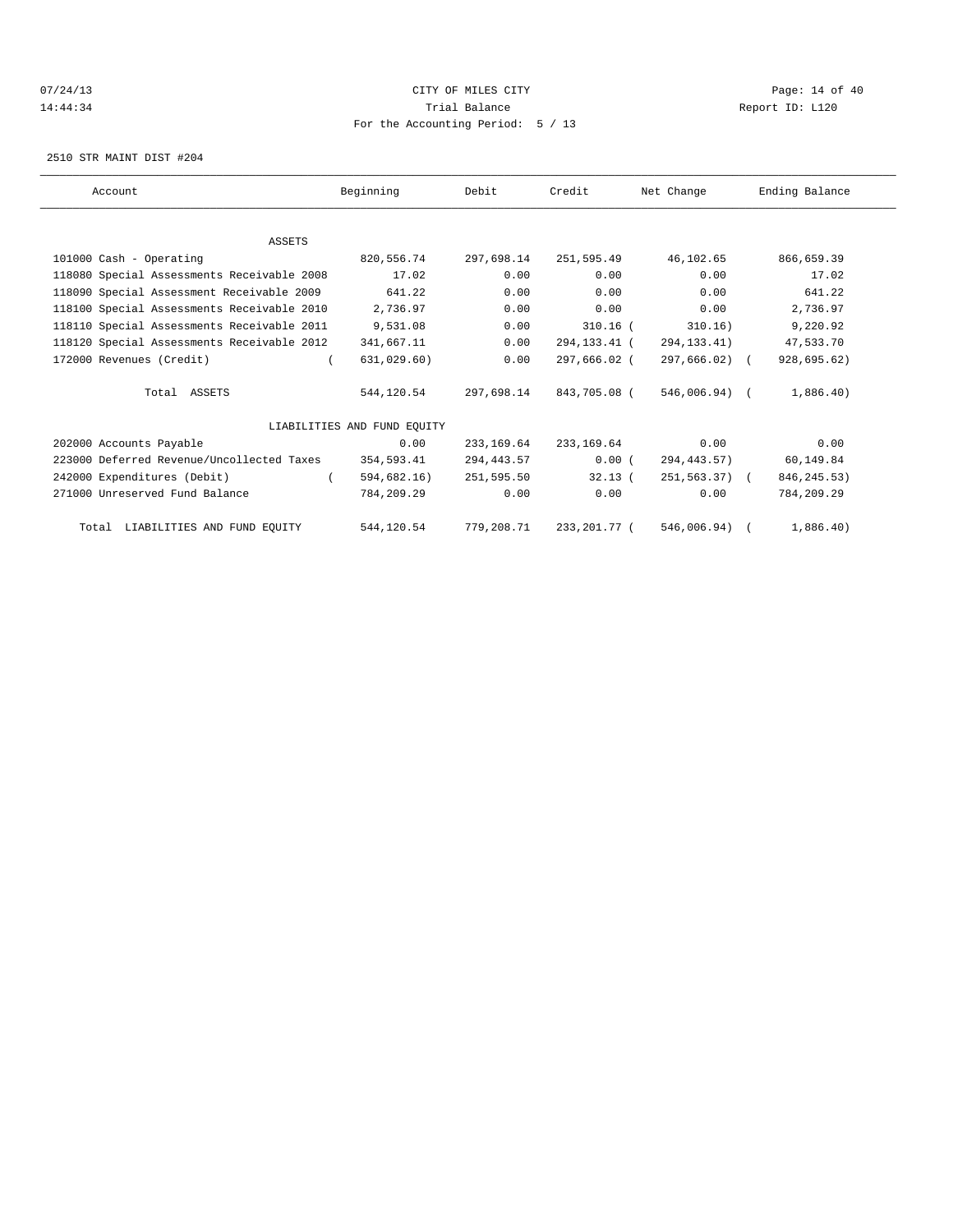# 07/24/13 Page: 15 of 40 14:44:34 Trial Balance Report ID: L120 For the Accounting Period: 5 / 13

2520 STR MAINT DIST #205

| Account                                    | Beginning                   | Debit       | Credit       | Net Change   | Ending Balance |  |
|--------------------------------------------|-----------------------------|-------------|--------------|--------------|----------------|--|
|                                            |                             |             |              |              |                |  |
| <b>ASSETS</b>                              |                             |             |              |              |                |  |
| 101000 Cash - Operating                    | 196,946.05                  | 82,328.13   | 8,418.67     | 73,909.46    | 270,855.51     |  |
| 116000 Protested Taxes Receivable - Reals  | 287.84                      | 0.00        | 0.00         | 0.00         | 287.84         |  |
| 118080 Special Assessments Receivable 2008 | 151.97                      | 0.00        | 0.00         | 0.00         | 151.97         |  |
| 118090 Special Assessment Receivable 2009  | 420.74                      | 0.00        | 0.00         | 0.00         | 420.74         |  |
| 118100 Special Assessments Receivable 2010 | 952.08                      | 0.00        | 0.00         | 0.00         | 952.08         |  |
| 118110 Special Assessments Receivable 2011 | 4,166.53                    | 0.00        | 0.00         | 0.00         | 4,166.53       |  |
| 118120 Special Assessments Receivable 2012 | 110,572.96                  | 0.00        | 81,564.45 (  | 81,564.45)   | 29,008.51      |  |
| 172000 Revenues (Credit)                   | 216, 285.39                 | 0.00        | 82,320.10 (  | 82,320.10) ( | 298,605.49)    |  |
| Total ASSETS                               | 97, 212.78                  | 82,328.13   | 172,303.22 ( | 89,975.09)   | 7.237.69       |  |
|                                            | LIABILITIES AND FUND EOUITY |             |              |              |                |  |
| 202000 Accounts Payable                    | 0.00                        | 2,474.58    | 2,474.58     | 0.00         | 0.00           |  |
| 223000 Deferred Revenue/Uncollected Taxes  | 116,264.28                  | 81,564.45   | 0.00(        | 81,564.45)   | 34,699.83      |  |
| 242000 Expenditures (Debit)                | 132,632.70)<br>$\sqrt{2}$   | 8,418.68    | $8.04$ (     | $8,410.64$ ( | 141,043.34)    |  |
| 271000 Unreserved Fund Balance             | 113,581.20                  | 0.00        | 0.00         | 0.00         | 113,581.20     |  |
| Total LIABILITIES AND FUND EQUITY          | 97, 212.78                  | 92, 457. 71 | 2,482.62 (   | 89,975.09)   | 7,237.69       |  |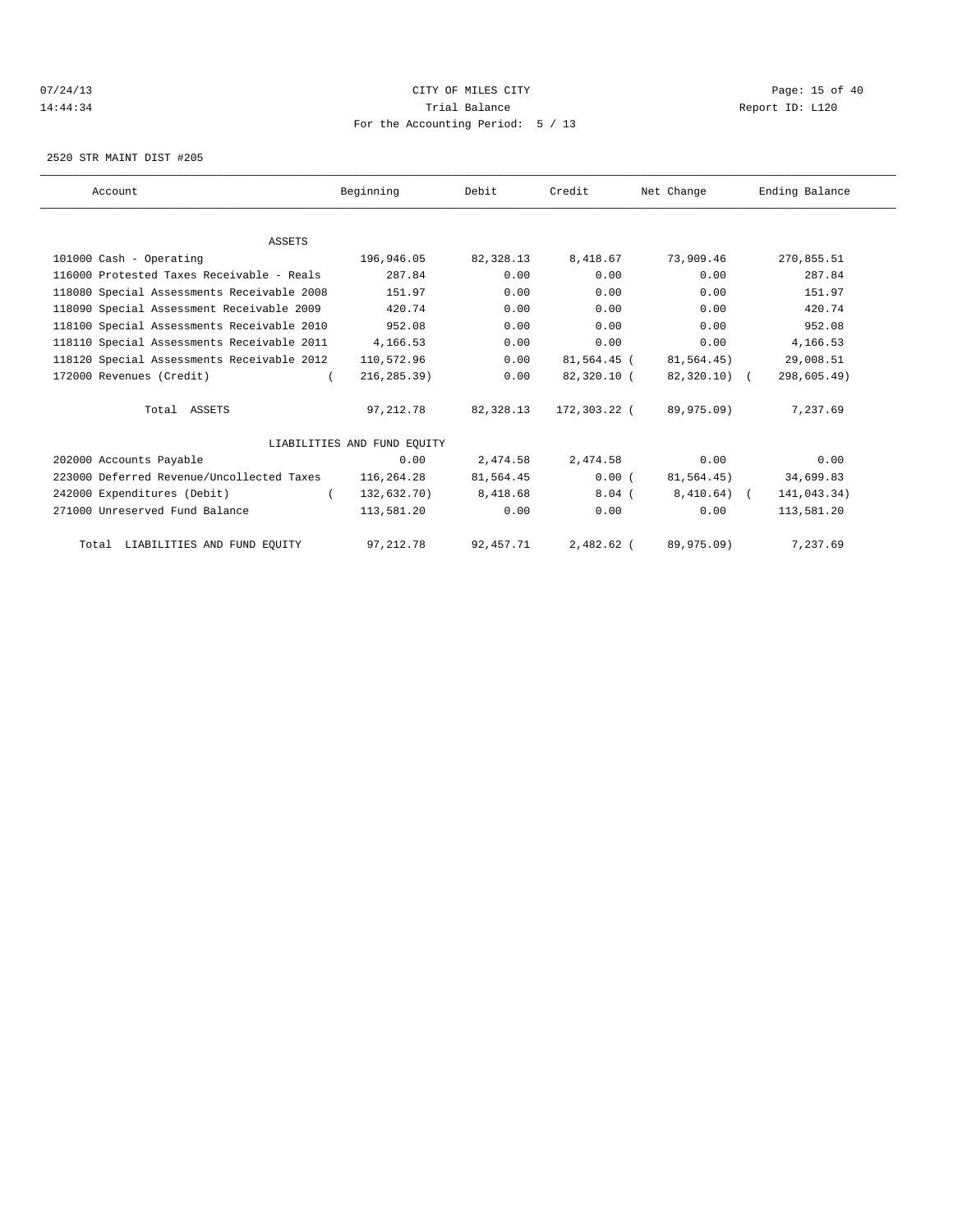| 07/24/13 | CITY OF MILES CITY                | Page: 16 of 40  |
|----------|-----------------------------------|-----------------|
| 14:44:34 | Trial Balance                     | Report ID: L120 |
|          | For the Accounting Period: 5 / 13 |                 |

2540 STR MAINT DIST#207-(MILESTOWN ESTATES)

| Account                                    | Beginning                   | Debit  | Credit   | Net Change   | Ending Balance |
|--------------------------------------------|-----------------------------|--------|----------|--------------|----------------|
|                                            |                             |        |          |              |                |
| ASSETS                                     |                             |        |          |              |                |
| 101000 Cash - Operating                    | 2,528.14                    | 348.01 | 287.32   | 60.69        | 2,588.83       |
| 118120 Special Assessments Receivable 2012 | 749.77                      | 0.00   | 347.11 ( | 347.11)      | 402.66         |
| 172000 Revenues (Credit)                   | 3,944.52)                   | 0.00   | 348.01 ( | $348.01)$ (  | 4, 292.53)     |
| Total ASSETS                               | 666.61)                     | 348.01 | 982.44 ( | $634.43$ ) ( | 1,301.04)      |
|                                            | LIABILITIES AND FUND EQUITY |        |          |              |                |
| 223000 Deferred Revenue/Uncollected Taxes  | 749.77                      | 347.11 | 0.00(    | 347.11)      | 402.66         |
| 242000 Expenditures (Debit)                | 2,805.21)                   | 287.32 | 0.00(    | $287.32)$ (  | 3,092.53)      |
| 271000 Unreserved Fund Balance             | 1,388.83                    | 0.00   | 0.00     | 0.00         | 1,388.83       |
| Total LIABILITIES AND FUND EQUITY          | 666.61)                     | 634.43 | 0.00(    | 634.43)      | 1,301.04)      |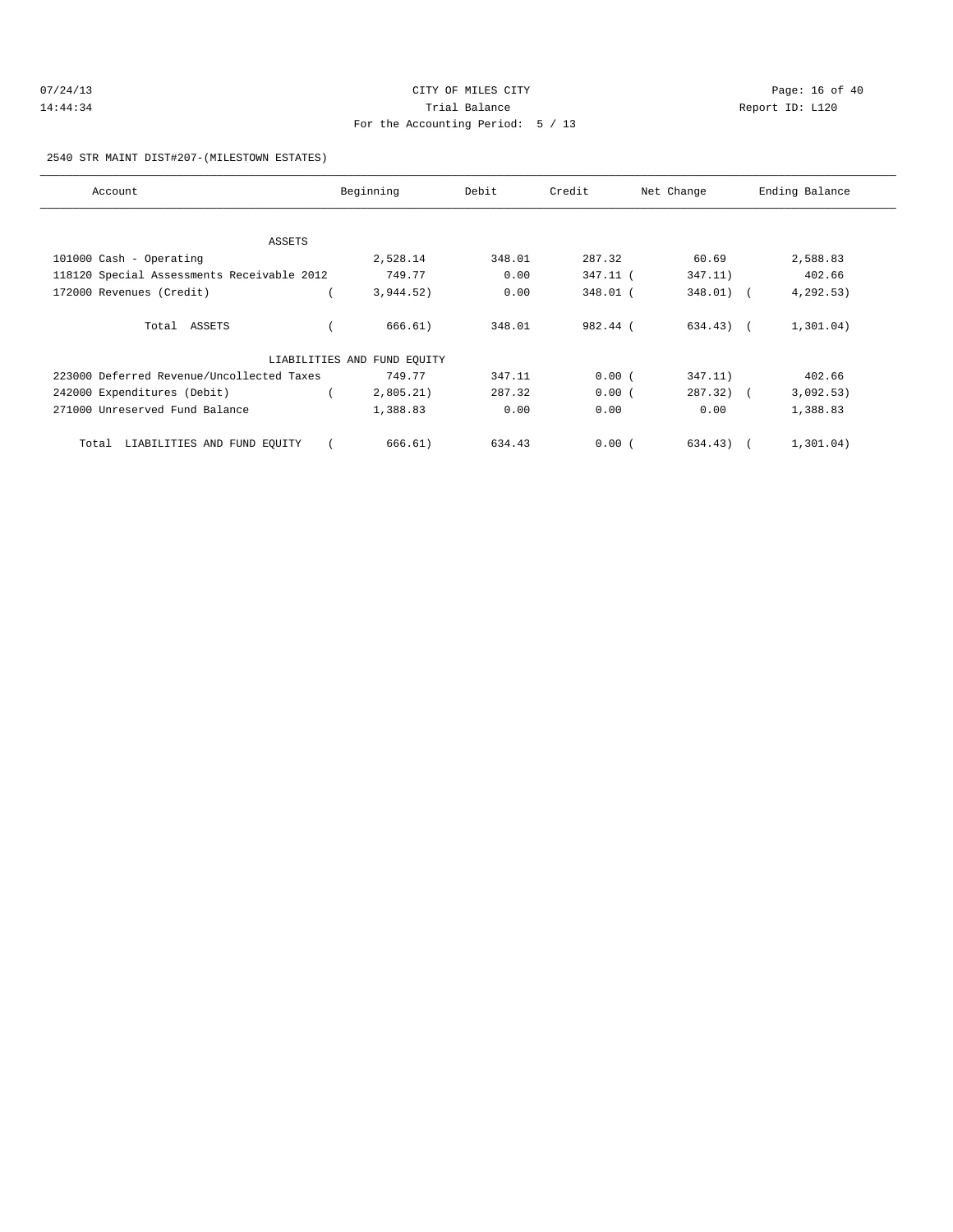|  | 07/24/13 |  |
|--|----------|--|
|  | 14:44:34 |  |

# CITY OF MILES CITY CONTROL CONTROL CONTROL CITY OF 40 14:34 Trial Balance Report ID: L120 For the Accounting Period: 5 / 13

### 2701 Fire Grants

| Account                              | Beginning                   | Debit | Credit | Net Change | Ending Balance |
|--------------------------------------|-----------------------------|-------|--------|------------|----------------|
|                                      |                             |       |        |            |                |
|                                      |                             |       |        |            |                |
| ASSETS                               |                             |       |        |            |                |
| 101000 Cash - Operating              | 8,827.25                    | 0.00  | 0.00   | 0.00       | 8,827.25       |
|                                      |                             |       |        |            |                |
| Total ASSETS                         | 8.827.25                    | 0.00  | 0.00   | 0.00       | 8,827.25       |
|                                      | LIABILITIES AND FUND EQUITY |       |        |            |                |
| 242000 Expenditures (Debit)          | 4,501.82)                   | 0.00  | 0.00   | 0.00       | 4,501.82)      |
|                                      |                             |       |        |            |                |
| 271000 Unreserved Fund Balance       | 13,329.07                   | 0.00  | 0.00   | 0.00       | 13,329.07      |
| LIABILITIES AND FUND EQUITY<br>Total | 8,827.25                    | 0.00  | 0.00   | 0.00       | 8,827.25       |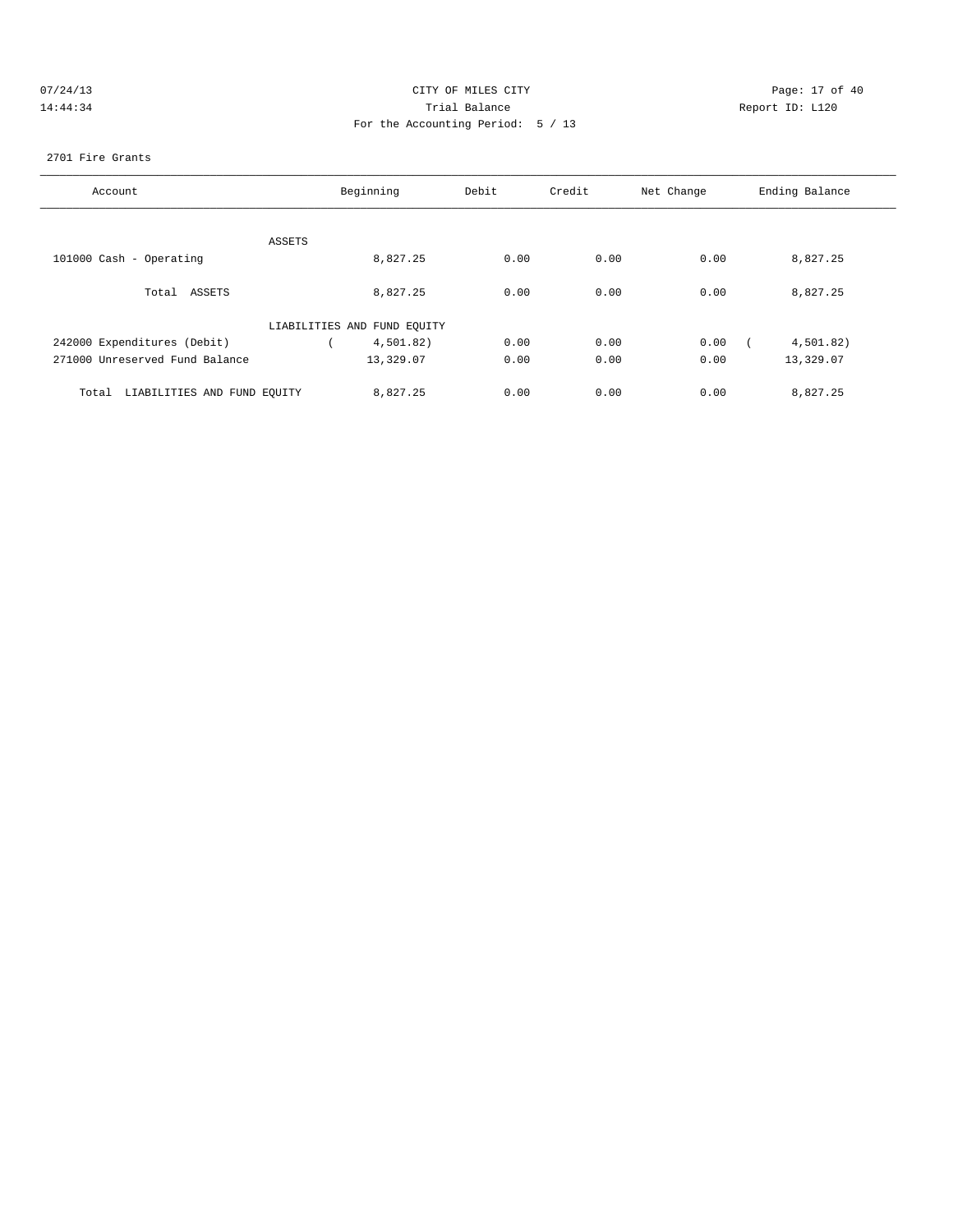# 07/24/13 Page: 18 of 40 14:44:34 Trial Balance Report ID: L120 For the Accounting Period: 5 / 13

#### 2820 GAS TAX

| Account                              | Beginning |                             | Credit<br>Debit |             | Net Change       | Ending Balance |
|--------------------------------------|-----------|-----------------------------|-----------------|-------------|------------------|----------------|
|                                      |           |                             |                 |             |                  |                |
| ASSETS                               |           |                             |                 |             |                  |                |
| 101000 Cash - Operating              |           | 146,333.71                  | 15,105.45       | 472.08      | 14,633.37        | 160,967.08     |
| 172000 Revenues (Credit)             |           | 151,054.51)                 | 0.00            | 15,105.45 ( | $15, 105, 45)$ ( | 166, 159.96)   |
| ASSETS<br>Total                      |           | 4,720.80)                   | 15,105.45       | 15,577.53 ( | 472.08) (        | 5, 192.88)     |
|                                      |           | LIABILITIES AND FUND EQUITY |                 |             |                  |                |
| 242000 Expenditures (Debit)          |           | 4,720.80)                   | 472.08          | 0.00(       | $472.08$ $($     | 5, 192.88)     |
| LIABILITIES AND FUND EQUITY<br>Total |           | 4,720.80)                   | 472.08          | 0.00(       | 472.08)          | 5, 192.88)     |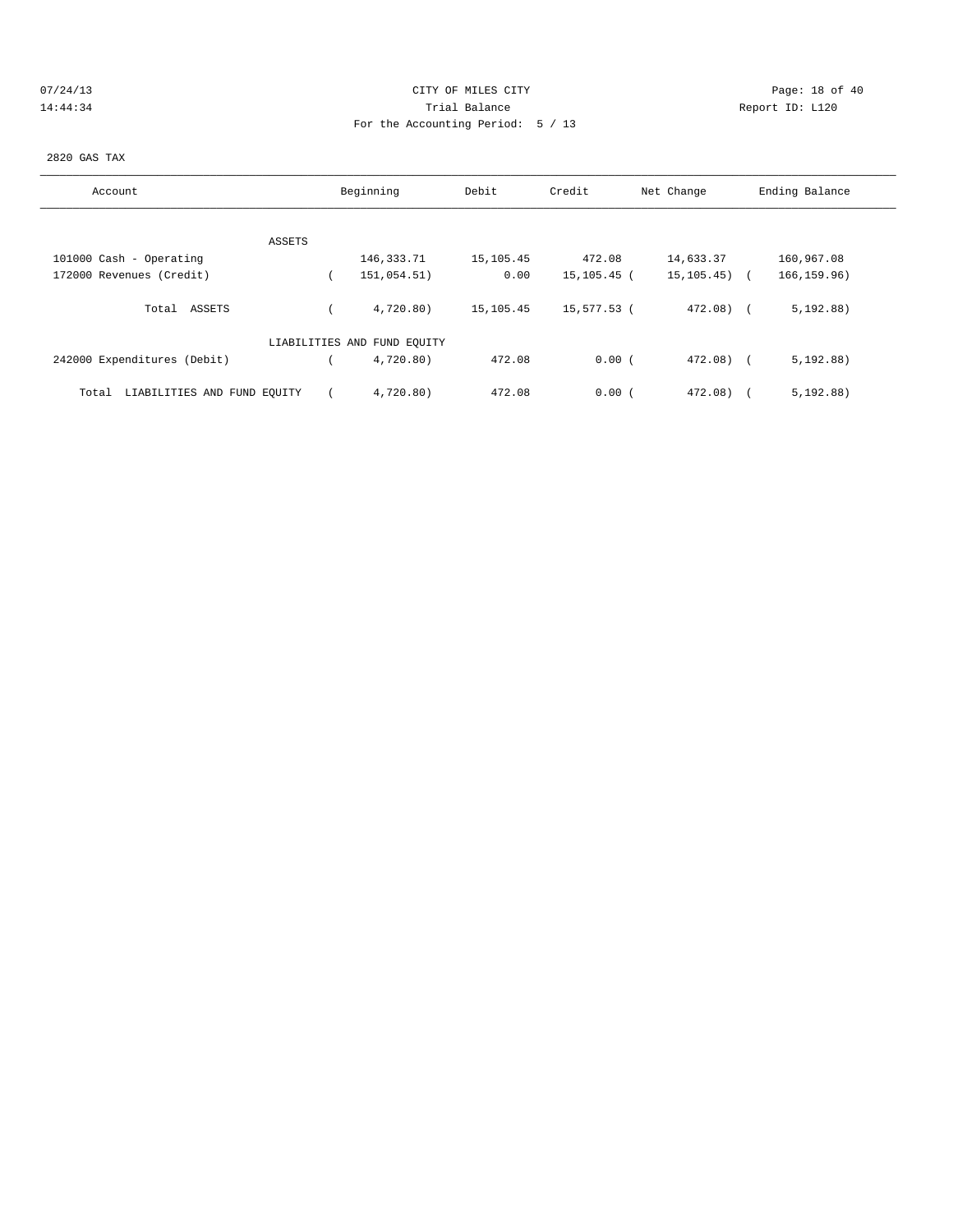# 07/24/13 Page: 19 of 40 14:44:34 Trial Balance Report ID: L120 For the Accounting Period: 5 / 13

### 2850 911 EMERGENCY

| Account                              | Beginning |                             | Credit<br>Debit |            | Net Change   | Ending Balance |  |  |
|--------------------------------------|-----------|-----------------------------|-----------------|------------|--------------|----------------|--|--|
|                                      |           |                             |                 |            |              |                |  |  |
|                                      | ASSETS    |                             |                 |            |              |                |  |  |
| 101000 Cash - Operating              |           | 59, 253. 18                 | 10.66           | 4,680.59 ( | 4,669.93)    | 54, 583. 25    |  |  |
| 172000 Revenues (Credit)             |           | 154, 471.74)                | 0.00            | $10.66$ (  | $10.66)$ (   | 154,482.40)    |  |  |
| Total ASSETS                         |           | 95, 218.56)                 | 10.66           | 4,691.25 ( | $4,680.59$ ( | 99,899.15)     |  |  |
|                                      |           | LIABILITIES AND FUND EQUITY |                 |            |              |                |  |  |
| 202000 Accounts Payable              |           | 0.00                        | 4,680.59        | 4,680.59   | 0.00         | 0.00           |  |  |
| 242000 Expenditures (Debit)          |           | 167, 359.33)                | 4,680.59        | 0.00(      | 4,680.59)    | 172,039.92)    |  |  |
| 271000 Unreserved Fund Balance       |           | 72,140.77                   | 0.00            | 0.00       | 0.00         | 72,140.77      |  |  |
| LIABILITIES AND FUND EQUITY<br>Total |           | 95,218.56)                  | 9,361.18        | 4,680.59 ( | 4,680.59)    | 99,899.15)     |  |  |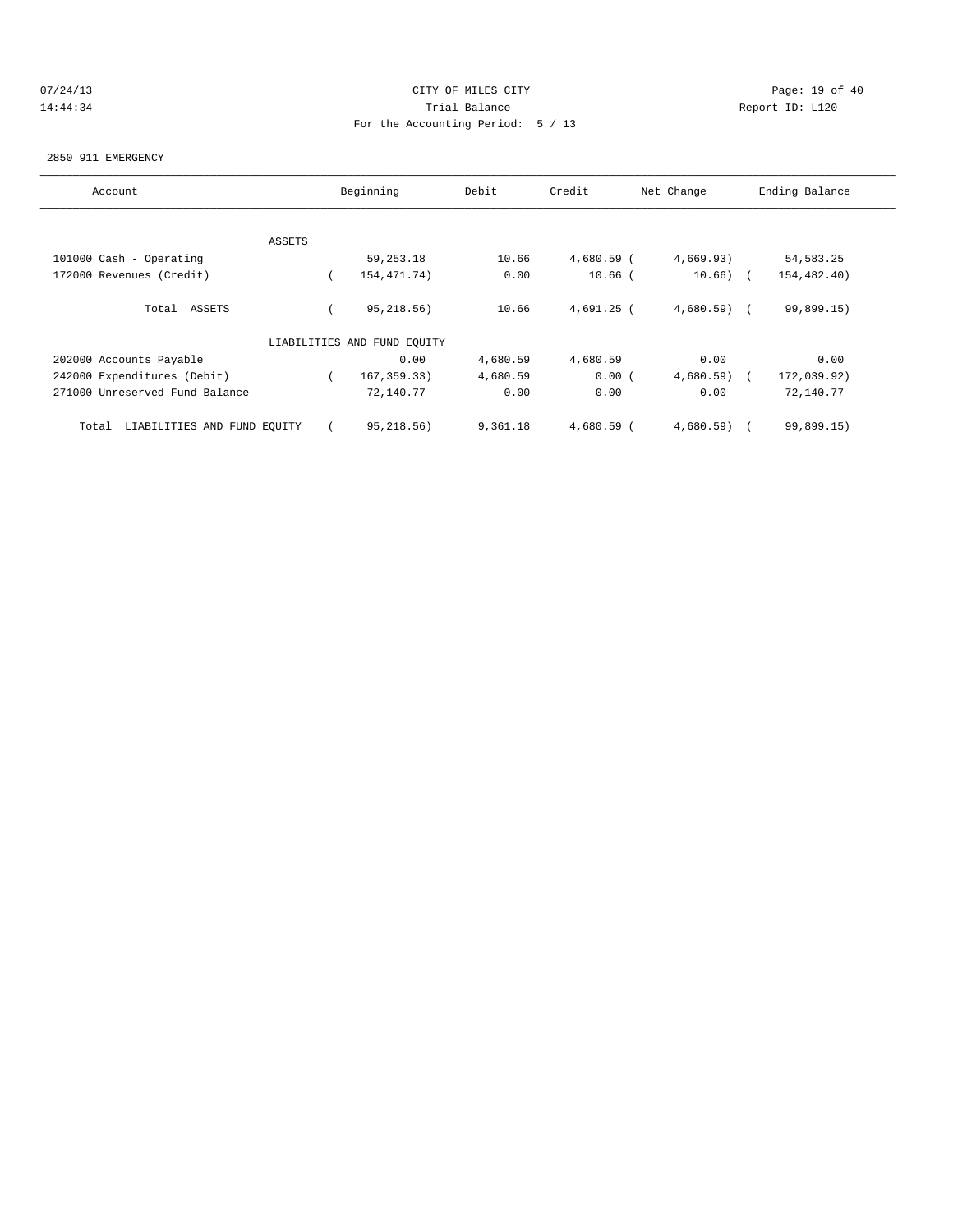# 07/24/13 Page: 20 of 40 14:44:34 Trial Balance Report ID: L120 For the Accounting Period: 5 / 13

#### 2880 LIBRARY GRANTS

| Account                                |  | Beginning                   | Debit    | Credit       | Net Change   | Ending Balance |            |  |
|----------------------------------------|--|-----------------------------|----------|--------------|--------------|----------------|------------|--|
|                                        |  |                             |          |              |              |                |            |  |
| ASSETS                                 |  |                             |          |              |              |                |            |  |
| 101003 Cash - per capita               |  | 902.71                      | 0.00     | 0.00         | 0.00         |                | 902.71     |  |
| $101020$ Cash - Op/ILL                 |  | 1,316.58                    | 0.00     | $224.00$ (   | 224.00)      |                | 1,092.58   |  |
| 101030 Cash - Sagebrush Fed/Base Grant |  | 5,248.60                    | 0.00     | $2,351.00$ ( | 2,351.00)    |                | 2,897.60   |  |
| 101033 Library - Humanities Grant      |  | 1,316.77                    | 0.00     | 0.00         | 0.00         |                | 1,316.77   |  |
| 172000 Revenues (Credit)               |  | 9,820.01)                   | 0.00     | 0.00         | 0.00         |                | 9,820.01)  |  |
| Total ASSETS                           |  | 1,035.35)                   | 0.00     | $2,575.00$ ( | $2,575.00$ ( |                | 3,610.35)  |  |
|                                        |  | LIABILITIES AND FUND EQUITY |          |              |              |                |            |  |
| 202000 Accounts Payable                |  | 0.00                        | 2,575.00 | 2,575.00     | 0.00         |                | 0.00       |  |
| 242000 Expenditures (Debit)            |  | 4,718.71)                   | 2,575.00 | 0.00(        | $2,575.00$ ( |                | 7, 293.71) |  |
| 271000 Unreserved Fund Balance         |  | 3,683.36                    | 0.00     | 0.00         | 0.00         |                | 3,683.36   |  |
| Total LIABILITIES AND FUND EQUITY      |  | 1,035.35)                   | 5,150.00 | $2,575.00$ ( | 2,575.00     |                | 3,610.35)  |  |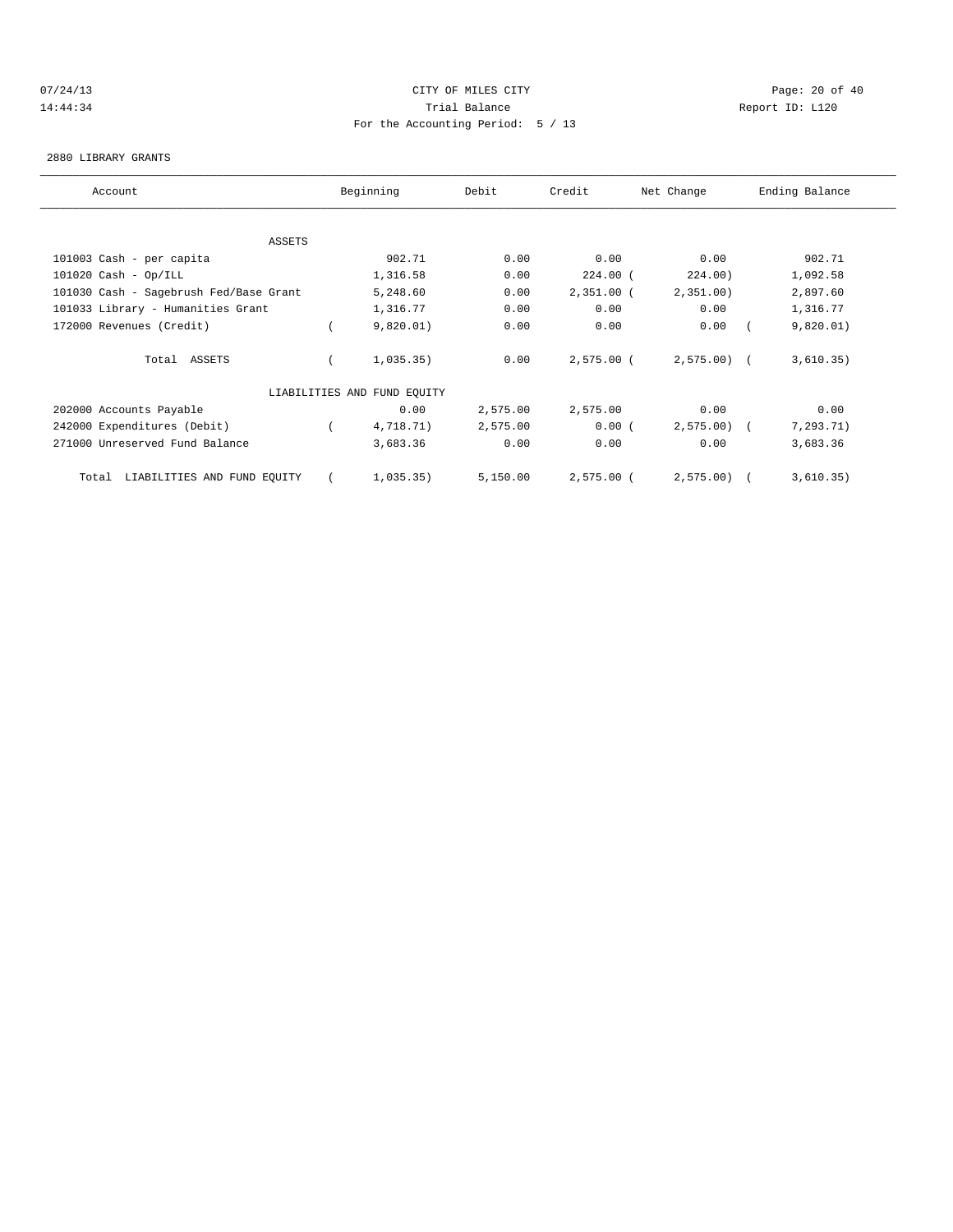# 07/24/13 Page: 21 of 40 14:44:34 Trial Balance Report ID: L120 For the Accounting Period: 5 / 13

2935 Historic Preservation

| Account                              |               | Beginning                   | Debit    | Credit       | Net Change   | Ending Balance |
|--------------------------------------|---------------|-----------------------------|----------|--------------|--------------|----------------|
|                                      |               |                             |          |              |              |                |
|                                      | <b>ASSETS</b> |                             |          |              |              |                |
| 101000 Cash - Operating              |               | 1,519.42                    | 0.00     | $1,305.97$ ( | 1,305.97)    | 213.45         |
| 172000 Revenues (Credit)             |               | 8,499.71)                   | 0.00     | 0.00         | 0.00         | 8,499.71)      |
| Total ASSETS                         |               | 6,980.29                    | 0.00     | 1,305.97 (   | $1,305.97$ ( | 8, 286.26)     |
|                                      |               | LIABILITIES AND FUND EQUITY |          |              |              |                |
| 202000 Accounts Payable              |               | 0.00                        | 412.93   | 412.93       | 0.00         | 0.00           |
| 242000 Expenditures (Debit)          |               | 10, 473.85)                 | 1,305.97 | 0.00(        | $1,305.97$ ( | 11,779.82)     |
| 271000 Unreserved Fund Balance       |               | 3,493.56                    | 0.00     | 0.00         | 0.00         | 3,493.56       |
| LIABILITIES AND FUND EQUITY<br>Total |               | 6,980.29                    | 1,718.90 | $412.93$ (   | 1,305.97)    | 8,286.26)      |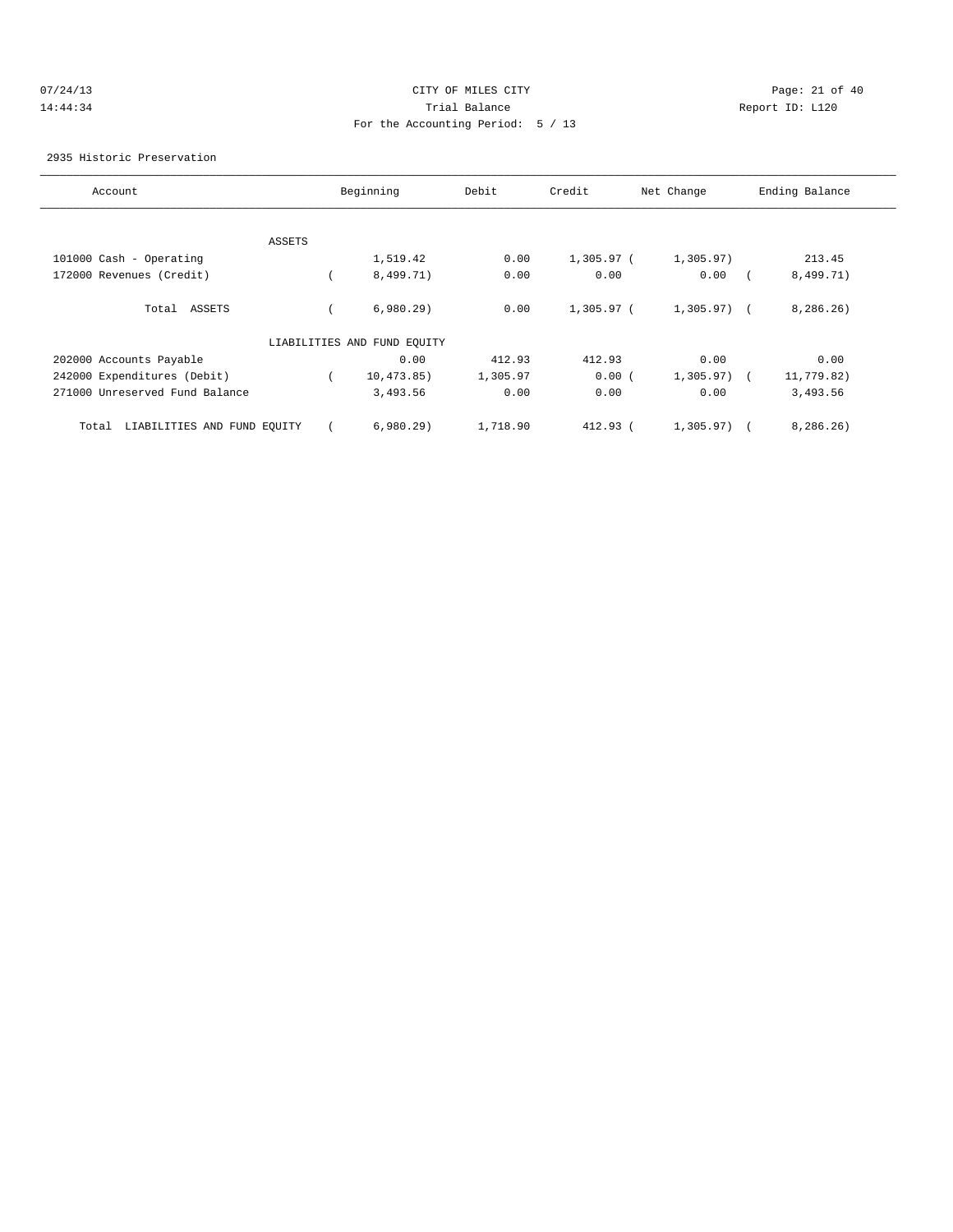| 07/24/13 | CITY OF MILES CITY                | Page: $22$ of $40$ |
|----------|-----------------------------------|--------------------|
| 14:44:34 | Trial Balance                     | Report ID: L120    |
|          | For the Accounting Period: 5 / 13 |                    |

### 2985 RETIRED SENIOR VOLUNTEER PROG (RSVP)

| Account                                | Beginning                   | Debit    | Credit       | Net Change   | Ending Balance |  |
|----------------------------------------|-----------------------------|----------|--------------|--------------|----------------|--|
|                                        |                             |          |              |              |                |  |
| ASSETS                                 |                             |          |              |              |                |  |
| 101000 Cash - Operating                | 906.68)                     | 5,181.07 | $6,303.55$ ( | $1,122.48$ ( | 2,029.16)      |  |
| 101004 RSVP Non-Federal Cash Operating | 6,902.74                    | 2,250.00 | 642.83       | 1,607.17     | 8,509.91       |  |
| 103100 Petty Cash-                     | 200.00                      | 0.00     | 0.00         | 0.00         | 200.00         |  |
| 172000 Revenues (Credit)               | 61, 352.81)                 | 0.00     | 7,431.07 (   | 7,431.07) (  | 68,783.88)     |  |
| Total ASSETS                           | 55, 156. 75)                | 7,431.07 | 14,377.45 (  | $6,946.38$ ( | 62, 103.13)    |  |
|                                        | LIABILITIES AND FUND EQUITY |          |              |              |                |  |
| 202000 Accounts Payable                | 0.00                        | 2,434.53 | 2,434.53     | 0.00         | 0.00           |  |
| 242000 Expenditures (Debit)            | 62, 121.93)                 | 6,946.38 | 0.00(        | $6,946.38$ ( | 69,068.31)     |  |
| 271000 Unreserved Fund Balance         | 6,965.18                    | 0.00     | 0.00         | 0.00         | 6,965.18       |  |
| LIABILITIES AND FUND EQUITY<br>Total   | 55, 156.75)                 | 9,380.91 | $2,434.53$ ( | $6,946.38$ ( | 62, 103.13)    |  |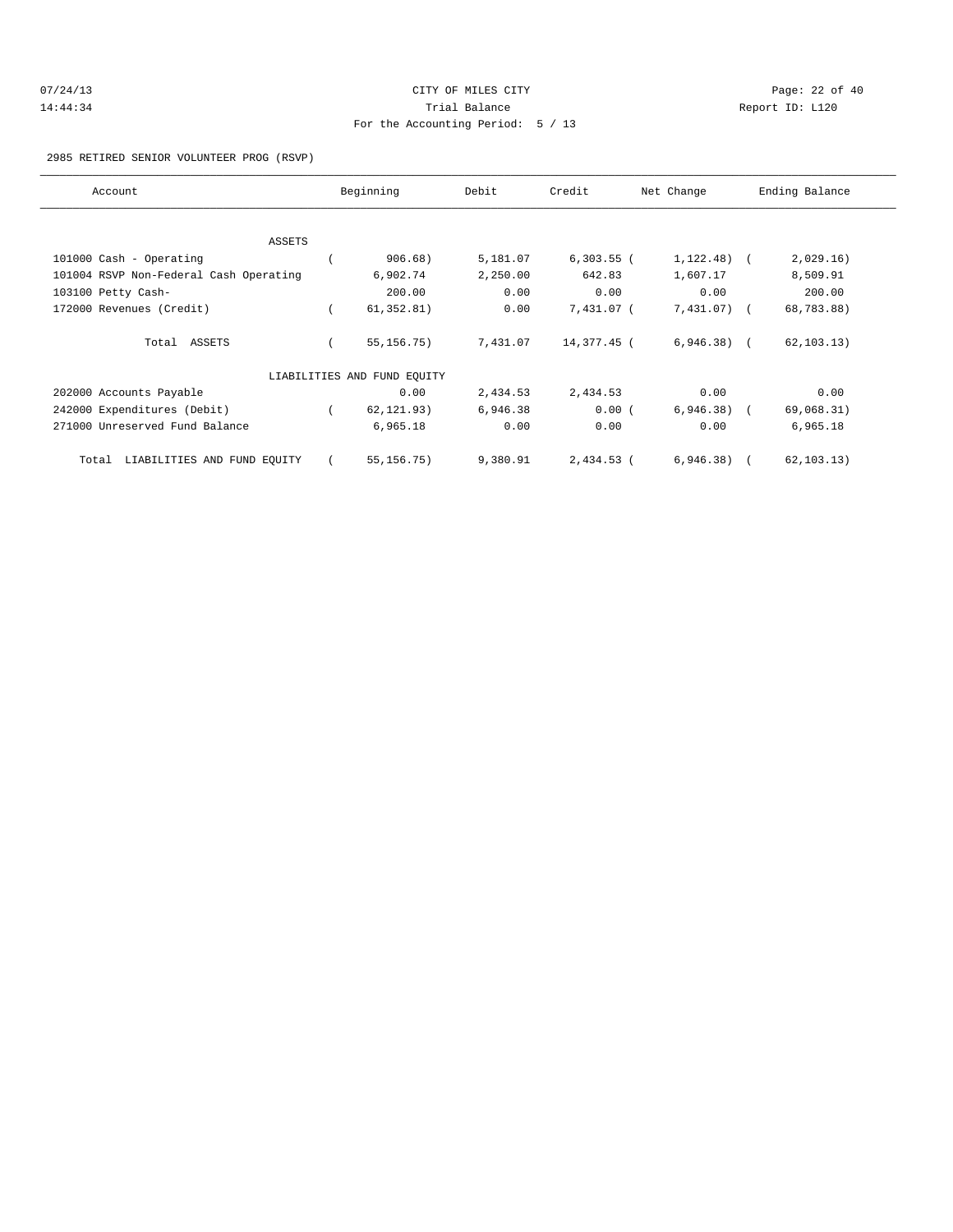| 07/24/13 |  |
|----------|--|
| 14:44:34 |  |

# CITY OF MILES CITY CONTROL CONTROL CONTROL CONTROL CONTROL PAGE: 23 of 40 14:44 Trial Balance and Separation Report ID: L120 For the Accounting Period: 5 / 13

3300 Judgement & Losses-Power Settlement

| Account                                     | Beginning                   | Debit | Credit | Net Change | Ending Balance |
|---------------------------------------------|-----------------------------|-------|--------|------------|----------------|
|                                             |                             |       |        |            |                |
| <b>ASSETS</b>                               |                             |       |        |            |                |
| 101000 Cash - Operating                     | 221.05)                     | 0.00  | 0.00   | 0.00       | 221.05)        |
| 113207 Taxes Receivable - Real 2007         | 79.06                       | 0.00  | 0.00   | 0.00       | 79.06          |
| 113208 taxes Receivable - Real 2008         | 0.36                        | 0.00  | 0.00   | 0.00       | 0.36           |
| 115207 Taxes Receivable - Personal 2007     | 1.31)                       | 0.00  | 0.00   | 0.00       | 1.31)          |
| 115208 Taxes Receivable - Personal 2008     | 0.52                        | 0.00  | 0.00   | 0.00       | 0.52           |
| 115209 Taxes Receivable Personal 2009       | 0.01)                       | 0.00  | 0.00   | 0.00       | 0.01)          |
| 172000 Revenues (Credit)                    | 16.78)                      | 0.00  | 0.00   | 0.00       | 16.78)         |
| Total ASSETS                                | 159.21)                     | 0.00  | 0.00   | 0.00       | 159.21)        |
|                                             | LIABILITIES AND FUND EQUITY |       |        |            |                |
| 223100 Deferred Revenue - Real Prop Taxes   | 79.42                       | 0.00  | 0.00   | 0.00       | 79.42          |
| 223200 Deferred Revenue - Pers Prop Taxes ( | 0.80)                       | 0.00  | 0.00   | 0.00       | 0.80)          |
| 271000 Unreserved Fund Balance              | 237.83                      | 0.00  | 0.00   | 0.00       | 237.83         |
| LIABILITIES AND FUND EQUITY<br>Total        | 159.21)                     | 0.00  | 0.00   | 0.00       | 159.21)        |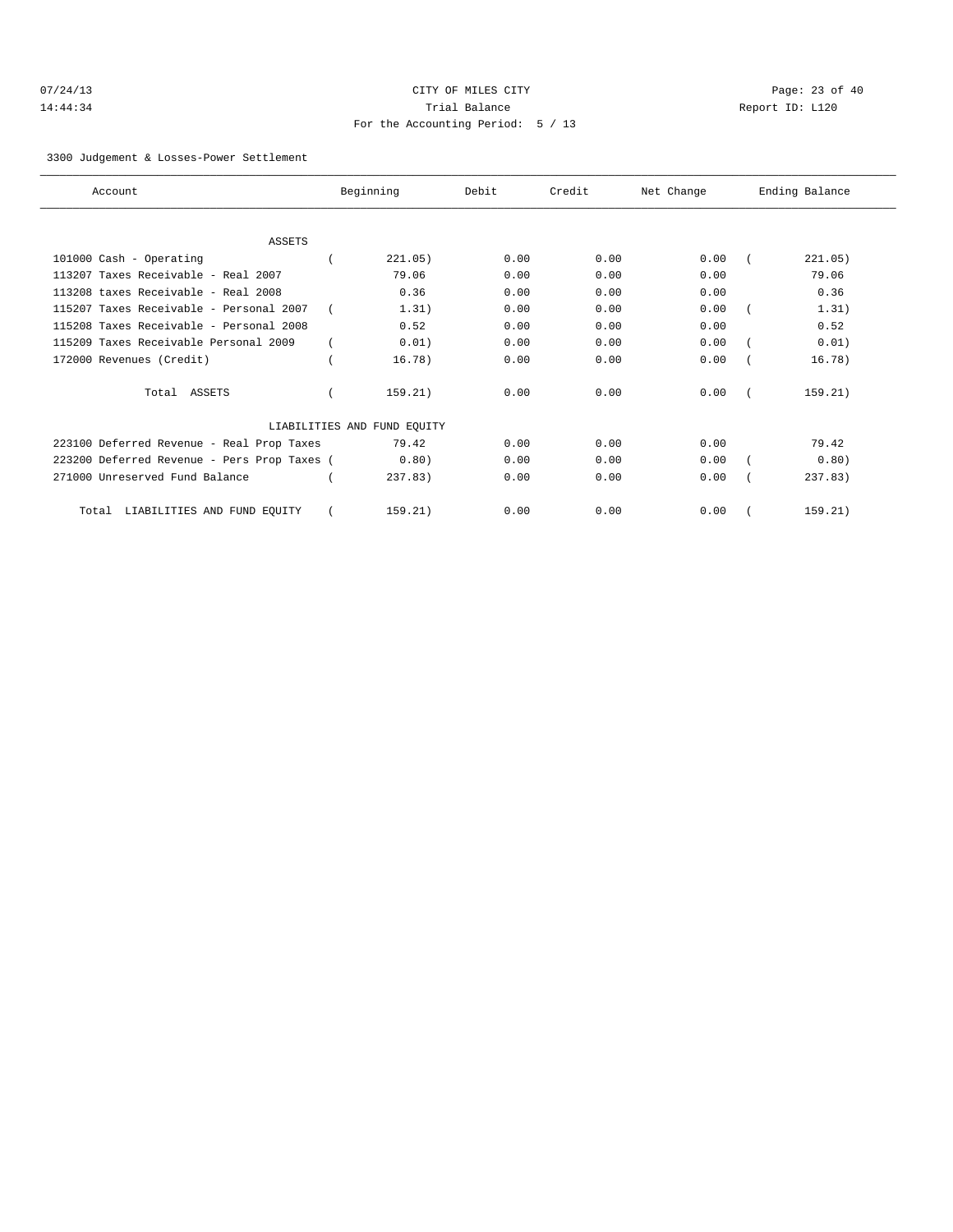| 07/24/13 | CITY OF MILES CITY                | Page: 24 of 40  |
|----------|-----------------------------------|-----------------|
| 14:44:34 | Trial Balance                     | Report ID: L120 |
|          | For the Accounting Period: 5 / 13 |                 |

4000 General Fund Capitol Improvement Fund

| Account                              | Beginning                   | Debit | Credit    | Net Change | Ending Balance |
|--------------------------------------|-----------------------------|-------|-----------|------------|----------------|
|                                      |                             |       |           |            |                |
| ASSETS                               |                             |       |           |            |                |
| 101000 Cash - Operating              | 192,793.36                  | 34.69 | 0.00      | 34.69      | 192,828.05     |
| 172000 Revenues (Credit)             | 400.36)                     | 0.00  | $34.69$ ( | $34.69$ (  | 435.05)        |
| Total ASSETS                         | 192,393.00                  | 34.69 | 34.69     | 0.00       | 192,393.00     |
|                                      | LIABILITIES AND FUND EQUITY |       |           |            |                |
| 242000 Expenditures (Debit)          | $57,607.00$ )               | 0.00  | 0.00      | 0.00       | 57,607.00)     |
| 271000 Unreserved Fund Balance       | 250,000.00                  | 0.00  | 0.00      | 0.00       | 250,000.00     |
| LIABILITIES AND FUND EQUITY<br>Total | 192,393.00                  | 0.00  | 0.00      | 0.00       | 192,393.00     |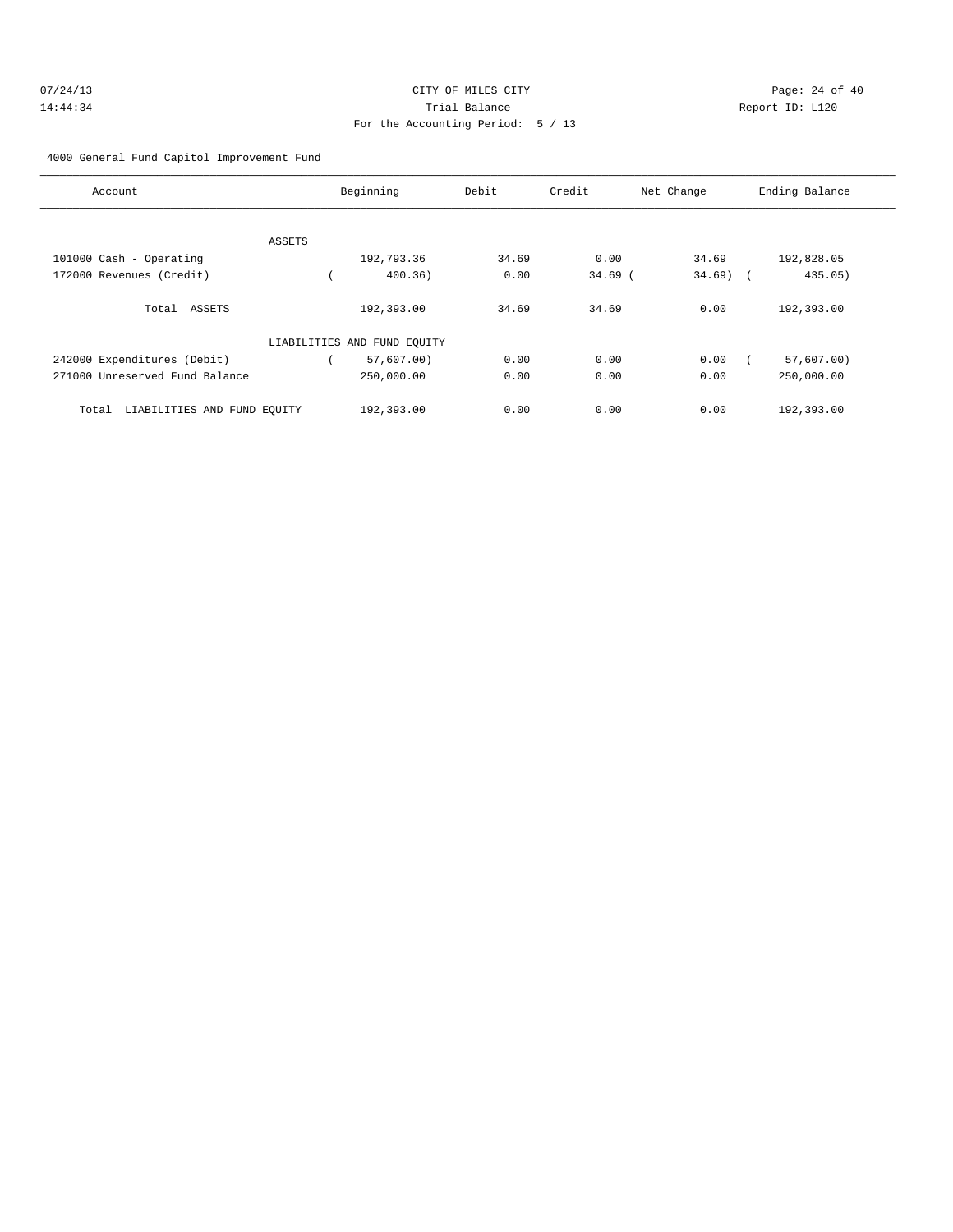| 07/24/13 | CITY OF MILES CITY                | Page: 25 of 40  |  |
|----------|-----------------------------------|-----------------|--|
| 14:44:34 | Trial Balance                     | Report ID: L120 |  |
|          | For the Accounting Period: 5 / 13 |                 |  |

4060 CAPITAL IMPROV-PUBLIC WORKS

| Account                              | Beginning                   | Debit  | Credit   | Net Change | Ending Balance |
|--------------------------------------|-----------------------------|--------|----------|------------|----------------|
|                                      |                             |        |          |            |                |
| ASSETS                               |                             |        |          |            |                |
| 101000 Cash - Operating              | 102,377.56                  | 439.07 | 0.00     | 439.07     | 102,816.63     |
| 172000 Revenues (Credit)             | 26,812.64)                  | 0.00   | 439.07 ( | 439.07) (  | 27, 251. 71)   |
| Total ASSETS                         | 75,564.92                   | 439.07 | 439.07   | 0.00       | 75,564.92      |
|                                      | LIABILITIES AND FUND EQUITY |        |          |            |                |
| 271000 Unreserved Fund Balance       | 75,564.92                   | 0.00   | 0.00     | 0.00       | 75,564.92      |
| LIABILITIES AND FUND EQUITY<br>Total | 75,564.92                   | 0.00   | 0.00     | 0.00       | 75,564.92      |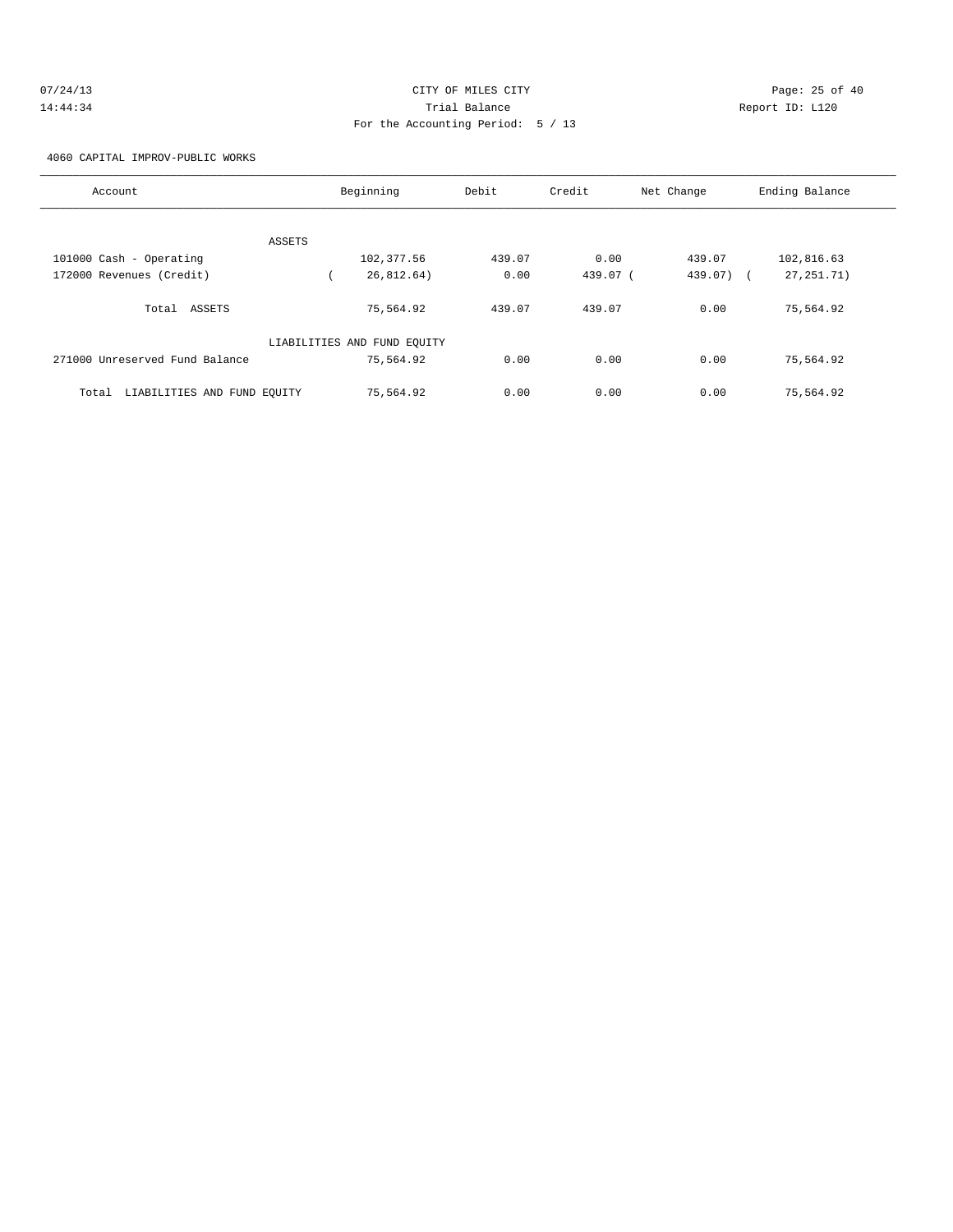# $07/24/13$  Page: 26 of 40 14:44:34 Trial Balance Report ID: L120 For the Accounting Period: 5 / 13

#### 5210 WATER UTILITY

| Account                                                   | Beginning                   | Debit                  | Credit                 | Net Change            | Ending Balance            |
|-----------------------------------------------------------|-----------------------------|------------------------|------------------------|-----------------------|---------------------------|
|                                                           |                             |                        |                        |                       |                           |
| ASSETS                                                    |                             |                        |                        |                       |                           |
| 101000 Cash - Operating<br>101010 Deposit Cash            | 1,923,782.09<br>26,850.00   | 138,022.24<br>1,250.00 | 405,090.98 (<br>750.00 | 267,068.74)<br>500.00 | 1,656,713.35<br>27,350.00 |
| 102113 Cash - NE Water Line Proj                          | 31,232.18                   | 0.00                   | 0.00                   | 0.00                  | 31,232.18                 |
| 102240 Cash - Replacement & Depreciation                  | 1,489,589.35                | 0.00                   | 0.00                   | 0.00                  | 1,489,589.35              |
| 102250 Cash - System Devlopment Fees                      | 233,858.25                  | 600.00                 | 0.00                   | 600.00                | 234, 458.25               |
| 102270 Cash - Curb Stop Replacement Fee                   | 165,490.07                  | 3,378.02               | 0.00                   | 3,378.02              | 168,868.09                |
| 102312 RevBnd/CurYearDebt-DNRC/CarbonTank                 | 56,163.42                   | 12,745.52              | 0.00                   | 12,745.52             | 68,908.94                 |
| 102313 RevBnd/CurYearDebt-DNRC/NE WtrLine                 | 51,206.45                   | 12,745.52              | 0.00                   | 12,745.52             | 63,951.97                 |
| 102315 RevBnd/CurYearDebt-ARRA/NE Water Li                | 6,040.85                    | 1,513.96               | 0.00                   | 1,513.96              | 7,554.81                  |
| 102322 RevBnd/Reserve-DNRC/CarbonTank                     | 153,009.00                  | 0.00                   | 0.00                   | 0.00                  | 153,009.00                |
| 102323 RevBnd/Reserve-DNRC/NE WtrLine                     | 153,808.00                  | 0.00                   | 0.00                   | 0.00                  | 153,808.00                |
| 102325 RevBnd/Reserve-ARRA B-NE Waterline                 | 18,245.00                   | 0.00                   | 0.00                   | 0.00                  | 18,245.00                 |
| 103000 Petty Cash                                         | 330.00                      | 0.00                   | 0.00                   | 0.00                  | 330.00                    |
| 122000 Accounts Receivable                                | 159,921.29                  | 184,566.48             | 134, 162.81            | 50,403.67             | 210,324.96                |
| 122020 Accounts Receivable-\$2.00 State Ass               | 130.65                      | 0.00                   | $93.65$ (              | 93.65)                | 37.00                     |
| 132000 Due From Government (Short Term)                   | 189,246.03                  | 0.00                   | 0.00                   | 0.00                  | 189,246.03                |
| 145000 Deferred Charges                                   | 24,815.35                   | 0.00                   | 0.00                   | 0.00                  | 24,815.35                 |
| 172000 Revenues (Credit)                                  | 2, 156, 265. 74)            | 135.56                 | 188,842.08 (           | 188,706.52)           | 2, 344, 972. 26)          |
| 176000 UNAMORTIZED CHARGES-REFUNDING BONDS                | 8,500.00                    | 0.00                   | 0.00                   | 0.00                  | 8,500.00                  |
| 181000 Land                                               | 41,844.00                   | 0.00                   | 0.00                   | 0.00                  | 41,844.00                 |
| 182000 Buildings                                          | 22,997.00                   | 0.00                   | 0.00                   | 0.00                  | 22,997.00                 |
| 182100 Allowance for Depr - Buildings (Cre(               | 22,997.00)                  | 0.00                   | 0.00                   | 0.00                  | 22,997.00)<br>$\left($    |
| 186000 Machinery and Equipment                            | 356,327.90                  | 0.00                   | 0.00                   | 0.00                  | 356, 327.90               |
| 186100 Allowance for Depr - Machinery & Eq(               | 216, 133.00)                | 0.00                   | 0.00                   | 0.00                  | 216,133.00)               |
| 188000 Const. Work in Progress-NE Wtr Line                | 224,576.73                  | 0.00                   | 0.00                   | 0.00                  | 224,576.73                |
| 189100 Source of Supply                                   | 3,600,885.49                | 0.00                   | 0.00                   | 0.00                  | 3,600,885.49              |
| 189110 Allowance for Depreciation - Source(               | 360,210.00)                 | 0.00                   | 0.00                   | 0.00                  | 360,210.00)<br>$\left($   |
| 189300 Treatment Plant                                    | 3,660,621.00                | 0.00                   | 0.00                   | 0.00                  | 3,660,621.00              |
| 189310 Allowance for Depr - Treatment Plan( 1,667,351.00) |                             | 0.00                   | 0.00                   | 0.00                  | (1,667,351.00)            |
| 189400 Transmission & Distribution                        | 11, 279, 149.97             | 0.00                   | 0.00                   | 0.00                  | 11, 279, 149.97           |
| 189410 Allowance for Depr - Trans & Distri(               | 2,873,127.00)               | 0.00                   | 0.00                   | 0.00                  | 2,873,127.00)             |
| Total ASSETS                                              | 16,582,536.33               | 354,957.30             | 728,939.52 (           | 373,982.22)           | 16,208,554.11             |
|                                                           | LIABILITIES AND FUND EQUITY |                        |                        |                       |                           |
| 202000 Accounts Payable                                   | 0.00                        | 321,958.31             | 321,958.31             | 0.00                  | 0.00                      |
| 202100 Accounts Payable                                   | 172,999.50                  | 0.00                   | 0.00                   | 0.00                  | 172,999.50                |
| 214000 Deposits Payable                                   | 26,850.00                   | 750.00                 | 1,250.00               | 500.00                | 27,350.00                 |
| 231000 BONDS PAYABLE                                      | 5,291,874.00                | 0.00                   | 0.00                   | 0.00                  | 5,291,874.00              |
| 238000 Other Post Employment Benefits                     | 13,665.00                   | 0.00                   | 0.00                   | 0.00                  | 13,665.00                 |
| 239000 Compensated Absences Payable                       | 87,594.00                   | 0.00                   | 0.00                   | 0.00                  | 87,594.00                 |
| 242000 Expenditures (Debit)                               | (1, 517, 227.36)            | 374,541.22             | 59.00 (                | 374,482.22)           | 1,891,709.58)             |
| 250300 Reserve Revenue Bond - Current Debt                | 323, 303.85                 | 0.00                   | 0.00                   | 0.00                  | 323,303.85                |
| 250500 Reserve - System Dev Fees                          | 171,098.25                  | 0.00                   | 0.00                   | 0.00                  | 171,098.25                |
| 250600 Reserve for Replacement & Depreciat                | 1,351,889.30                | 0.00                   | 0.00                   | 0.00                  | 1,351,889.30              |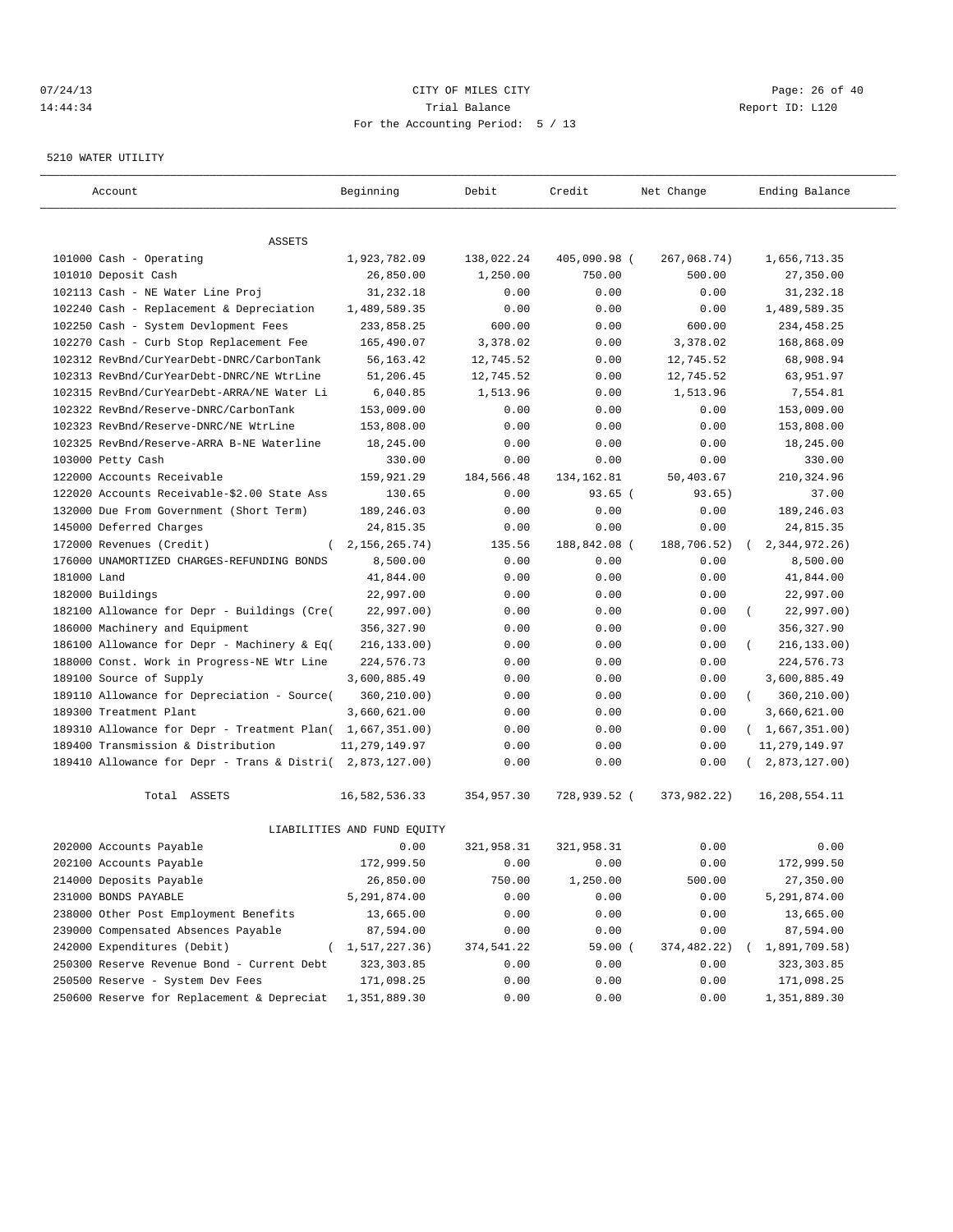| 07/24/13 | CITY OF MILES CITY                | Page: 27 of 40  |
|----------|-----------------------------------|-----------------|
| 14:44:34 | Trial Balance                     | Report ID: L120 |
|          | For the Accounting Period: 5 / 13 |                 |
|          |                                   |                 |

### 5210 WATER UTILITY

| Account                              | Beginning     | Debit      | Credit         | Net Change  | Ending Balance |
|--------------------------------------|---------------|------------|----------------|-------------|----------------|
| 271000 Unreserved Fund Balance       | 3,954,118.28  | 0.00       | 0.00           | 0.00        | 3,954,118.28   |
| 272000 Unreserved Retained Earnings  | 6,706,371.51  | 0.00       | 0.00           | 0.00        | 6,706,371.51   |
| LIABILITIES AND FUND EQUITY<br>Total | 16,582,536.33 | 697,249.53 | 323, 267. 31 ( | 373,982,22) | 16,208,554.11  |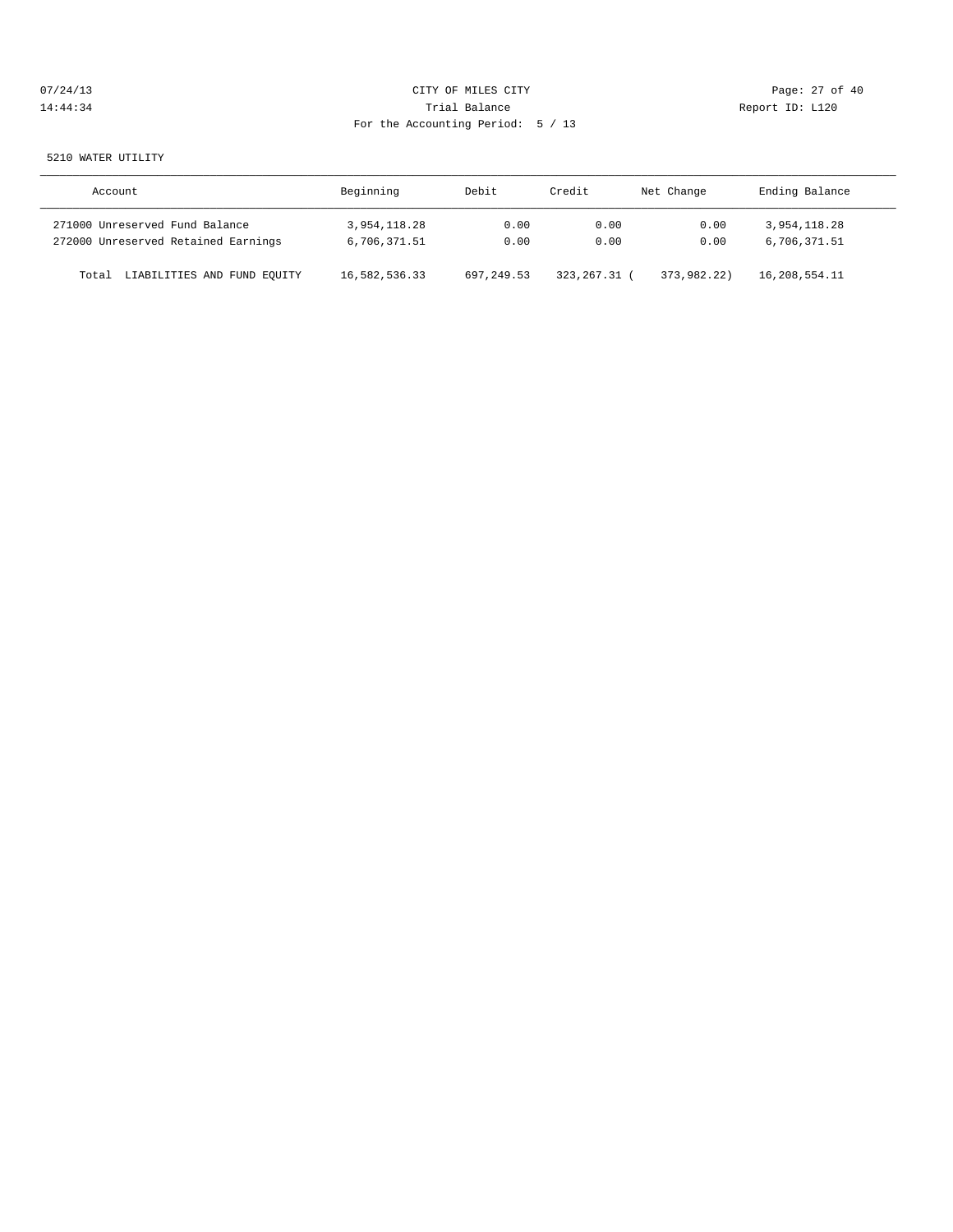# 07/24/13 Page: 28 of 40 14:44:34 Trial Balance Report ID: L120 For the Accounting Period: 5 / 13

# 5310 SEWER UTILITY

| Account                                                                          | Beginning                   | Debit             | Credit             | Net Change        | Ending Balance           |
|----------------------------------------------------------------------------------|-----------------------------|-------------------|--------------------|-------------------|--------------------------|
|                                                                                  |                             |                   |                    |                   |                          |
| ASSETS                                                                           |                             |                   |                    |                   |                          |
| 101000 Cash - Operating                                                          | 1,096,177.35                | 91,178.64<br>0.00 | 80, 495.15<br>0.00 | 10,683.49<br>0.00 | 1,106,860.84             |
| 102240 Cash - Replacement & Depreciation<br>102250 Cash - System Devlopment Fees | 195,098.39<br>118,730.91    | 240.00            | 0.00               | 240.00            | 195,098.39<br>118,970.91 |
| 102280 WWtr Treatment Plant-Phase I Constr(                                      | 417,987.36)                 | 0.00              | 0.00               | 0.00              | 417,987.36)              |
|                                                                                  |                             |                   |                    |                   |                          |
| 102316 RevBnd/CurYearDebt-Phase 1 Haynes L                                       | 50,107.08                   | 7,850.90          | 0.00               | 7,850.90          | 57,957.98                |
| 102390 REV BOND/RESERVE-Sewer Phase 1                                            | 13,650.00                   | 0.00              | 0.00               | 0.00              | 13,650.00                |
| 122000 Accounts Receivable                                                       | 103,829.97                  | 91,180.66         | 85,600.18          | 5,580.48          | 109,410.45               |
| 172000 Revenues (Credit)<br>$\left($                                             | 1,105,114.46)               | 0.84              | 96,940.98 (        | 96,940.14)        | 1, 202, 054.60           |
| 181000 Land                                                                      | 2.00                        | 0.00              | 0.00               | 0.00              | 2.00                     |
| 186000 Machinery and Equipment                                                   | 602, 378.38                 | 0.00              | 0.00               | 0.00              | 602,378.38               |
| 186100 Allowance for Depr - Machinery & Eq(                                      | 316, 142.00)                | 0.00              | 0.00               | 0.00              | 316, 142.00)             |
| 188000 Const. Work in Progress-NE Wtr Line                                       | 192,623.55                  | 0.00              | 0.00               | 0.00              | 192,623.55               |
| 189300 Treatment Plant                                                           | 2,595,500.05                | 0.00              | 0.00               | 0.00              | 2,595,500.05             |
| 189310 Allowance for Depr - Treatment Plan(                                      | 1,156,785.00)               | 0.00              | 0.00               | 0.00              | (1, 156, 785.00)         |
| 189400 Transmission & Distribution                                               | 2,505,127.65                | 0.00              | 0.00               | 0.00              | 2,505,127.65             |
| 189410 Allowance for Depr - Trans & Distri(                                      | 1,050,830.00)               | 0.00              | 0.00               | 0.00              | 1,050,830.00             |
| Total ASSETS                                                                     | 3, 426, 366.51              | 190,451.04        | 263,036.31 (       | 72,585.27)        | 3, 353, 781.24           |
|                                                                                  | LIABILITIES AND FUND EQUITY |                   |                    |                   |                          |
| 202000 Accounts Payable                                                          | 0.00                        | 33,774.67         | 33, 774.67         | 0.00              | 0.00                     |
| 238000 Other Post Employment Benefits                                            | 10,075.00                   | 0.00              | 0.00               | 0.00              | 10,075.00                |
| 239000 Compensated Absences Payable                                              | 56,770.00                   | 0.00              | 0.00               | 0.00              | 56,770.00                |
| 242000 Expenditures (Debit)                                                      | 2,711,933.17)               | 72,644.26         | 58.99 (            | 72,585.27)        | 2,784,518.44)            |
| 250500 Reserve - System Dev Fees                                                 | 82,925.91                   | 0.00              | 0.00               | 0.00              | 82,925.91                |
| 250600 Reserve for Replacement & Depreciat                                       | 1,666,491.83                | 0.00              | 0.00               | 0.00              | 1,666,491.83             |
| 271000 Unreserved Fund Balance                                                   | 1,121,110.25                | 0.00              | 0.00               | 0.00              | 1,121,110.25             |
| 272000 Unreserved Retained Earnings                                              | 3,200,926.69                | 0.00              | 0.00               | 0.00              | 3,200,926.69             |
| LIABILITIES AND FUND EQUITY<br>Total                                             | 3,426,366.51                | 106, 418.93       | 33,833.66 (        | 72,585.27)        | 3, 353, 781. 24          |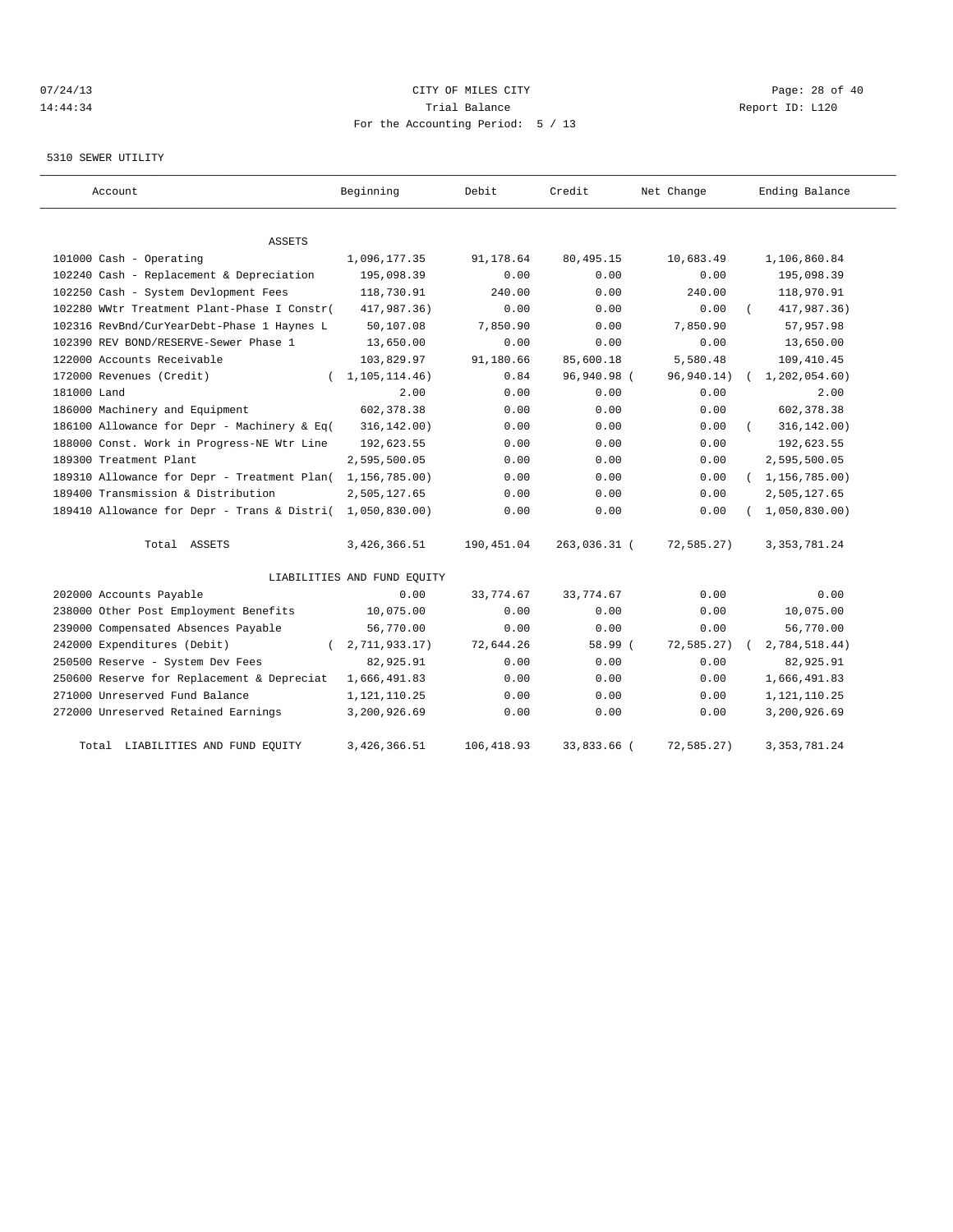# 07/24/13 Page: 29 of 40 14:44:34 Trial Balance Report ID: L120 For the Accounting Period: 5 / 13

5510 AMBULANCE FUND

| Account                                     |                | Beginning                   | Debit       | Credit       | Net Change  |                | Ending Balance |
|---------------------------------------------|----------------|-----------------------------|-------------|--------------|-------------|----------------|----------------|
| ASSETS                                      |                |                             |             |              |             |                |                |
| 101000 Cash - Operating                     | $\overline{ }$ | 279,688.56)                 | 57, 393.63  | 44,028.32    | 13,365.31   |                | 266, 323.25)   |
| 113206 Taxes Receivable - Real 2006         |                | 27.41)                      | 0.00        | 0.00         | 0.00        |                | 27.41)         |
| 113207 Taxes Receivable - Real 2007         |                | 18.01                       | 0.00        | 0.00         | 0.00        |                | 18.01          |
| 113208 taxes Receivable - Real 2008         |                | 0.09                        | 0.00        | 0.00         | 0.00        |                | 0.09           |
| 113209 Taxes Receivable - Real 2009         |                | 7.10                        | 0.00        | 0.00         | 0.00        |                | 7.10           |
| 113210 Taxes Receivable - Real 2010         |                | 27.16                       | 0.00        | 0.00         | 0.00        |                | 27.16          |
| 113211 Taxes Receivable - Real 2011         |                | 43.22                       | 0.00        | $0.14$ (     | 0.14)       |                | 43.08          |
| 113212 Taxes Receivable- Real 2012          |                | 2,619.49                    | 0.00        | 2,383.33 (   | 2, 383.33)  |                | 236.16         |
| 115207 Taxes Receivable - Personal 2007     | $\overline{ }$ | 0.80)                       | 0.00        | 0.00         | 0.00        |                | 0.80)          |
| 115208 Taxes Receivable - Personal 2008     |                | 0.12                        | 0.00        | 0.00         | 0.00        |                | 0.12           |
| 115209 Taxes Receivable Personal 2009       | $\overline{ }$ | 0.01)                       | 0.00        | 0.00         | 0.00        |                | 0.01)          |
| 115211 Taxes Receivable Personal 2011       | $\left($       | 0.17)                       | 0.00        | 0.00         | 0.00        | $\overline{ }$ | 0.17)          |
| 115212 Taxes Receivable Personal 2012       |                | 1.78                        | 0.00        | $0.61$ (     | 0.61)       |                | 1.17           |
| 115213 Taxes Receivable Personal 2013       |                | 50.30                       | 287.43      | 101.60       | 185.83      |                | 236.13         |
| 116000 Protested Taxes Receivable - Reals ( |                | 5.97)                       | 0.00        | 0.00         | 0.00        | $\overline{ }$ | 5.97)          |
| 122000 Accounts Receivable                  |                | 281,525.45                  | 64, 384.87  | 51,848.09    | 12,536.78   |                | 294,062.23     |
| 122100 Acct Receivable                      | $\left($       | 209,631.73)                 | 0.00        | 0.00         | 0.00        |                | 209,631.73)    |
| 172000 Revenues (Credit)                    | $\left($       | 636, 927.67)                | 0.00        | 84,471.80 (  | 84, 471.80) |                | 721,399.47)    |
| 186000 Machinery and Equipment              |                | 372,186.93                  | 0.00        | 0.00         | 0.00        |                | 372,186.93     |
| 186100 Allowance for Depr - Machinery & Eq( |                | 181,649.00)                 | 0.00        | 0.00         | 0.00        | $\left($       | 181,649.00)    |
| Total ASSETS                                | $\left($       | 651, 451.67)                | 122,065.93  | 182,833.89 ( | 60,767.96)  | $\sqrt{ }$     | 712,219.63)    |
|                                             |                | LIABILITIES AND FUND EQUITY |             |              |             |                |                |
| 202000 Accounts Payable                     |                | 0.00                        | 7,147.84    | 7,147.84     | 0.00        |                | 0.00           |
| 214000 Deposits Payable                     |                | 25.00                       | 0.00        | 0.00         | 0.00        |                | 25.00          |
| 223100 Deferred Revenue - Real Prop Taxes   |                | 2,465.90                    | 2,383.47    | 0.00(        | 2,383.47)   |                | 82.43          |
| 223200 Deferred Revenue - Pers Prop Taxes   |                | 27.38                       | 102.21      | 287.43       | 185.22      |                | 212.60         |
| 235000 CONTRACTS/NOTES/LOANS PAYABLE        |                | 115,463.19                  | 0.00        | 0.00         | 0.00        |                | 115, 463. 19   |
| 238000 Other Post Employment Benefits       |                | 10,029.00                   | 0.00        | 0.00         | 0.00        |                | 10,029.00      |
| 239000 Compensated Absences Payable         |                | 42,159.00                   | 0.00        | 0.00         | 0.00        |                | 42,159.00      |
| 242000 Expenditures (Debit)                 |                | 794,437.61)                 | 58,569.71   | 0.00(        | 58,569.71)  |                | 853,007.32)    |
| 271000 Unreserved Fund Balance              |                | 78,043.49                   | 0.00        | 0.00         | 0.00        |                | 78,043.49      |
| 272000 Unreserved Retained Earnings         | $\left($       | 105, 227.02)                | 0.00        | 0.00         | 0.00        |                | 105, 227.02)   |
| LIABILITIES AND FUND EQUITY<br>Total        |                | 651, 451.67)                | 68, 203. 23 | 7,435.27 (   | 60,767.96)  |                | 712,219.63)    |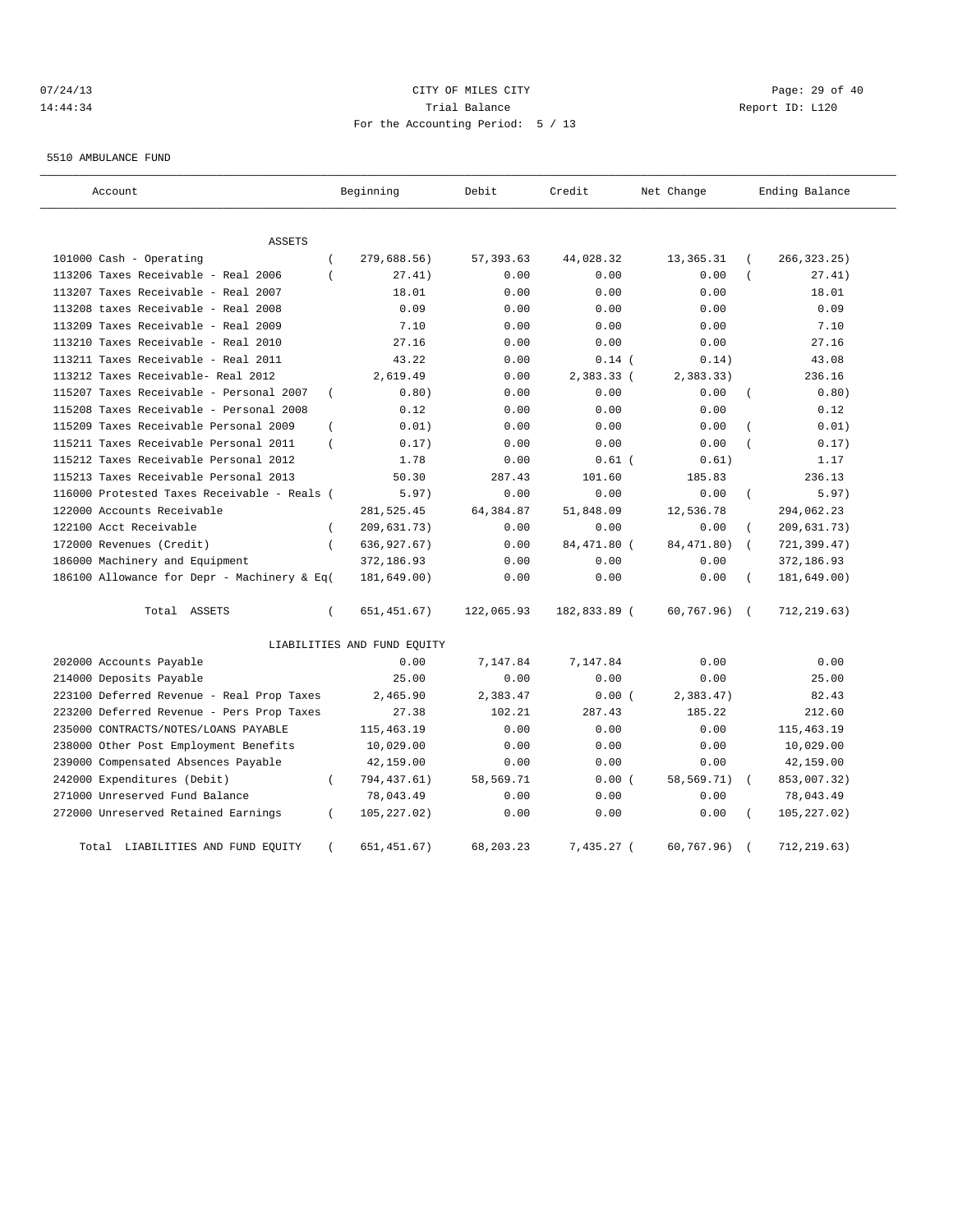# 07/24/13 Page: 30 of 40 14:44:34 Trial Balance Report ID: L120 For the Accounting Period: 5 / 13

5610 AIRPORT OPERATING

| Account                                                 | Beginning                   | Debit     | Credit       | Net Change | Ending Balance     |
|---------------------------------------------------------|-----------------------------|-----------|--------------|------------|--------------------|
|                                                         |                             |           |              |            |                    |
| ASSETS                                                  |                             |           |              |            |                    |
| 101000 Cash - Operating                                 | 110,433.19                  | 31,698.69 | 41,890.93 (  | 10,192.24) | 100,240.95         |
| 101100 Cash-FAA Grant/St Loan-2008                      | 6,673.74                    | 0.00      | 0.00         | 0.00       | 6,673.74           |
| 102230 Cash - Surplus/Credit Card Acct                  | 100.00                      | 15,866.01 | 15,866.01    | 0.00       | 100.00             |
| 103000 Petty Cash                                       | 100.00                      | 0.00      | 0.00         | 0.00       | 100.00             |
| 113206 Taxes Receivable - Real 2006<br>$\left($         | 8.15)                       | 0.00      | 0.00         | 0.00       | 8.15)              |
| 113207 Taxes Receivable - Real 2007                     | 29.37                       | 0.00      | 0.00         | 0.00       | 29.37              |
| 113208 taxes Receivable - Real 2008                     | 0.12                        | 0.00      | 0.00         | 0.00       | 0.12               |
| 113209 Taxes Receivable - Real 2009                     | 10.68                       | 0.00      | 0.00         | 0.00       | 10.68              |
| 113211 Taxes Receivable - Real 2011                     | 64.83                       | 0.00      | $0.21$ (     | 0.21)      | 64.62              |
| 113212 Taxes Receivable- Real 2012                      | 3,929.24                    | 0.00      | $3,574.99$ ( | 3, 574.99) | 354.25             |
| 115207 Taxes Receivable - Personal 2007                 | 0.03                        | 0.00      | 0.00         | 0.00       | 0.03               |
| 115208 Taxes Receivable - Personal 2008                 | 0.19                        | 0.00      | 0.00         | 0.00       | 0.19               |
| 115209 Taxes Receivable Personal 2009<br>$\left($       | 0.01)                       | 0.00      | 0.00         | 0.00       | 0.01)              |
| 115210 Taxes Receivable Personal 2010<br>$\overline{ }$ | 0.01)                       | 0.00      | 0.00         | 0.00       | 0.01)              |
| 115212 Taxes Receivable Personal 2012                   | 2.65                        | 0.00      | $0.91$ (     | 0.91)      | 1.74               |
| 115213 Taxes Receivable Personal 2013                   | 75.45                       | 431.14    | 152.40       | 278.74     | 354.19             |
| 116000 Protested Taxes Receivable - Reals (             | 18.13)                      | 0.00      | 0.00         | 0.00       | 18.13)<br>$\left($ |
| 132000 Due From Government (Short Term)                 | 4,296.00                    | 0.00      | 0.00         | 0.00       | 4,296.00           |
| 141000 Prepaid Expense                                  | 5,278.00                    | 0.00      | 0.00         | 0.00       | 5,278.00           |
| 172000 Revenues (Credit)<br>$\left($                    | 842, 425. 19)               | 0.00      | 31,698.69 (  | 31,698.69) | 874, 123.88)       |
| 181000 Land                                             | 19,983.00                   | 0.00      | 0.00         | 0.00       | 19,983.00          |
| 182000 Buildings                                        | 677,537.00                  | 0.00      | 0.00         | 0.00       | 677,537.00         |
| 182100 Allowance for Depr - Buildings (Cre(             | 316,649.00)                 | 0.00      | 0.00         | 0.00       | 316,649.00)        |
| 184000 Improvements Other Than Buildings                | 8,543,759.48                | 0.00      | 0.00         | 0.00       | 8,543,759.48       |
| 184100 Allowance for Depr - Imp Other Than(             | 1,822,058.00)               | 0.00      | 0.00         | 0.00       | (1,822,058.00)     |
| 186000 Machinery and Equipment                          | 836, 463.59                 | 0.00      | 0.00         | 0.00       | 836, 463.59        |
| 186100 Allowance for Depr - Machinery & Eq(             | 241,355.00)                 | 0.00      | 0.00         | 0.00       | 241,355.00)        |
| 188000 Const. Work in Progress-NE Wtr Line              | 27,005.00                   | 0.00      | 0.00         | 0.00       | 27,005.00          |
| Total ASSETS                                            | 7,013,228.07                | 47,995.84 | 93,184.14 (  | 45,188.30) | 6,968,039.77       |
|                                                         | LIABILITIES AND FUND EQUITY |           |              |            |                    |
| 202000 Accounts Payable                                 | 0.00                        | 30,930.50 | 30,930.50    | 0.00       | 0.00               |
| 223100 Deferred Revenue - Real Prop Taxes               | 3,733.78                    | 3,575.20  | 0.00(        | 3, 575.20) | 158.58             |
| 223200 Deferred Revenue - Pers Prop Taxes               | 41.16                       | 153.31    | 431.14       | 277.83     | 318.99             |
| 235150 LTrm Pay/MT Aeronautics                          | 29,526.00                   | 0.00      | 0.00         | 0.00       | 29,526.00          |
| 238000 Other Post Employment Benefits                   | 2,752.00                    | 0.00      | 0.00         | 0.00       | 2,752.00           |
| 239000 Compensated Absences Payable                     | 3,862.00                    | 0.00      | 0.00         | 0.00       | 3,862.00           |
| 242000 Expenditures (Debit)<br>$\overline{(}$           | 761,623.07)                 | 41,890.93 | 0.00(        | 41,890.93) | 803,514.00)        |
| 250600 Reserve for Replacement & Depreciat              | 18,913.67                   | 0.00      | 0.00         | 0.00       | 18,913.67          |
| 271000 Unreserved Fund Balance<br>$\left($              | 1,719.00)                   | 0.00      | 0.00         | 0.00       | 1,719.00)          |
| 272000 Unreserved Retained Earnings                     | 7,717,741.53                | 0.00      | 0.00         | 0.00       | 7,717,741.53       |
| Total LIABILITIES AND FUND EQUITY                       | 7,013,228.07                | 76,549.94 | 31,361.64 (  | 45,188.30) | 6,968,039.77       |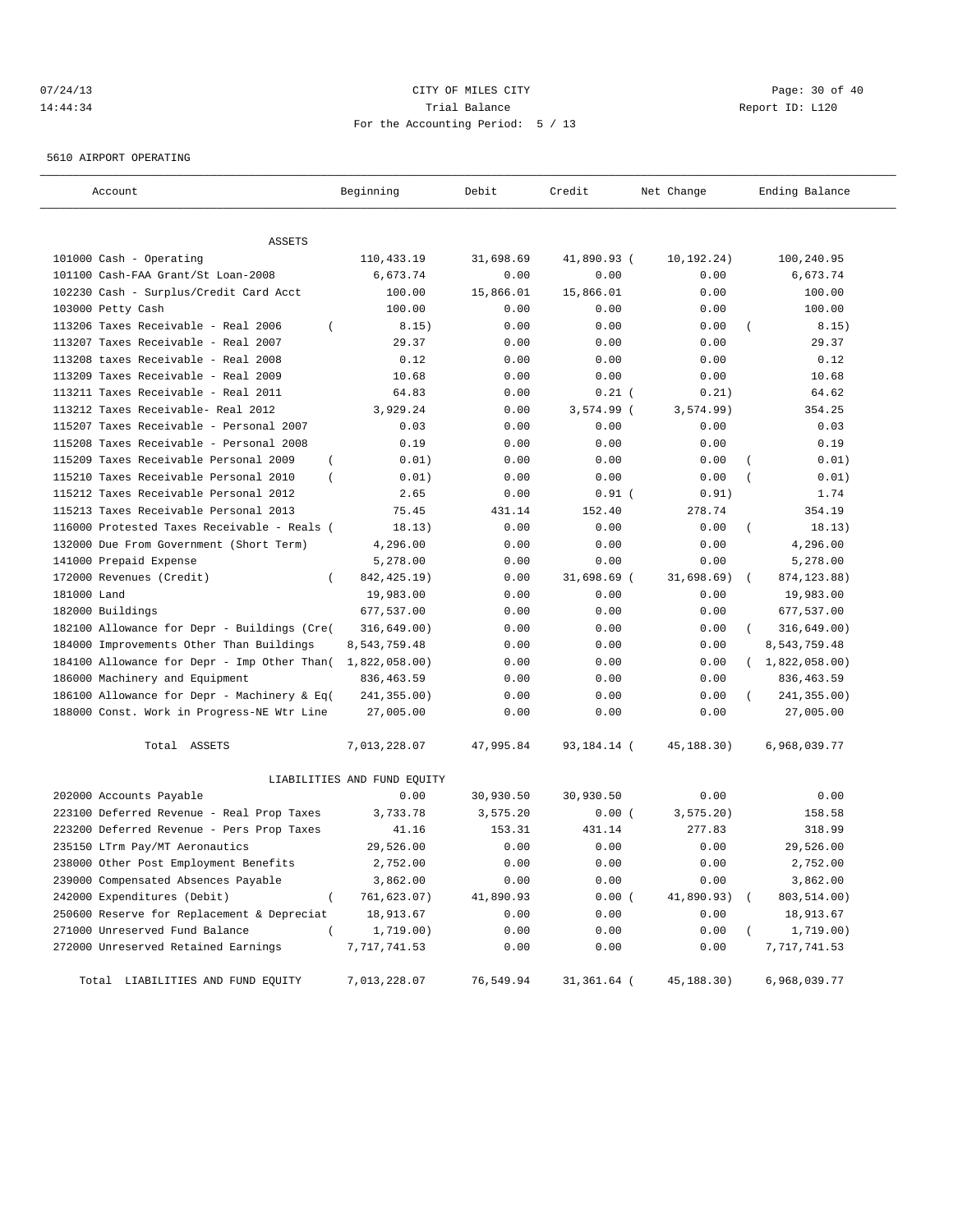# 07/24/13 Page: 31 of 40 14:44:34 Trial Balance Report ID: L120 For the Accounting Period: 5 / 13

#### 6040 PUBLIC WORKS

| Account                              | Beginning                   | Debit     | Credit      | Net Change     | Ending Balance |
|--------------------------------------|-----------------------------|-----------|-------------|----------------|----------------|
|                                      |                             |           |             |                |                |
| <b>ASSETS</b>                        |                             |           |             |                |                |
| 101000 Cash - Operating              | 85,704.94                   | 0.00      | 11,040.22 ( | 11,040.22)     | 74,664.72      |
| 172000 Revenues (Credit)             | 122,611.84)                 | 0.00      | 0.00        | 0.00           | 122,611.84)    |
| Total ASSETS                         | 36,906.90)                  | 0.00      | 11,040.22 ( | $11,040.22)$ ( | 47,947.12)     |
|                                      | LIABILITIES AND FUND EOUITY |           |             |                |                |
| 202000 Accounts Payable              | 0.00                        | 2,357.71  | 2,357.71    | 0.00           | 0.00           |
| 239000 Compensated Absences Payable  | 11,932.00                   | 0.00      | 0.00        | 0.00           | 11,932.00      |
| 242000 Expenditures (Debit)          | 114,829.81)                 | 11,040.22 | 0.00(       | 11,040.22)     | 125,870.03)    |
| 271000 Unreserved Fund Balance       | 618, 685.52)                | 0.00      | 0.00        | 0.00           | 618, 685.52)   |
| 272000 Unreserved Retained Earnings  | 684, 676.43                 | 0.00      | 0.00        | 0.00           | 684, 676.43    |
| LIABILITIES AND FUND EQUITY<br>Total | 36,906.90)                  | 13,397.93 | 2,357.71 (  | 11,040.22)     | 47,947.12)     |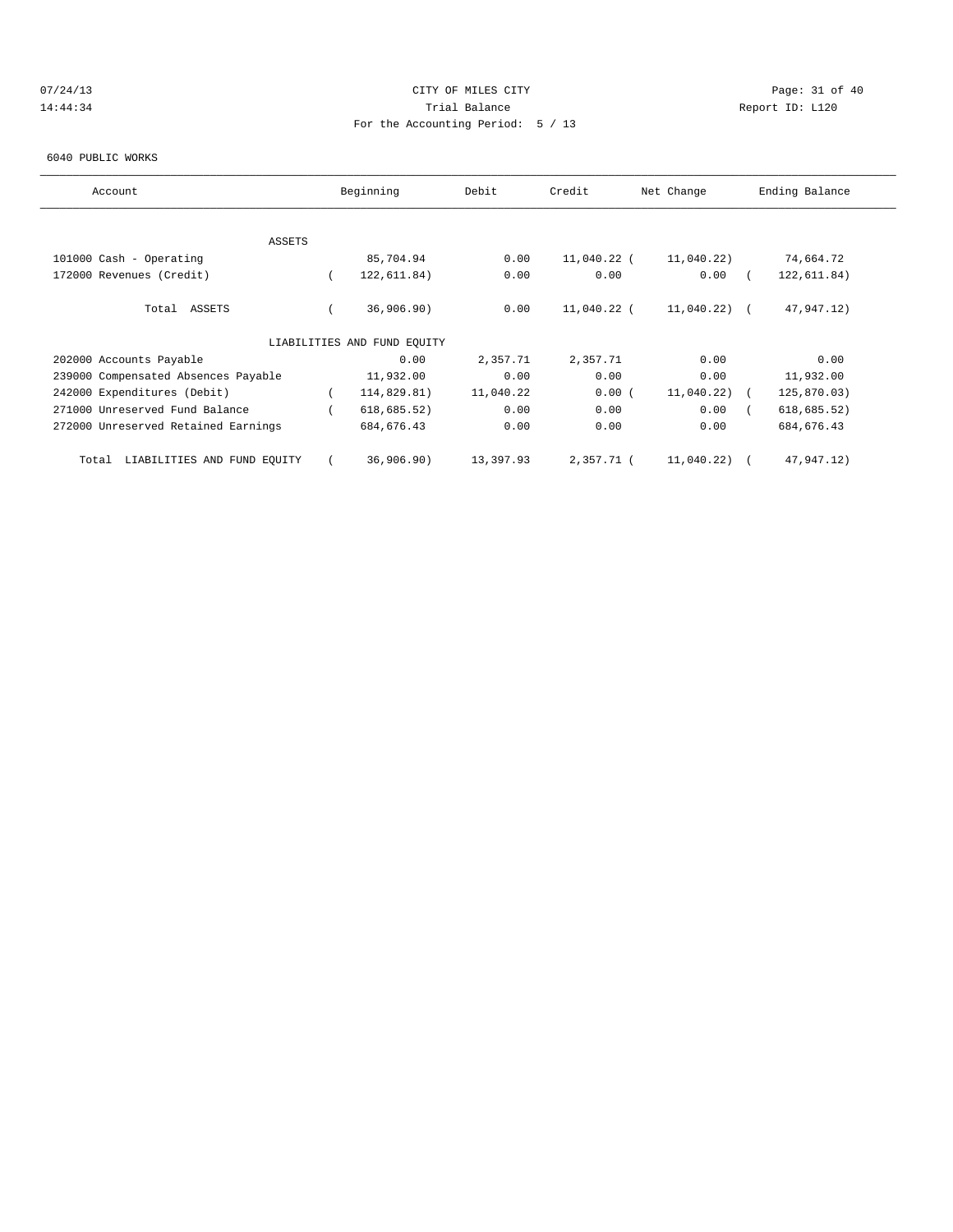# 07/24/13 Page: 32 of 40 14:44:34 Trial Balance Report ID: L120 For the Accounting Period: 5 / 13

# 7370 TBID

| Account                              | Beginning                   | Debit     | Credit    | Net Change | Ending Balance |
|--------------------------------------|-----------------------------|-----------|-----------|------------|----------------|
|                                      |                             |           |           |            |                |
| ASSETS                               |                             |           |           |            |                |
| 101000 Cash - Operating              | 0.00                        | 6,716.00  | 6,716.00  | 0.00       | 0.00           |
|                                      |                             |           |           |            |                |
| Total ASSETS                         | 0.00                        | 6,716.00  | 6,716.00  | 0.00       | 0.00           |
|                                      | LIABILITIES AND FUND EQUITY |           |           |            |                |
| 202000 Accounts Payable              | 0.00                        | 6,716.00  | 6,716.00  | 0.00       | 0.00           |
| 212500 Due to Others                 | 0.00                        | 6,716.00  | 6,716.00  | 0.00       | 0.00           |
| LIABILITIES AND FUND EQUITY<br>Total | 0.00                        | 13,432.00 | 13,432.00 | 0.00       | 0.00           |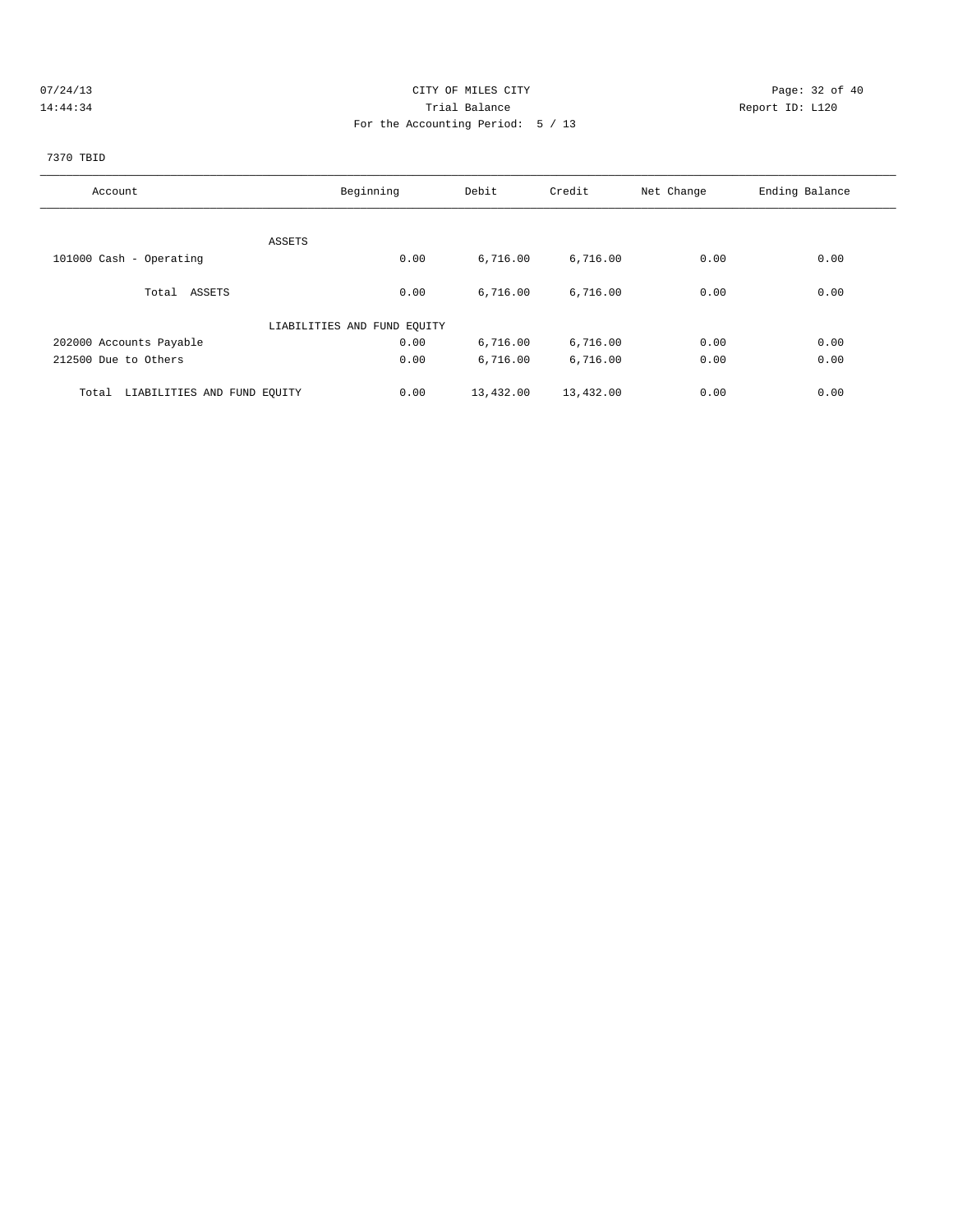| 07/24/13 | CITY OF MILES CITY                | Page: 33 of 40  |  |
|----------|-----------------------------------|-----------------|--|
| 14:44:34 | Trial Balance                     | Report ID: L120 |  |
|          | For the Accounting Period: 5 / 13 |                 |  |

7467 Law Enforcement Academy Surcharge

| Account                                   | Beginning                   | Debit  | Credit | Net Change | Ending Balance |
|-------------------------------------------|-----------------------------|--------|--------|------------|----------------|
| ASSETS                                    |                             |        |        |            |                |
| 101000 Cash - Operating                   | 468.00                      | 945.00 | 0.00   | 945.00     | 1,413.00       |
| ASSETS<br>Total                           | 468.00                      | 945.00 | 0.00   | 945.00     | 1,413.00       |
|                                           | LIABILITIES AND FUND EQUITY |        |        |            |                |
| 212200 Due to Federal, Soc Sec & Medicare | 468.00                      | 0.00   | 945.00 | 945.00     | 1,413.00       |
| LIABILITIES AND FUND EQUITY<br>Total      | 468.00                      | 0.00   | 945.00 | 945.00     | 1,413.00       |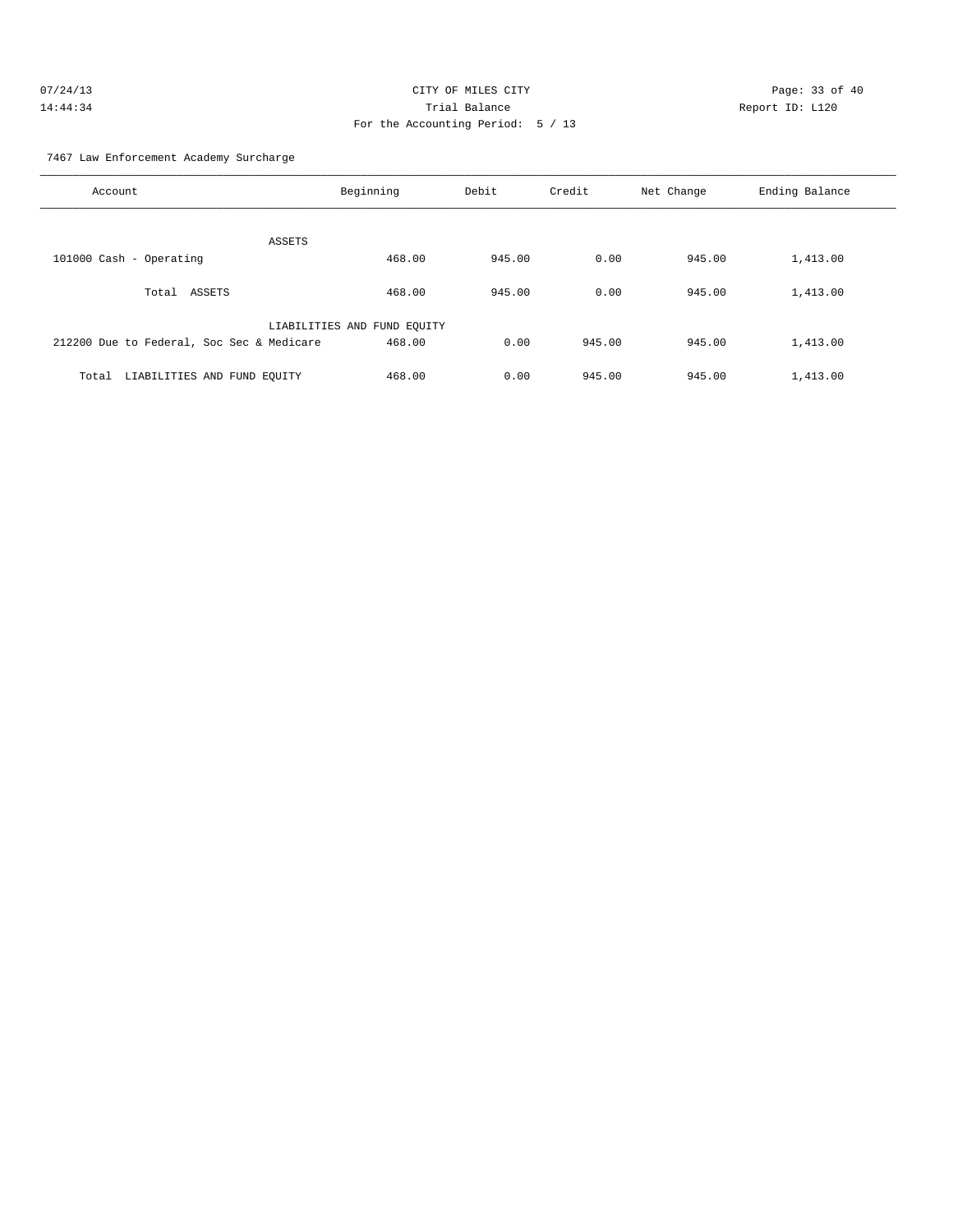| 07/24/13 | CITY OF MILES CITY                | Page: 34 of 40  |
|----------|-----------------------------------|-----------------|
| 14:44:34 | Trial Balance                     | Report ID: L120 |
|          | For the Accounting Period: 5 / 13 |                 |

7471 CIVIL LEGAL ASSIST/VICTIM DOM VIOLENCE PROG

| Account                              | Beginning                   | Debit    | Credit   | Net Change | Ending Balance |
|--------------------------------------|-----------------------------|----------|----------|------------|----------------|
| ASSETS                               |                             |          |          |            |                |
| 101000 Cash - Operating              | 719.00                      | 1,154.00 | 0.00     | 1,154.00   | 1,873.00       |
| ASSETS<br>Total                      | 719.00                      | 1,154.00 | 0.00     | 1,154.00   | 1,873.00       |
|                                      | LIABILITIES AND FUND EQUITY |          |          |            |                |
| 212500 Due to Others                 | 719.00                      | 0.00     | 1,154.00 | 1,154.00   | 1,873.00       |
| LIABILITIES AND FUND EOUITY<br>Total | 719.00                      | 0.00     | 1,154.00 | 1,154.00   | 1,873.00       |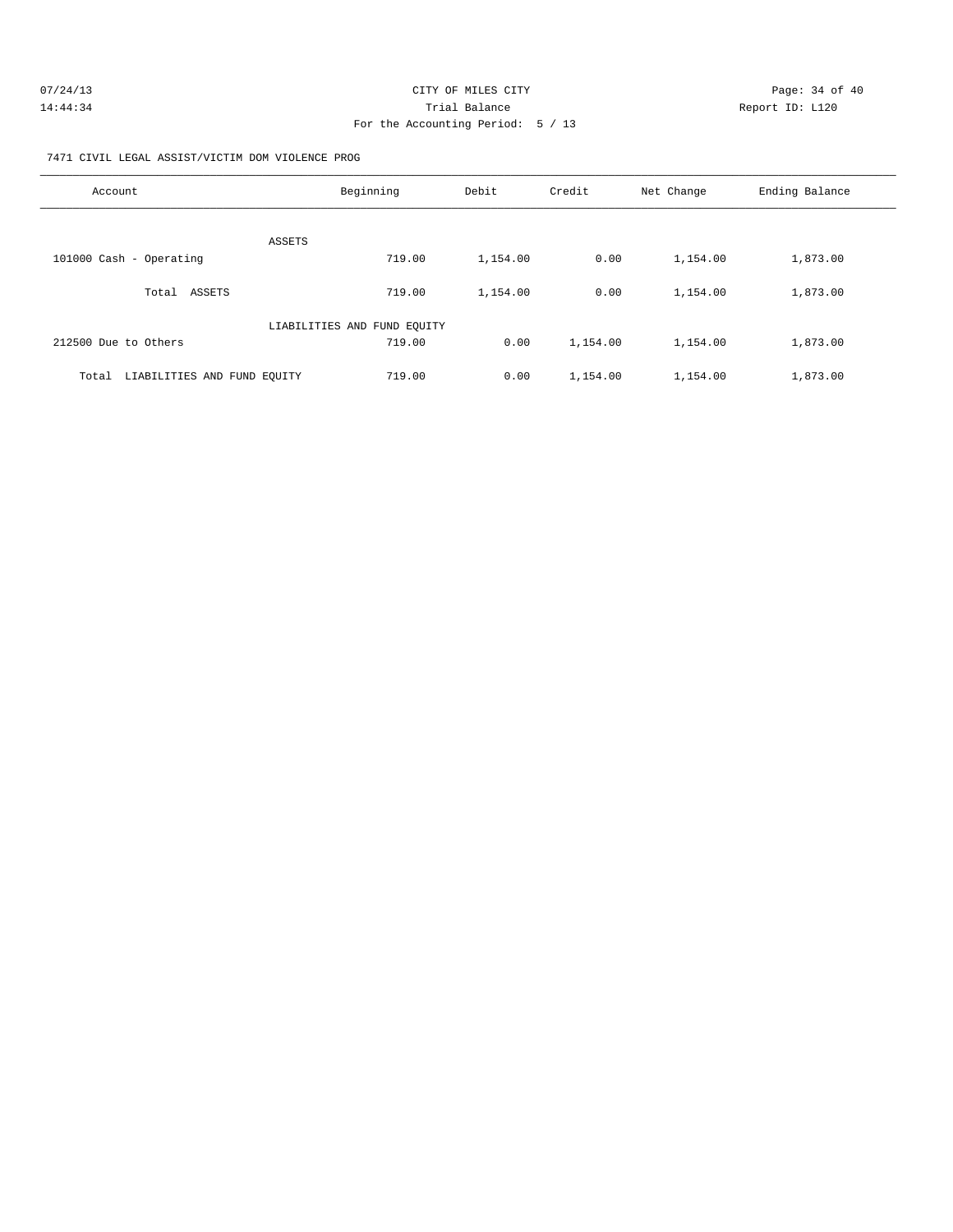# 07/24/13 Page: 35 of 40 14:44:34 Trial Balance Report ID: L120 For the Accounting Period: 5 / 13

7910 PAYROLL FUND

| Account                                   | Beginning                   | Debit       | Credit      | Net Change | Ending Balance |  |
|-------------------------------------------|-----------------------------|-------------|-------------|------------|----------------|--|
|                                           |                             |             |             |            |                |  |
| <b>ASSETS</b>                             |                             |             |             |            |                |  |
| 101000 Cash - Operating                   | 93,310.97                   | 399,779.95  | 394,320.65  | 5,459.30   | 98,770.27      |  |
|                                           |                             |             |             |            |                |  |
| Total ASSETS                              | 93,310.97                   | 399,779.95  | 394,320.65  | 5,459.30   | 98,770.27      |  |
|                                           |                             |             |             |            |                |  |
|                                           | LIABILITIES AND FUND EQUITY |             |             |            |                |  |
| 201000 Warrants Payable                   | 80,300.79                   | 100,685.81  | 39,453.49 ( | 61,232.32) | 19,068.47      |  |
| 212200 Due to Federal, Soc Sec & Medicare | 0.00                        | 56,034.17   | 56,034.27   | 0.10       | 0.10           |  |
| 212202 Due to State Unemployment          | 1,096.18                    | 0.00        | 1,019.29    | 1,019.29   | 2, 115.47      |  |
| 212203 Due to Worker's Compensation       | 11,914.00                   | 0.00        | 11,438.93   | 11,438.93  | 23, 352.93     |  |
| 212204 Due to State Income Tax            | 0.00                        | 12,529.00   | 12,529.00   | 0.00       | 0.00           |  |
| 212205 due to MPORS-GABA                  | 0.00                        | 12,678.40   | 12,678.40   | 0.00       | 0.00           |  |
| 212207 Due to AFLAC, AFLAC PRETAX         | 0.00                        | 291.12      | 291.12      | 0.00       | 0.00           |  |
| 212208 Due to Health Ins, Dental, Vision  | 0.00                        | 0.00        | 54, 233.30  | 54, 233.30 | 54, 233.30     |  |
| 212209 Due to PERS Retirement             | 0.00                        | 24, 157. 77 | 24, 157. 77 | 0.00       | 0.00           |  |
| 212210 Due to FURS-GABA Retirement        | 0.00                        | 11,978.26   | 11,978.26   | 0.00       | 0.00           |  |
| Total LIABILITIES AND FUND EQUITY         | 93,310.97                   | 218, 354.53 | 223, 813.83 | 5,459.30   | 98,770.27      |  |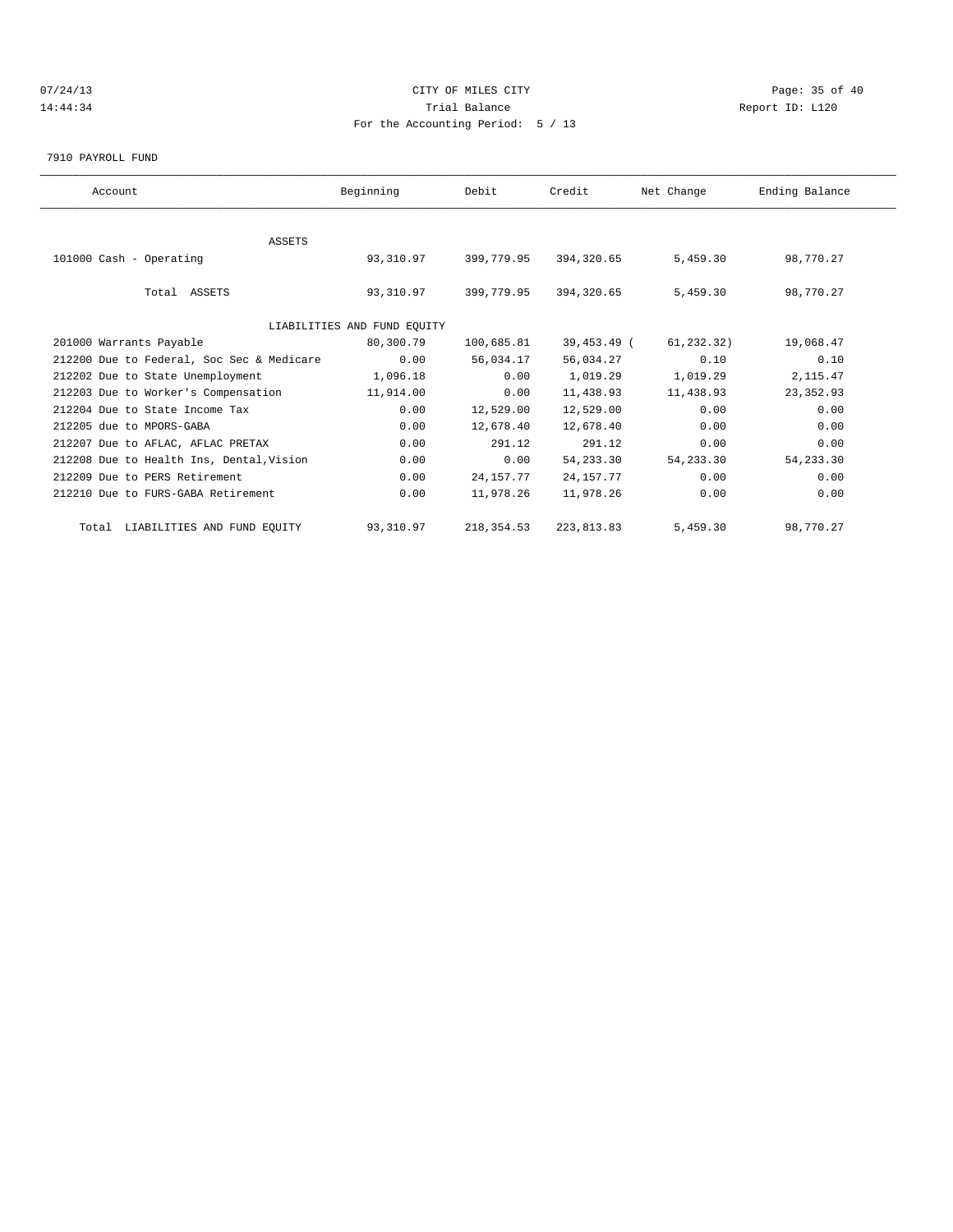| 07/24/13 | CITY OF MILES CITY                | Page: 36 of 40  |
|----------|-----------------------------------|-----------------|
| 14:44:34 | Trial Balance                     | Report ID: L120 |
|          | For the Accounting Period: 5 / 13 |                 |

### 7930 CLAIMS FUND

| Account                              | Beginning                   | Debit        | Credit                       | Net Change | Ending Balance |
|--------------------------------------|-----------------------------|--------------|------------------------------|------------|----------------|
|                                      |                             |              |                              |            |                |
|                                      | ASSETS                      |              |                              |            |                |
| 101000 Cash - Operating              | 1,153,707.77                |              | 944, 103.52 1, 213, 603.61 ( | 269,500.09 | 884, 207.68    |
| ASSETS<br>Total                      | 1,153,707.77                |              | 944, 103.52 1, 213, 603.61 ( | 269,500.09 | 884, 207.68    |
|                                      | LIABILITIES AND FUND EQUITY |              |                              |            |                |
| 201000 Warrants Payable              | 1,153,707.77                | 1,213,603.61 | 944,103.52 (                 | 269,500.09 | 884, 207.68    |
| LIABILITIES AND FUND EOUITY<br>Total | 1,153,707.77                | 1,213,603.61 | 944,103.52 (                 | 269.500.09 | 884, 207.68    |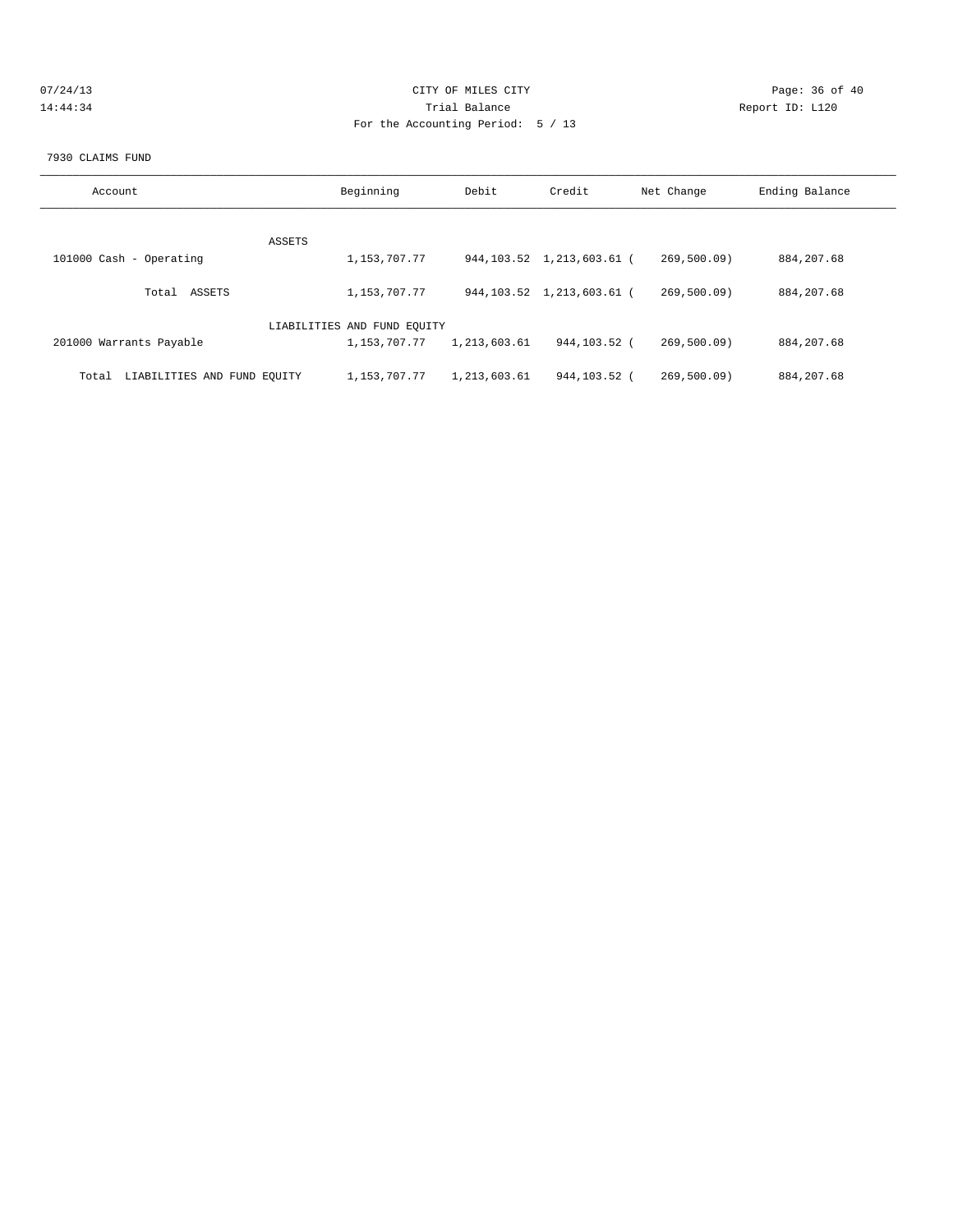# 07/24/13 Page: 37 of 40 14:44:34 Trial Balance Report ID: L120 For the Accounting Period: 5 / 13

7980 CUSTER CO WATER & SEWER DISTRICT

| Account                                 | Beginning                   | Debit     | Credit    | Net Change | Ending Balance |
|-----------------------------------------|-----------------------------|-----------|-----------|------------|----------------|
|                                         |                             |           |           |            |                |
|                                         | ASSETS                      |           |           |            |                |
| 101000 Cash - Operating                 | 0.00                        | 10,489.83 | 10,489.83 | 0.00       | 0.00           |
| 122000 Accounts Receivable              | 12,268.01                   | 11,166.54 | 10,489.83 | 676.71     | 12,944.72      |
|                                         |                             |           |           |            |                |
| Total ASSETS                            | 12,268.01                   | 21,656.37 | 20,979.66 | 676.71     | 12,944.72      |
|                                         |                             |           |           |            |                |
|                                         | LIABILITIES AND FUND EQUITY |           |           |            |                |
| 202000 Accounts Payable                 | 0.00                        | 10,489.83 | 10,489.83 | 0.00       | 0.00           |
| 211020 Due to Custer Water & Sewer Dist | 12,268.01                   | 10,489.83 | 11,166.54 | 676.71     | 12,944.72      |
|                                         |                             |           |           |            |                |
| LIABILITIES AND FUND EOUITY<br>Total    | 12,268.01                   | 20,979.66 | 21,656.37 | 676.71     | 12,944.72      |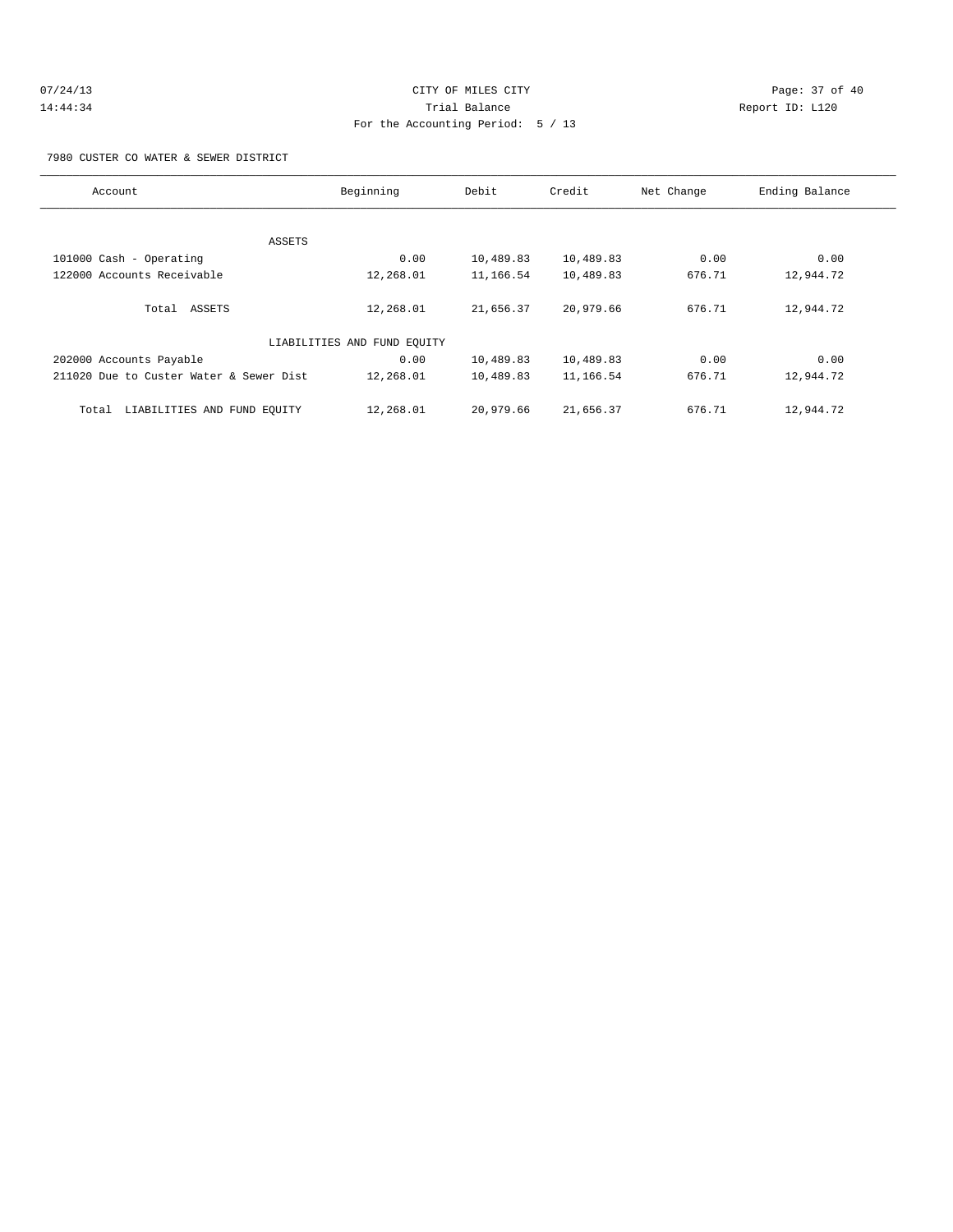| 07/24/13 | CITY OF MILES CITY                | Page: 38 of 40  |
|----------|-----------------------------------|-----------------|
| 14:44:34 | Trial Balance                     | Report ID: L120 |
|          | For the Accounting Period: 5 / 13 |                 |

7981 Interest Clearing

| Account                              | Beginning | Debit    | Credit   | Net Change | Ending Balance |
|--------------------------------------|-----------|----------|----------|------------|----------------|
| ASSETS                               |           |          |          |            |                |
| 101000 Cash - Operating              | 0.00      | 1,477.83 | 1,477.83 | 0.00       | 0.00           |
| ASSETS<br>Total                      | 0.00      | 1,477.83 | 1,477.83 | 0.00       | 0.00           |
| LIABILITIES AND FUND EQUITY          |           |          |          |            |                |
| 212500 Due to Others                 | 0.00      | 1,477.83 | 1,477.83 | 0.00       | 0.00           |
| LIABILITIES AND FUND EQUITY<br>Total | 0.00      | 1,477.83 | 1,477.83 | 0.00       | 0.00           |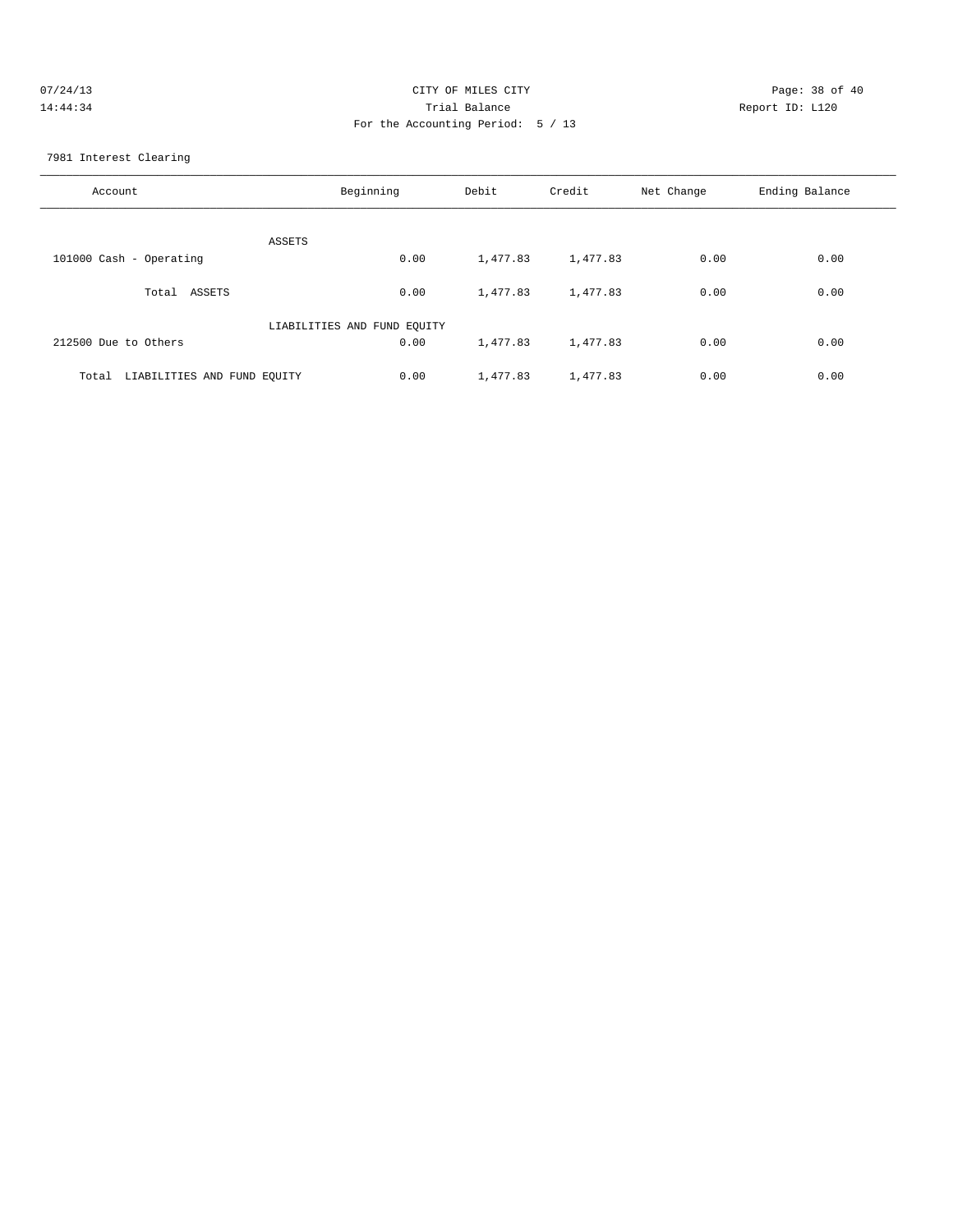| 07/24/13 |  |
|----------|--|
| 14:44:34 |  |

# CITY OF MILES CITY CONTROL CONTROL CONTROL CONTROL CONTROL PAGE: 39 of 40 Trial Balance and Communicated Report ID: L120 For the Accounting Period: 5 / 13

9000 GENERAL FIXED ASSETS GROUP OF ACCOUNTS FUND

| Account                                                    | Beginning                   | Debit | Credit | Net Change | Ending Balance  |
|------------------------------------------------------------|-----------------------------|-------|--------|------------|-----------------|
|                                                            |                             |       |        |            |                 |
| ASSETS                                                     |                             |       |        |            |                 |
| 181000 Land                                                | 526,599.00                  | 0.00  | 0.00   | 0.00       | 526,599.00      |
| 182000 Buildings                                           | 1,986,836.00                | 0.00  | 0.00   | 0.00       | 1,986,836.00    |
| 182100 Allowance for Depr - Buildings (Cre(                | 684,991.00)                 | 0.00  | 0.00   | 0.00       | 684,991.00)     |
| 186000 Machinery and Equipment                             | 3,038,732.00                | 0.00  | 0.00   | 0.00       | 3,038,732.00    |
| 186100 Allowance for Depr - Machinery & Eq(                | 1,463,750.00)               | 0.00  | 0.00   | 0.00       | 1,463,750.00    |
| 187000 Infrastructure                                      | 33,670,108.00               | 0.00  | 0.00   | 0.00       | 33,670,108.00   |
| 187100 Allowance For Depreciation - Infras( 16,321,771.00) |                             | 0.00  | 0.00   | 0.00       | 16,321,771.00   |
| Total ASSETS                                               | 20,751,763.00               | 0.00  | 0.00   | 0.00       | 20, 751, 763.00 |
|                                                            | LIABILITIES AND FUND EOUITY |       |        |            |                 |
| 280000 INVESTMENT IN GENERAL FIXED ASSETS                  | 20,751,763.00               | 0.00  | 0.00   | 0.00       | 20, 751, 763.00 |
| LIABILITIES AND FUND EQUITY<br>Total                       | 20,751,763.00               | 0.00  | 0.00   | 0.00       | 20, 751, 763.00 |